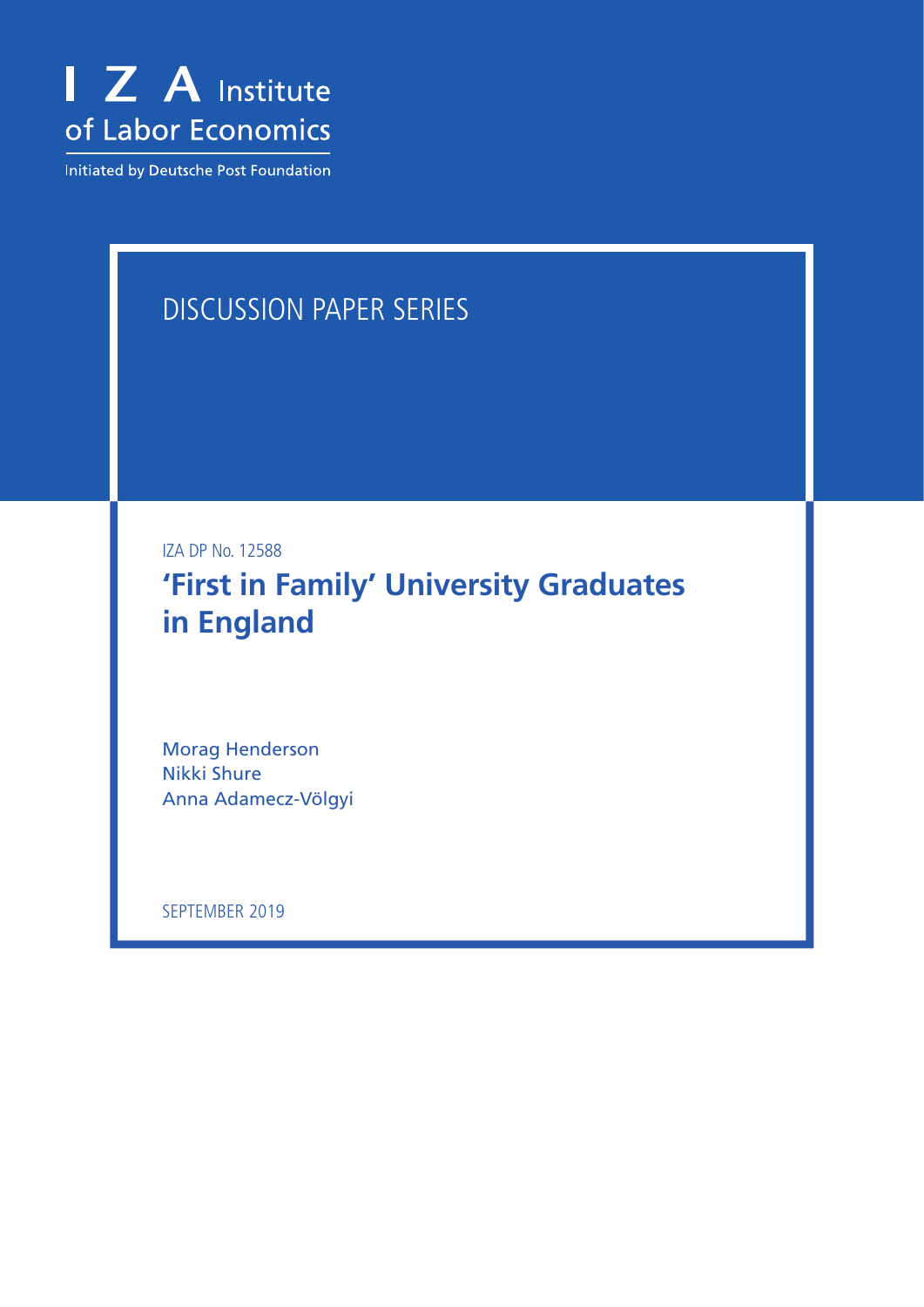

Initiated by Deutsche Post Foundation

## DISCUSSION PAPER SERIES

IZA DP No. 12588

## **'First in Family' University Graduates in England**

## **Morag Henderson**

*UCL Institute of Education*

**Nikki Shure** *UCL Institute of Education and IZA*

**Anna Adamecz-Völgyi** *UCL Institute of Education and Budapest Institute for Policy Analysis*

SEPTEMBER 2019

Any opinions expressed in this paper are those of the author(s) and not those of IZA. Research published in this series may include views on policy, but IZA takes no institutional policy positions. The IZA research network is committed to the IZA Guiding Principles of Research Integrity.

The IZA Institute of Labor Economics is an independent economic research institute that conducts research in labor economics and offers evidence-based policy advice on labor market issues. Supported by the Deutsche Post Foundation, IZA runs the world's largest network of economists, whose research aims to provide answers to the global labor market challenges of our time. Our key objective is to build bridges between academic research, policymakers and society.

IZA Discussion Papers often represent preliminary work and are circulated to encourage discussion. Citation of such a paper should account for its provisional character. A revised version may be available directly from the author.

ISSN: 2365-9793

**IZA – Institute of Labor Economics**

| Schaumburg-Lippe-Straße 5-9 | Phone: +49-228-3894-0       |             |
|-----------------------------|-----------------------------|-------------|
| 53113 Bonn, Germany         | Email: publications@iza.org | www.iza.org |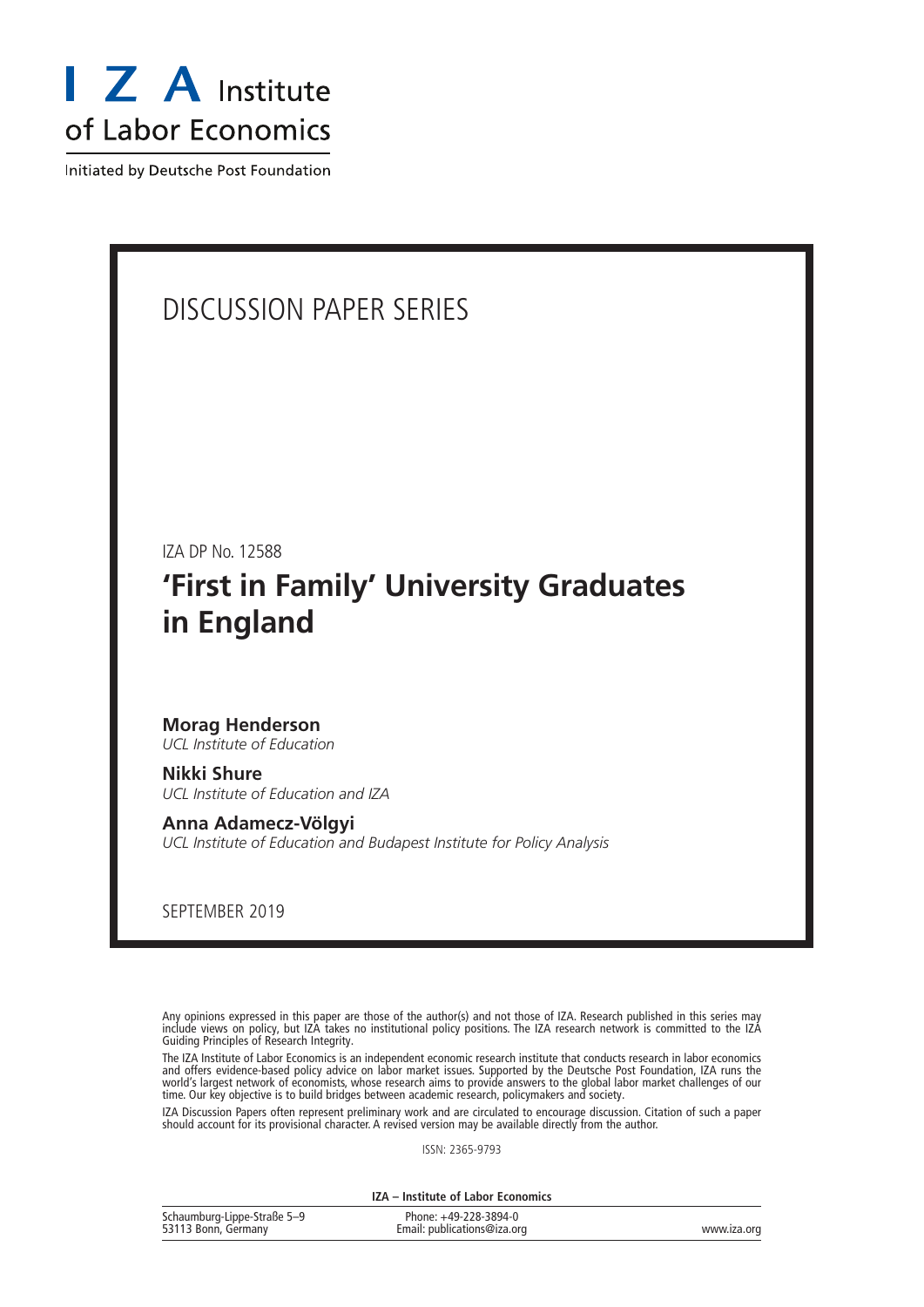# ABSTRACT

# **'First in Family' University Graduates in England\***

Universities around the world are attempting to increase the diversity of their student population. This includes individuals who are 'first in family' (FiF), those who achieve a university degree, but whose (step) parents did not. We provide the first large scale, quantitative evidence on FiF graduates in England using a nationally representative survey linked to administrative education data. We find that FiF young people make up 18 percent of a recent cohort, comprising nearly two-thirds of all university graduates. Comparing individuals with no parental higher education we show that ethnic minorities and those with higher levels of prior attainment are more likely to experience intergenerational educational mobility and become a FiF. Once at university, those who are FiF are more likely to study Law, Economics and Management and less likely to study other Social Sciences, Arts and Humanities than students whose parents are university graduates. We also find evidence that FiF students are less likely to graduate from elite universities and have a higher probability of dropping out, even after prior educational attainment, individual characteristics and socio-economic status are taken into account.

**JEL Classification:** I21, I23, I24 **Keywords:** higher education, widening participation, university access, dropout, intergenerational educational mobility

### **Corresponding author:**

Nikki Shure UCL Institute of Education Department of Social Science 20 Bedford Way London, WC1H 0AL United Kingdom E-mail: nikki.shure@ucl.ac.uk

<sup>\*</sup> The Nuffield Foundation is an endowed charitable trust that aims to improve social wellbeing in the widest sense. It funds research and innovation in education and social policy and also works to build capacity in education, science and social science research. The Nuffield Foundation has funded this project (grant number EDO/43570), but the views expressed are those of the authors and not necessarily those of the Foundation. More information is available at www.nuffieldfoundation.org. This work was supported by the Centre for Global Higher Education (CGHE. CGHE is a research partnership of international universities supported by the Economic and Social Research Council, the Office for Students and Research England (grant reference ES/M010082/1).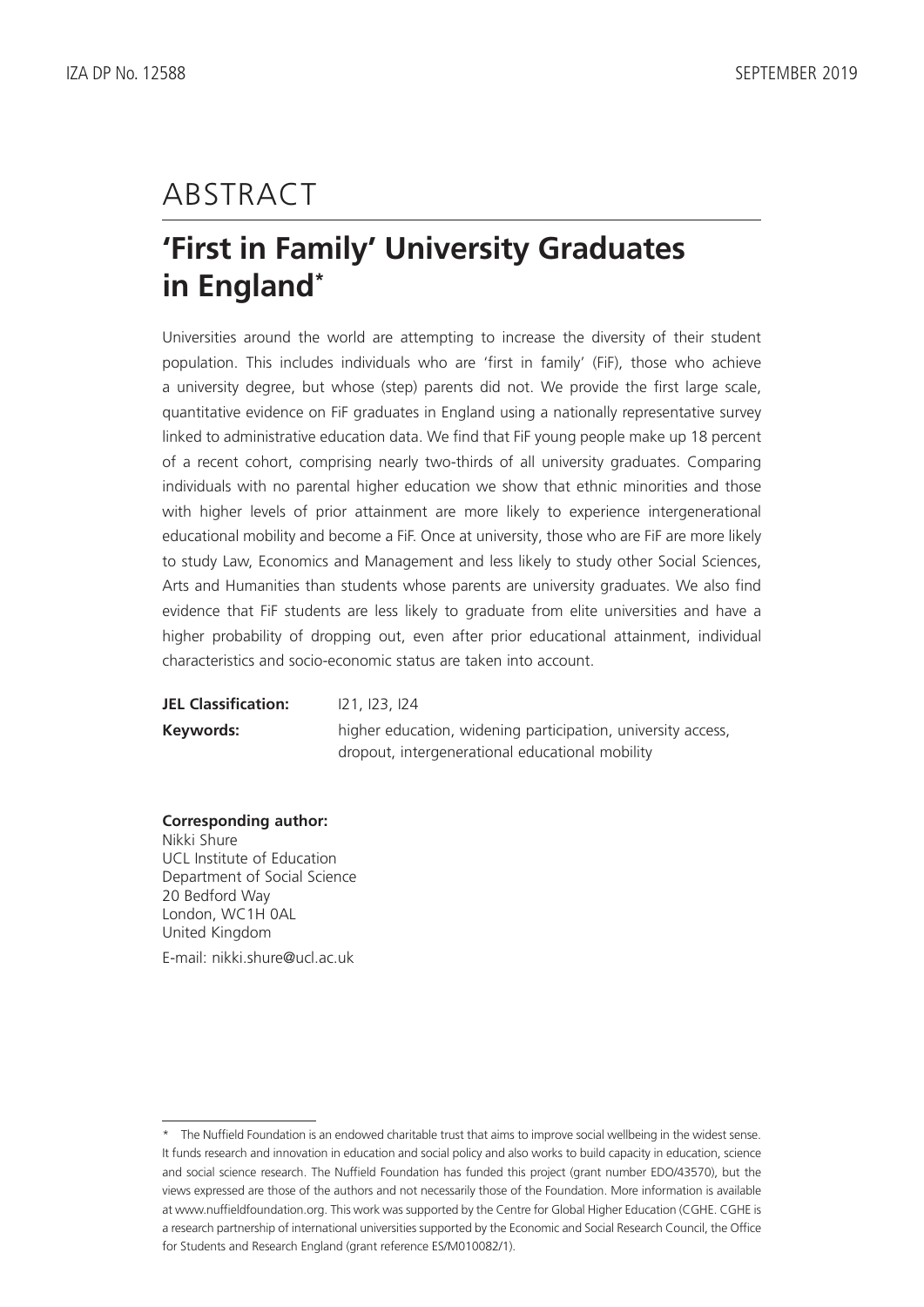#### 1. **Introduction**

Educational attainment gaps by socio-economic background have narrowed in Britain since the 1980s, driven in part by the expansion of higher education (Sutton Trust, 2017). This rapid expansion has meant an increase in participation from only five percent attending university in the 1960s to thirty percent in the 1990s (Finegold, 2006). More recently the figure stands at forty-two percent of those aged 25-29 achieving a tertiary degree (HESA, 2018). Despite this overall expansion in higher education provision, there is evidence of horizontal stratification, where students from poorer backgrounds are less likely to access top universities and study for high status subjects (Britton et al., 2016; Sutton Trust, 2017). Thus, an educational advantage for those from higher social class backgrounds is maintained, which raises important questions about social justice and fairness of a higher education system that enables such differentiation.

This paper looks specifically at the role intergenerational educational mobility plays in access to university, subject studied, institution attended and risk of dropout, and contributes both to the academic debate and the policy discussion. We examine 'first in family' (FiF) individuals, those students who attend university and achieve a university degree (BA/BSc or higher) but whose (step) mother and (step) father did not, which is the concrete operationalisation of intergenerational education mobility in the policy context.

The Widening Participation (WP) agenda in the UK focuses on increasing access and participation from disadvantaged and vulnerable groups, such as those from low income families, those who are eligible for Free School Meals (FSM), those from a low class background, first in family students, young carers and those who have been in care, those with disabilities or special education needs, and those from minority ethnic backgrounds, all of whom traditionally had limited participation in HE. Previous research on WP has looked at how FSM status or growing up in a poor neighbourhood, (e.g. Chowdry et al., 2013; Boliver, 2013) and examined how students with disadvantage fair when they get to university (Hoare and Johnston, 2010), but has yet to focus on first in family to achieve a degree using quantitative analysis.

While FiF students have captured popular interest, for example, the BBC profiled students who were the first in their family to attend university at the beginning of the academic year 2017/18 as a specific form of disadvantage (Coughlan, 2017), there is currently no quantitative research in the UK examining who these students are and what choices they make. This paper answers the following research questions:

1. What proportion of young people in England are FiF?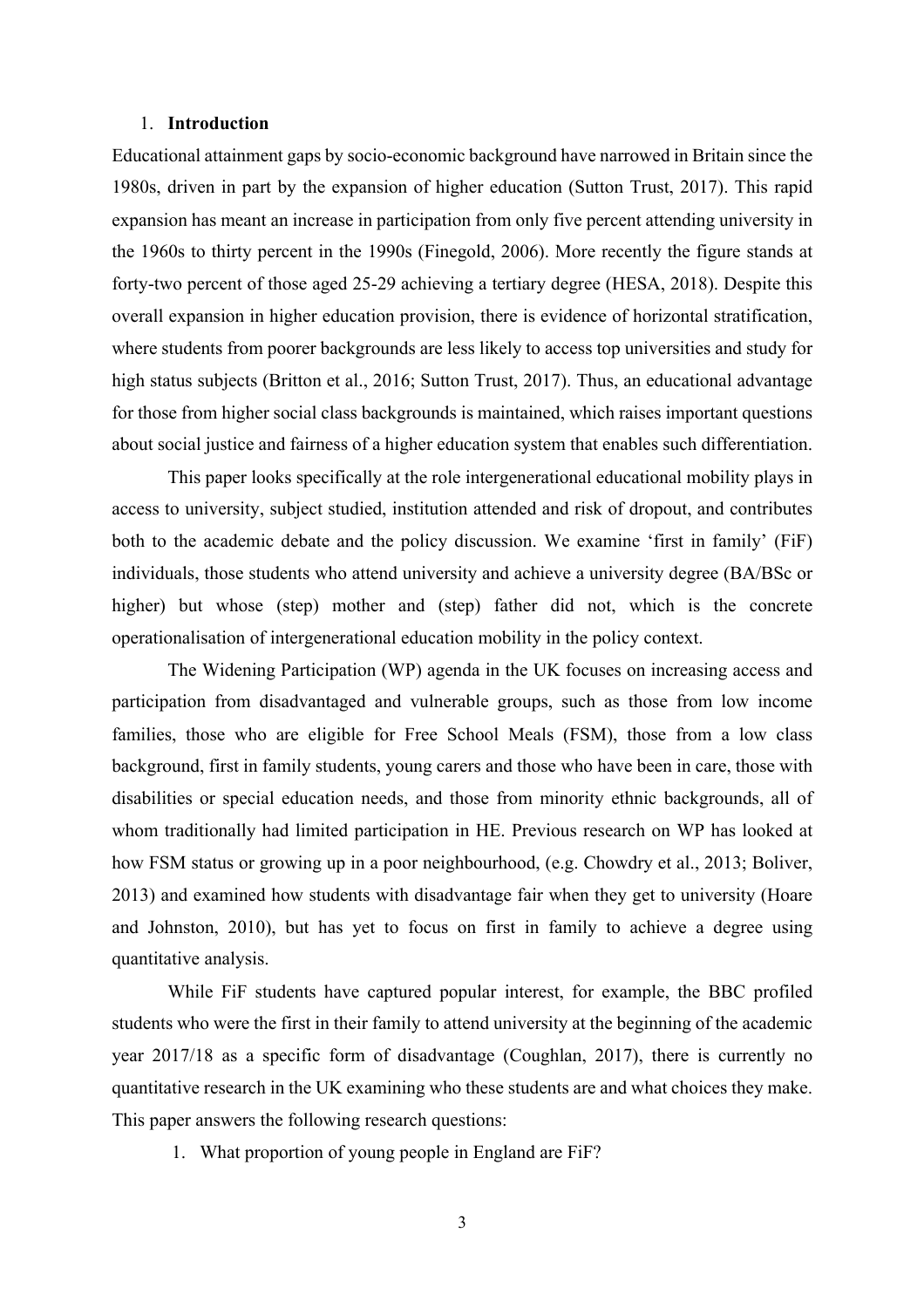- 2. What are the individual and socio-demographic characteristics of those who are FiF?
- 3. What is the share of FiF among graduates by subject and HE institution*?*
- 4. How does the university institution type, subject studied and university noncompletion differ by FiF status compared to those who match their parental education with a degree?

The aim of this paper is to provide the first comprehensive, descriptive statistics on the FiF group to achieve a degree as compared to their peers. To our knowledge, this research is the first to explore the FiF population in England using large scale, nationally representative data and will hopefully inform the WP agenda of universities.

#### **2. Related Literature**

The only study looking at first in family students in the UK that we are aware of examines the biographical histories of 129 'first generation' undergraduates to learn more about their experience at university (Stuart, 2006). Stuart finds that friendships were a major factor in determining their success. Research in the US and Australia has shown that FiF students are less likely than their peers with university educated parents to apply to college, and ultimately enrol (Engle, 2007; Toutkoushian et al., 2015; O'Shea et al., 2017). Moreover, in the US there is evidence that first generation students are less-well prepared for HE studies, take lessselective courses and are more likely to drop out (Forrest Cataldi et al., 2018). The evidence also suggests that FiF students tend to have lower high school GPAs and SAT scores (Riehl, 1994), tend to go to college later (Fallon, 1997) and choose less selective institutions (MacDermott et al., 1987).

There is, however, a large literature on socioeconomic gaps in access to higher education in the UK (e.g. Blanden and Machin, 2004). We know that parental education has a substantial impact on the educational levels of their children (e.g. Tramonte and Willms, 2009; Wilks and Wilson, 2012) and that pupils from lower SES backgrounds are less likely to aspire to attend university and have concrete plans backing up these aspirations (Jerrim and Shure, 2016). Pupils from disadvantaged backgrounds are also less likely to apply to high-status universities than those from a private school background or with parents from higher professional or managerial occupations (Boliver, 2013). Even if they do decide to apply to a Russell Group university, those from lower socio-economic backgrounds are less likely to be accepted (Boliver, 2013: Jerrim, 2013). Interestingly the findings hold even when taking into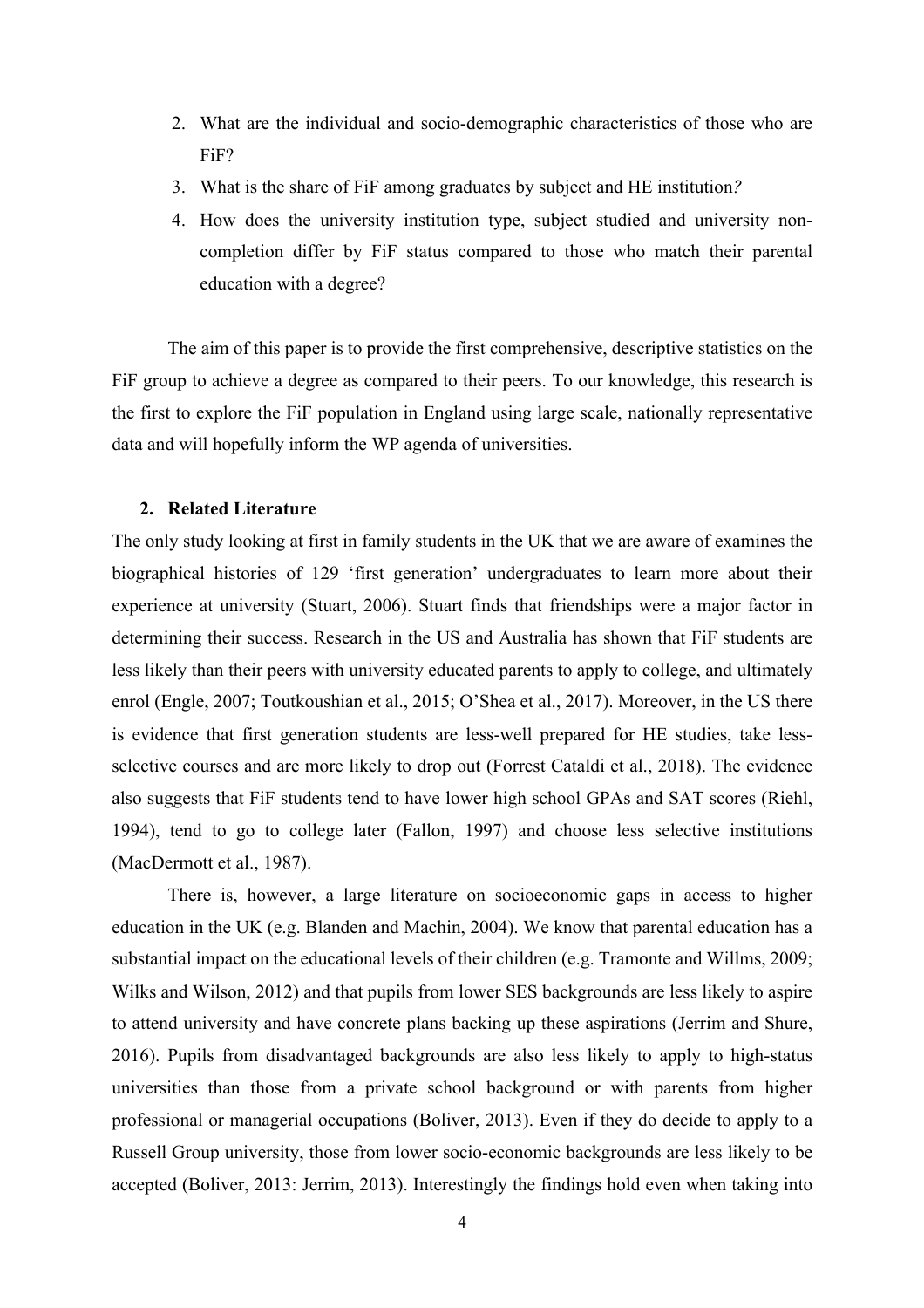account A Level results, which suggests that part of the reason we see lower participation in study at high-status universities is not completely driven by prior attainment, but instead may be based on the decisions that students make and the increased rates of rejection by university. This is partly confirmed by Anders (2012) who finds that the differences in rate of entry to university by socio-economic status is driven by applications to university rather than the decisions that universities make about acceptance/rejection. Young people are not selecting university as a viable horizon and are therefore discounting themselves from the process. In addition, we see that even *if* these young people from lower socio-economic backgrounds make it to university, they are less likely to end up in high status occupations (Macmillan, et al., 2015).

There is some evidence that pupils from lower socioeconomic backgrounds in the UK lack information about the returns to education (McGuigan et al., 2016). This mechanism may be especially salient for FiF students since they lack role models who have completed HE and have this information and may lead them to select lower ranked institutions and to study less prestigious subjects or subjects with a lower economic return (Sutton Trust, 2017). These findings are consistent with the 'Effectively Maintained Inequality' (EMI) hypothesis (Lucas, 2001). EMI posits that those from higher socio-economic backgrounds are able to qualitatively differentiate their educational experiences though subject studied and institution attended and can therefore maintain their position on the labour market. Given that HE plays a fundamental role in improving later labour market and life outcomes and social mobility the FiF indicator is an important issue to explore from a socioeconomic inequality and mobility perspective (Gregg, Macmillan, and Vittori, 2016).

#### **3. Policy context**

Widening participation has been a focus of the UK educational policy agenda since Tony Blair announced the target to get 50 percent of young people into higher education at the Labour Party conference in 1999 and remains high on the political agenda today. The government further affirmed this intention in the 2003 White Paper, 'The Future of Higher Education', in which it stated the aim to see 'all HEIs (higher education institutions) excelling in teaching and reaching out to low participation groups' (DfE, 2003: 22). This intention was put into action in 2004, with the creation of the Office for Fair Access with the remit to widen participation, improve access and to manage bursaries (David, 2012). Thereafter in 2005, the Higher Education Funding Council for England (HEFCE) and the Economic and Social Research Council (ESRC) commissioned research projects to examine the reach of WP in HE and the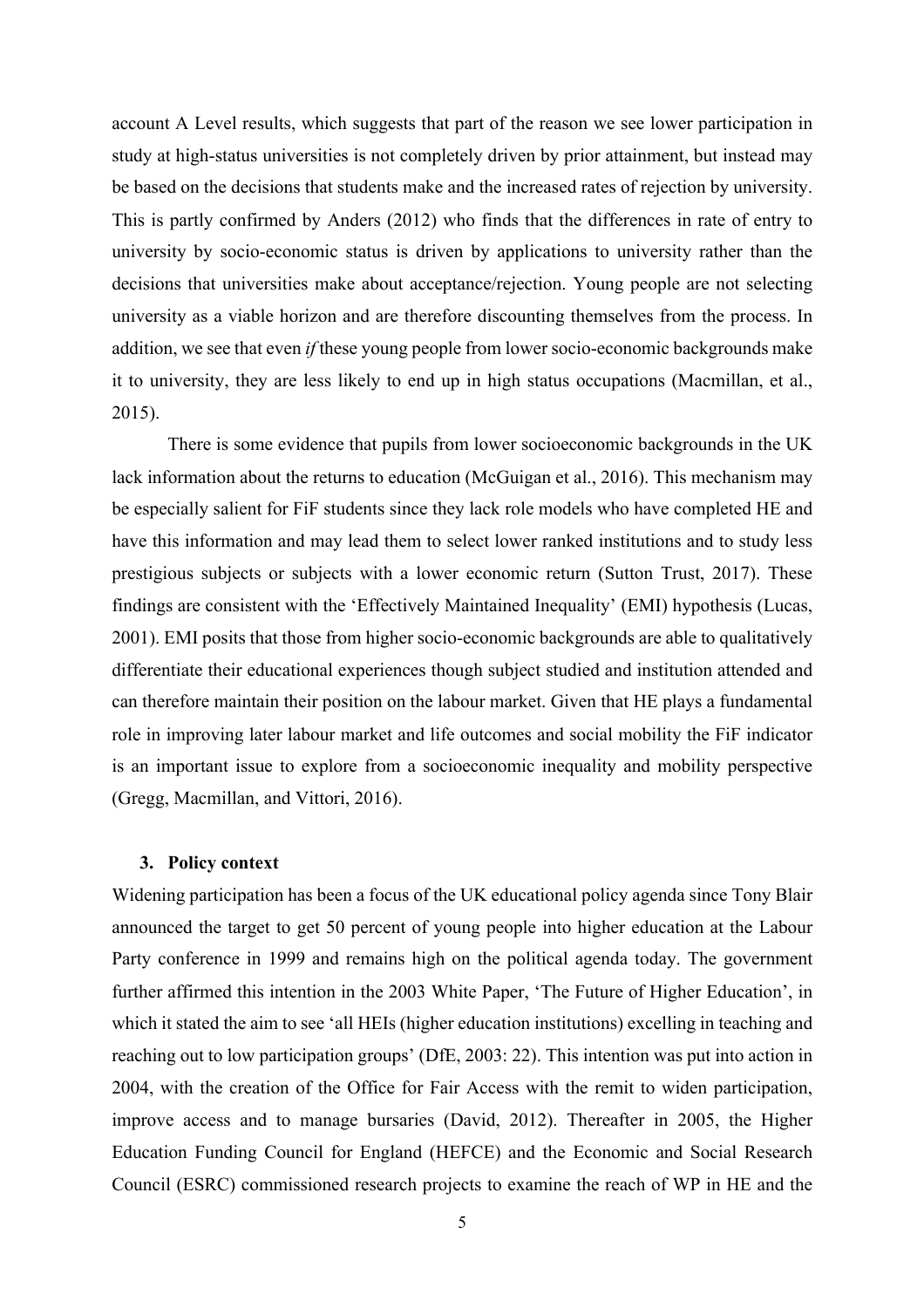best ways to achieve fair access for all (Gorard et al., 2006, 2007; Wakeling and Kyriacou, 2010).

There is an assumption that universities should be doing more to widen participation and encourage a diverse student body especially in the context of the changing costs of higher education. Recent changes to the higher education fee structures in the UK have raised concerns about whether the rising costs of going to university have reduced the number of young people applying to and attending university, especially those from poorer backgrounds. In 2006-07, top-up university fees were introduced in England and Northern Ireland, and despite universities being allowed to choose their fee amount, almost all institutions chose to charge the full £3,000 per annum fee (Wyness, 2010). All of the young people in our data were eligible to start university in 2008-09, which means that they were affected by this policy change. In addition to this policy change, the Next Steps cohort also faced some administrative changes in loan and grant entitlement, which ultimately did not result in an overall change to access to finances, rather changes in the application process (see Wyness (2010) for additional information). It is worth noting that most students do not have to pay their fees in advance of study and they can take out a government endorsed student loan for the full value of the fees and a contribution to the costs of living. These are 'income-contingent' student loans which mean that graduates only start to repay the loans when they are earning over a certain income threshold, which reduces some of the risk involved in higher education study. Nevertheless, this policy context is important to bear in mind when thinking about Widening Participation.

Identifying whether a student has characteristics in line with the Widening Participation agenda is achieved through the application form for Universities and Colleges Admissions Service (UCAS). UCAS's main role is to organise the applications for British universities. This centralised application system has a section on the form called 'Additional Information', which includes mandatory questions about ethnic origin, national identity and occupational background. None of these monitoring responses are sent to universities until after the end of the application cycle or once a place has been secured. In addition to these mandatory questions there are further optional questions used for equality monitoring, where applicants can highlight their individual circumstances which may be relevant to their application. These questions include information on parental education, whether they have ever been in care, or taken part in WP activities (such as summer schools) in order to help admissions tutors identify support needs or WP characteristics to inform admissions information (UCAS, 2018). To the best of our knowledge, 15 of the 24 Russell Group universities use FiF as a characteristic in order to widen participation (see the Appendix), although it is likely that a higher proportion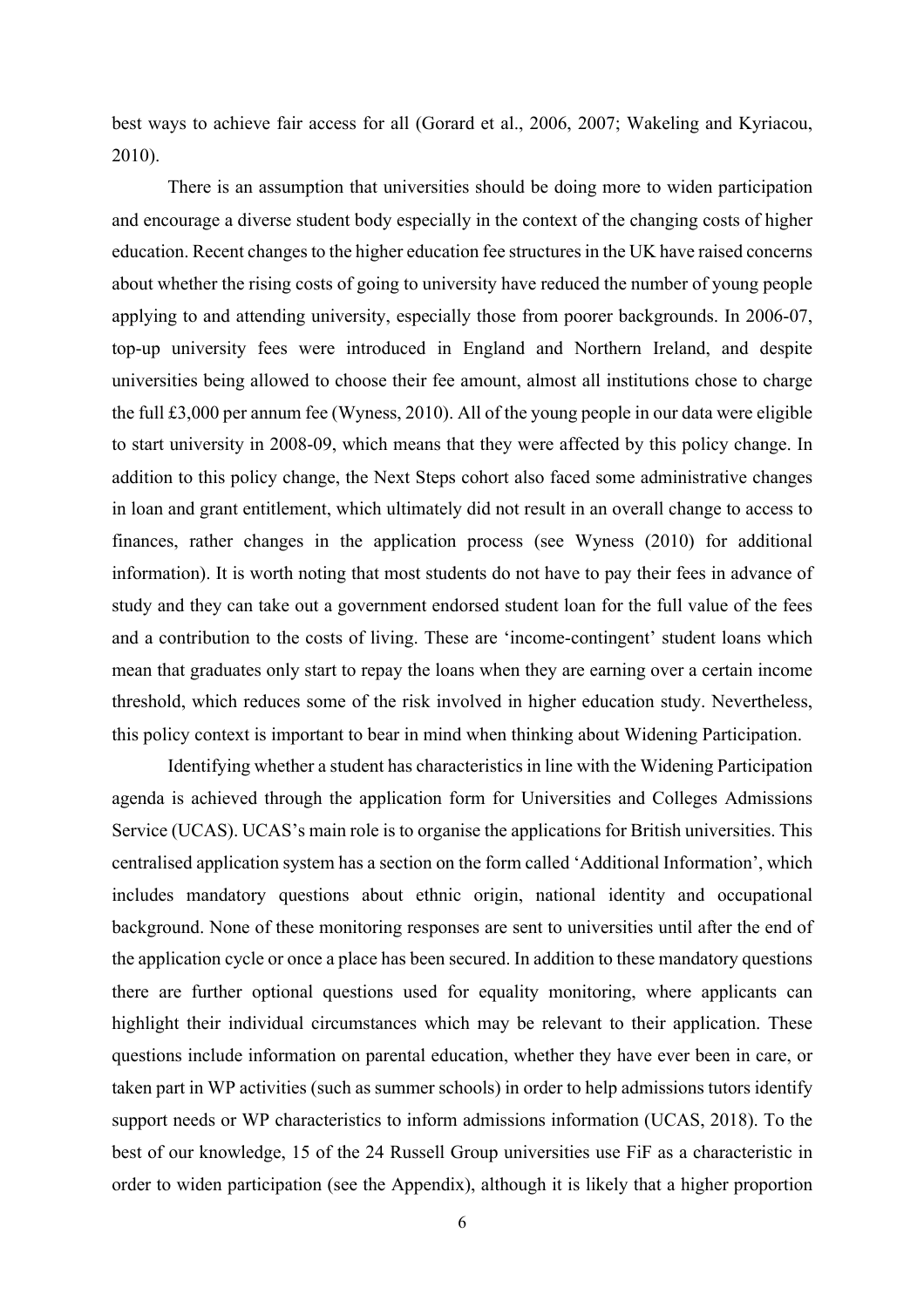will make use of the aforementioned contextual admissions procedures. Nevertheless these are both reliant on the applicant reporting their status on the application form.

This 'contextualised admissions' information will be shared with universities alongside the full application to provide admissions tutors with a more complete picture of the circumstances that prospective students have faced. Contextualised admissions may lead universities and colleges to accept students with particular socio-demographic characteristics with relatively lower scores, i.e. to make contextual offers, in order to widen access. The contextualised admissions agenda has aimed to improve fair access since the publication of the Schwartz Report in 2004 and attempts to use a wider range of indicators to identify who 'merits' a place, rather than just looking at attainment alone. The stakes for universities are high. Over time, the WP agenda has become a metric on which to judge universities' success beyond traditional league tables (Sundorph, Vasilev, and Coiffait, 2017). For a more detailed exploration of contextualised admissions see Boliver et al. (2017).

#### **4. Data and methods**

We use Next Steps, which follows a cohort of young people born in 1989/1990, and comprises eight waves of data until age 25 (UCL, 2018). Next Steps began in 2004 when the sample members were aged between 13/14: these young people answered questions about their own life and their parents were surveyed for the first four years. This cohort study is linked to the National Pupil Database (NPD) which is a census of pupils attending schools in England, allowing us to access their national school exam results.

Respondents of the Next Steps study were selected to be representative of young people in England using a stratified random sample of state and independent schools, with disproportionate sampling for deprived schools. In deprived schools, students of minority ethnic backgrounds were over-sampled (CLS, 2018). The first wave started with a 21,000 observation issued sample of 13/14-year old students with an average response rate of 74%, resulting in a 15,770-observation initial sample. At age 16/17 a 600-participant ethnic boost sample were added to the study. Sample weights are published to ensure the initial representativeness of the sample as well as non-response weights to attrition.

Schools are the primary sampling units of Next Steps, then pupils within schools. The two-stage sampling design presents a possible clustering effect due to between-school differences; therefore, all models that we use in this paper are adjusted for school clusters. In the first four waves both the cohort member and their parents were interviewed, and the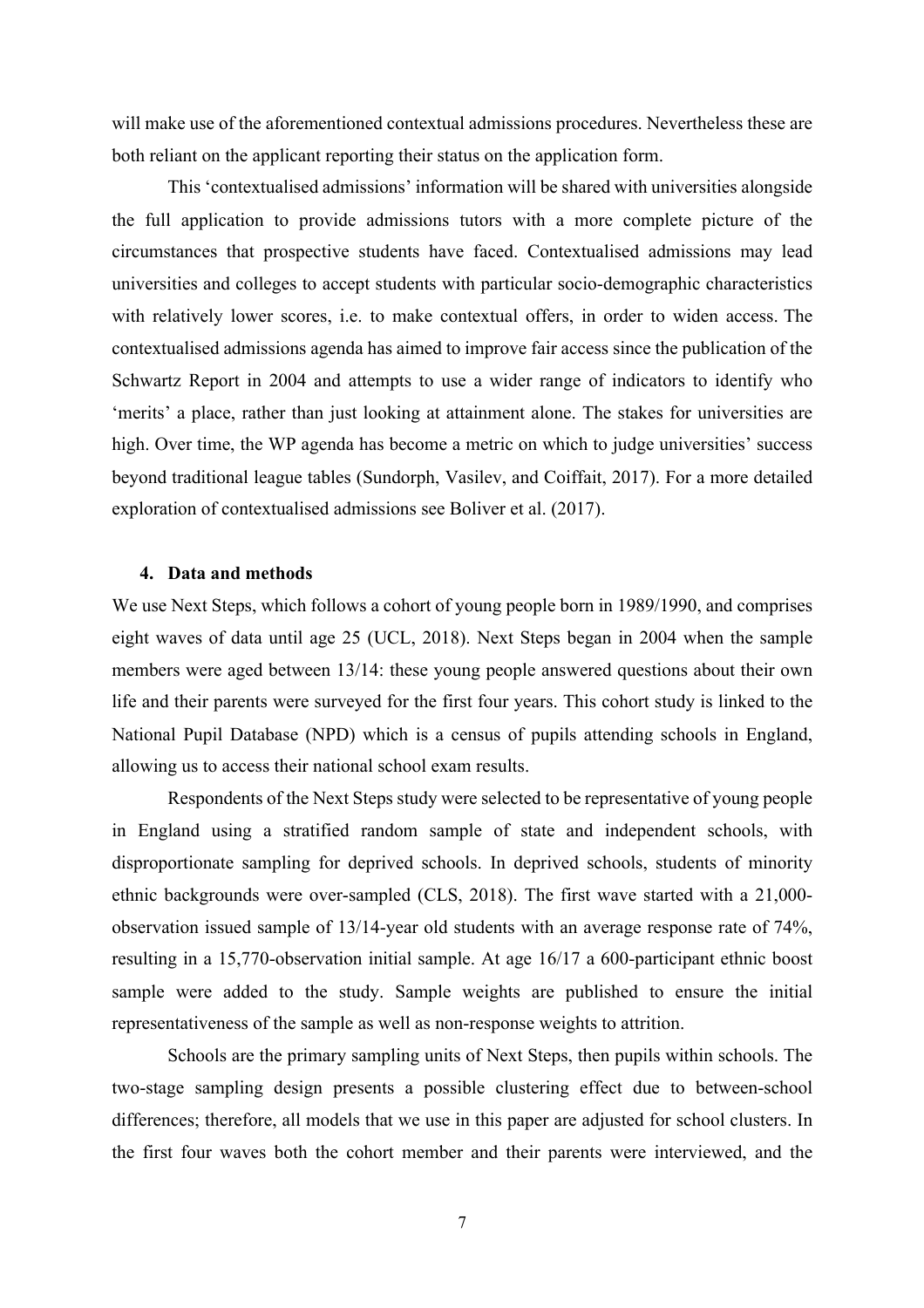information content of all variables on family background and parental education that we use in this paper was reported directly by the parents.

The information on the cohort members' degree attainment comes from the age 25 data that covers 7,707 young people, 36.7% of the initially drawn sample and 49% of the actual sample of the first wave. All results that we present in this paper are estimated using the final weights constructed by the data provider to take care of the initial oversampling of disadvantaged schools and ethnic minority students, school non-compliance, the Wave-4 ethnic boost, and attrition across all waves. In order to avoid dropping cases with missing or unknown information on WP measures or background variables, we take the first available response mentioned over the first four waves. We take care of any remaining item non-response using missing flags.

Our main variable of interest is whether the young person is the first in the family to achieve a degree. That is, neither the cohort member's biological mother or father (or resident step parents) had achieved a university degree (BA/BSc or higher) by the time the cohort member was aged 16/17 (i.e. before having an opportunity to apply to a university) but the cohort member themselves achieved a degree by the age of 25. The information on parental graduation is based on parental reports of education level achieved and cohort members also reported their own educational attainment. Our focus is on the consequences of growing up in a family where neither parent has graduated; we concentrate on intergenerational educational mobility as we are unable to look at whether an older sibling attended university due to data constraints. This also corresponds with the WP indicator, which only asks whether or not an individual's parents achieved a degree.

FiF young people might differ from their peers over several observed and unobserved domains. We make use of the first four waves of Next Steps, using a combination of parent and young person report, to capture their prior educational attainment and socio-economic characteristics. These include:

- *Parental education* measured as the highest educational attainment reported by parents in the first four waves;
- *Parental social class* measured by taking the highest class category of parents mentioned from age 13-16 (measured using the National Statistics Socio Economic Classification (NS-SEC) which uses occupational types to capture dimensions of social class (Rose and Pevalin, 2003)). We make use of the three-category NS-SEC, which consists of: Higher Managerial, administrative and professional occupations;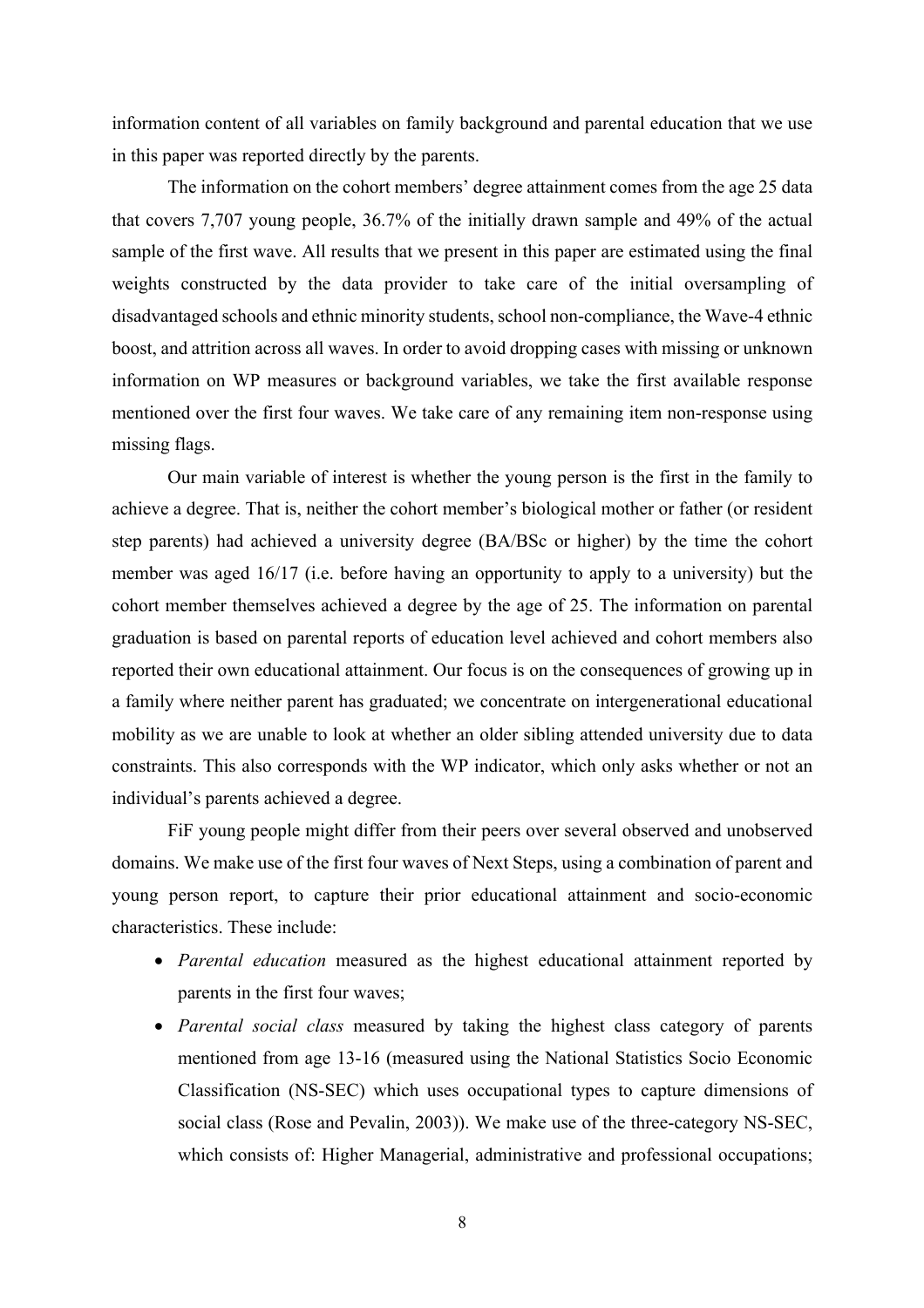Intermediate occupations; Routine and manual occupations (ONS, 2010) from parental report;

- *Equivalised permanent family income*, an average of the household income over the first four waves and divide by the square root of household size to provide a measure of equivalised permanent income as reported by the parents). This has been shown to have a larger effect on young people's educational outcomes than transitory income (Jenkins and Schluter, 2002);
- *Housing tenure* measured by taking the highest tenure reported when the cohort member was aged 13 and 14 as reported by the parents (owns a property or rents);
- *Ethnicity* as reported by the young person;
- *Gender* as reported by the young person;
- *Special educational needs* (SEN) from age 13 to 16 as reported by the young person;
- *Free school meal (FSM)* eligibility registered by administrative data (NPD);
- *Key Stage 3 scores,* results taken from school tests taken at age 13 from administrative data (NPD));
- *Capped linear GCSE (Key Stage 4) score,* results taken from school tests taken at age 16 from administrative data (NPD)*.* The GCSE scores are capped to the best eight subjects studied and the grades translated into a linear score where the worst grade, G, is allocated 16 points and thereafter each grade improvement is worth six additional points taken from administrative data (NPD));
- *School type* (state funded vs. independent) attended at age 13 using administrative data (NPD);
- *Number of A levels*, specific exams taken usually at age 18 by those who want to apply to university;
- *The percentile rank of the young person's A level point score* taken from the administrative data source *if* they did A levels. To compute this we first standardise the A level result by subject, that is, each student is given an average score by taking the total point score by subject and dividing it by the number of modular exams taken for that subject code. Thereafter, we follow the approach taken by Chowdry, Crawford and Goodman (2011), allocating each student a unique rank within that subject; these ranks run from zero to one hundred, creating a variable which captures relative position. To allocate an overall rank position for students, we sum the rank position for the four best subjects studied at A level and calculate the mean rank. The total rank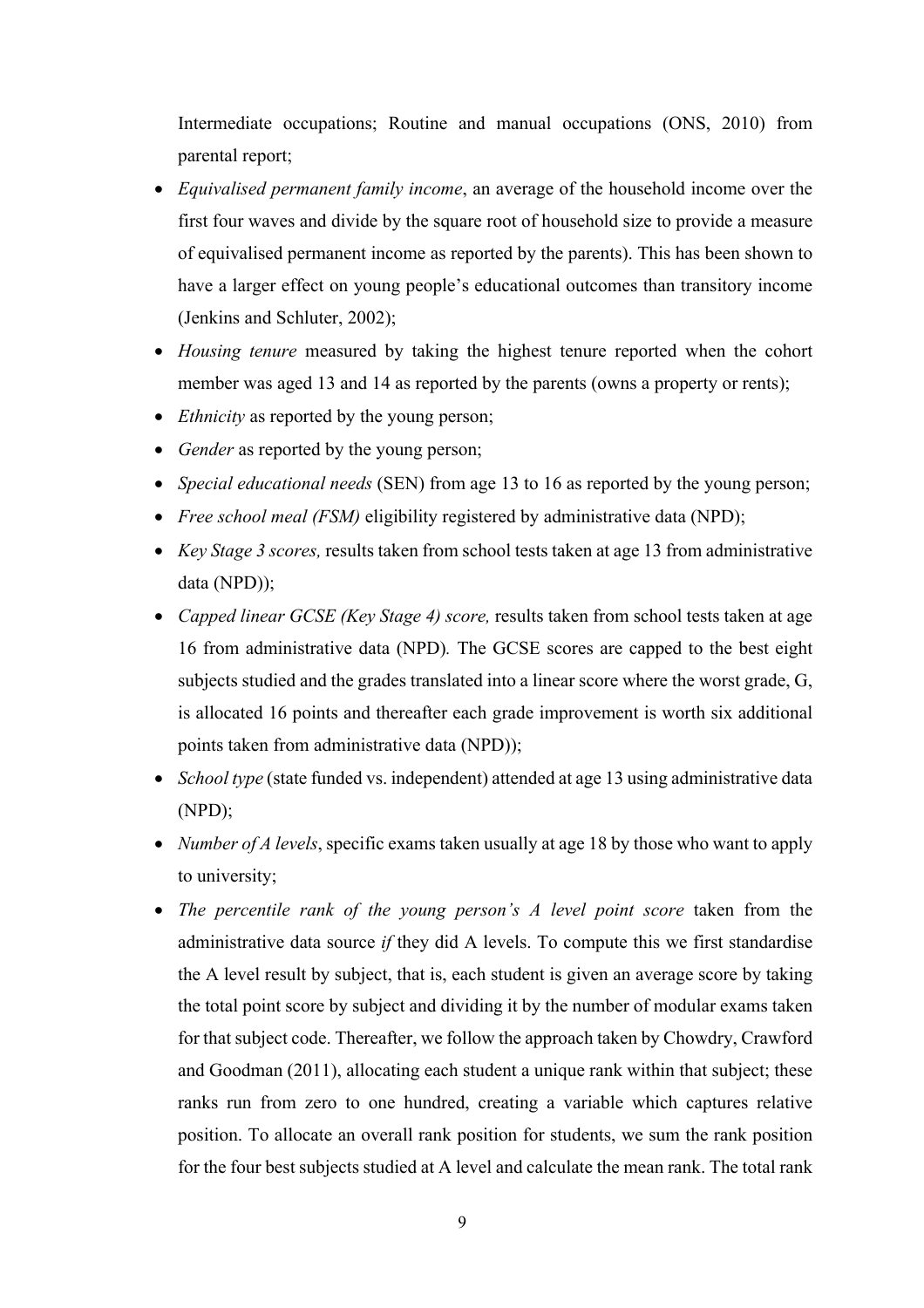standardised A level can be interpreted as a percentile rank position across the whole cohort, running from 0-100.

We investigate the predictors of becoming FiF using probit models to predict the probability of graduation on three subsamples of the Next Steps data. We start with the total subsample of young people whose parents are not graduates (6,174 observations). Then, we restrict the analytical sample to those who stayed in school after completing compulsory education at age 16, i.e. attained any Level 3 studies (3,758 observations). Lastly, we look at those who explicitly prepared to university application by taking A-level exams (2,875 observations). A-levels are not necessarily prerequisites to university participation, but the majority of students applies to university after completing A-level examinations.

While we cannot identify the causal effects of being FiF on HE outcomes, by controlling for prior educational attainment and a rich set of socio-economic background characteristics we are able to test whether any systematic association still remains over and above these observable differences. We examine whether subject, institution, and university non-completion varies by FiF status using multinomial logit and simple probit models. With respect to degree subject choice, following the approach taken by Sullivan et al. (2018) and Walker and Zhu (2011), we group degree subjects into four main categories: Science, Technology, Engineering and Mathematics (STEM); Law, Economics and Management (LEM); Social Sciences, Arts, Humanities and Languages (OSSAH) and Combined or Other degrees (OTHER) which may include a degree in French and Management, for example.

While earning higher or lower wages is certainly not the only relevant measure of labour market success, wages provide a simple and measurable outcome to consider. In particular, we examine whether FiF students are more likely to choose 'high-earning' or 'lowearning' subjects. Grouping degree subjects to the above mentioned four categories enables us to examine the ranking of labour market returns by subject group in three datasets, namely Next Steps, the Labour Force Survey (LFS) and the Longitudinal Educational Outcomes (LEO) data. Table 1 shows the average wage measures in the three databases by course categories; and shows that graduates of STEM and LEM courses earn more in all of them. Moreover, we estimate Mincer-type wage models (Bjorklund and Kjellstrom, 2002) on Next Steps data that collects information on young persons' wages and find that the wage-return ranking remains, albeit with a narrowing of the gaps, even after taking into account gender; age; age-squared; duration of employment; duration-squared; potential experience and potential experiencesquared, and find that the ranking remains stable. On the basis of these results we create a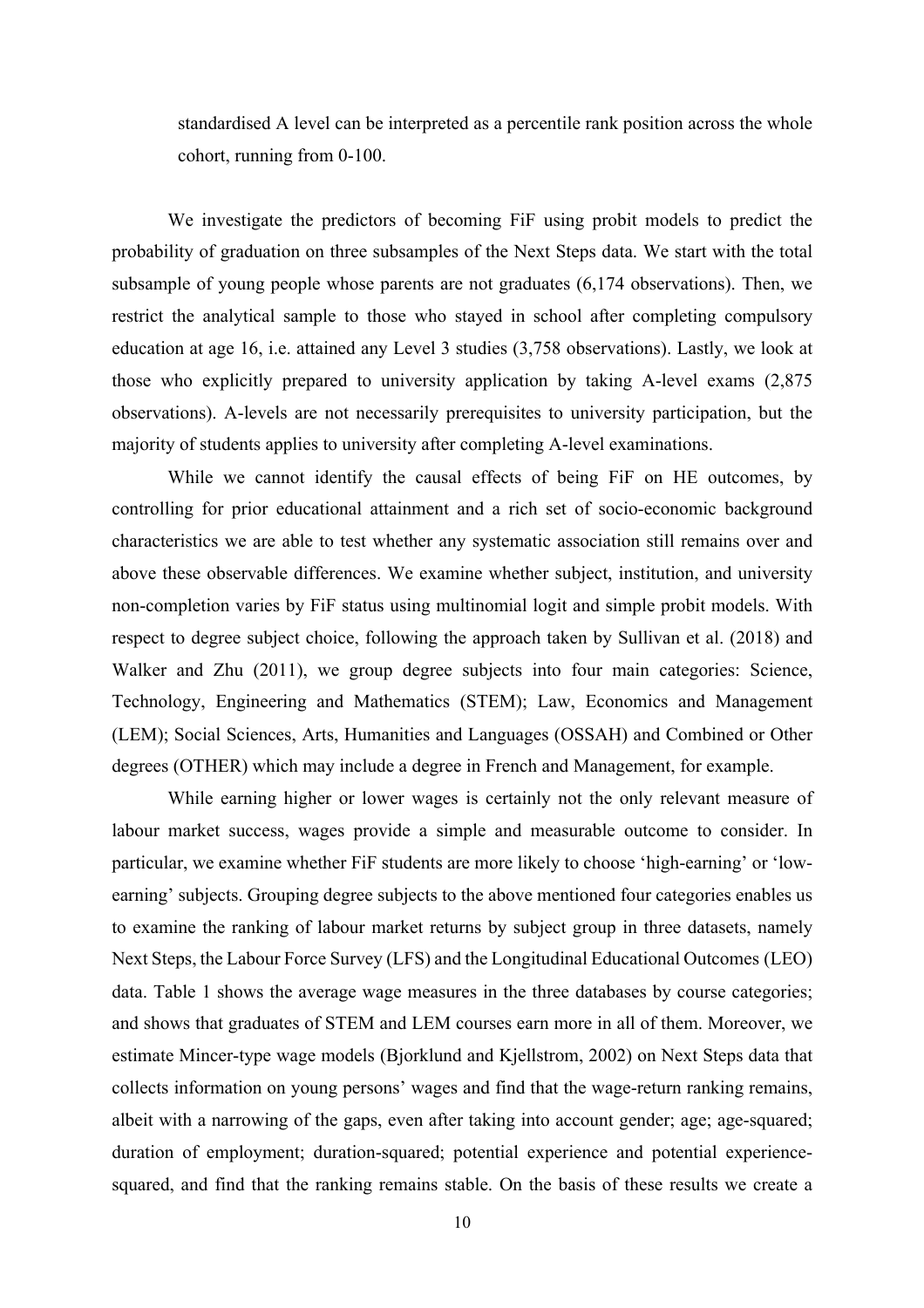binary category which defines high-earning subjects as STEM and LEM subjects and the OSSAH and OTHER as low-earning subjects.

## [TABLE 1 HERE]

We also identify whether FiFs are more likely to study at certain institutions. To capture this, we identify whether they have ever reported attending Oxbridge, a Russell group or Other university between the age of 18-25. 'Oxbridge' is a portmanteau for Oxford and Cambridge, the most historic and elite universities in England; Russell Group institutions are research intensive institutions and are considered prestigious; and the Other group includes relatively newly established (post-1992) institutions and other non-Russell Group institutions.

We are also interested in whether there is any evidence of non-completion of degree by the cohort member. This is computed by identifying whether the respondent ever mentioned attending university at age 18, 19 or 25 but did not report achieving a degree (at any universities) by age 25. In our data, university participation means that they may have only attended university for a week or a day, potentially without formal enrolment, while the national dropout figures only capture those who have formally enrolled and did not complete that particular course of study.

#### **5. Results**

What proportion of young people in England are FiF?

We begin by quantifying the proportion of young people in England who are FiF. Table 2 shows the proportion of young people who achieve a degree versus not, with reference to parental education levels. The results show that 27 percent of the sample achieve a university degree by age 25. This figure is somewhat comparable to the graduation rate captured by the 2015 Annual Population Survey (APS) where the weighted share of those with a degree in this cohort is 39.6% (ONS, 2019). The sample and definitions however differ between these studies. The APS sample is representative of 80,000 households across the UK and therefore may not be representative of 25 year olds, whilst Next Steps is representative of 25 year olds who have been living in England in 2004. The APS graduation rate takes all types of higher education qualifications into account, including college and university degrees (BA/BSc/MA/MSc or above) and below-degree level HE diplomas and certificates (i.e., HNC/D), while in Next Steps the definition only includes college and university degrees and not any below university degree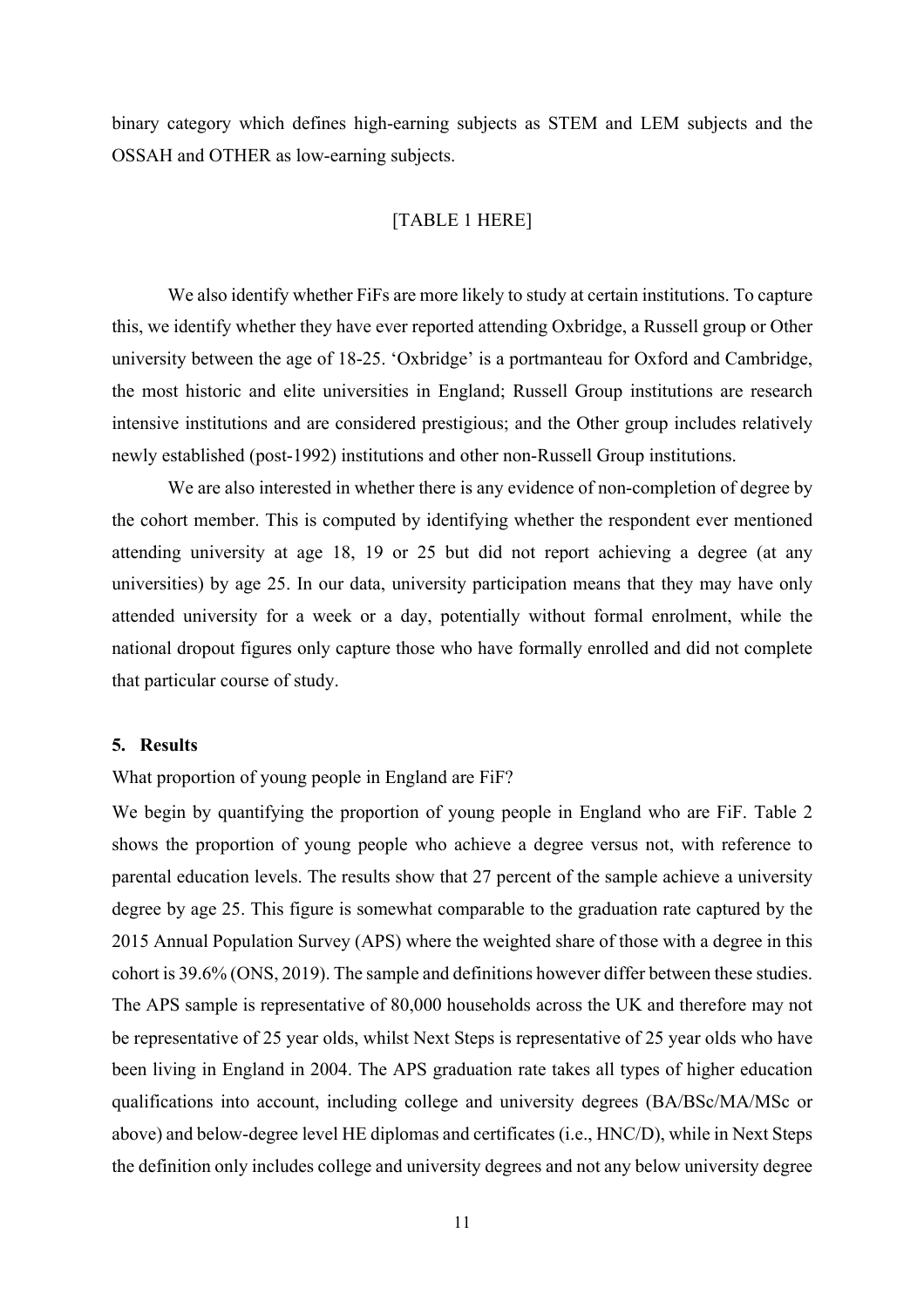level diplomas or certificates. Thus, the share of graduates indeed has to be higher in APS than in Next Steps. We believe the definition we use in Next Steps is the one in line with the spirit of the WP agenda.

The breakdown of the weighted sample shows that 18 percent are the first in family to achieve a degree while 9 percent are not the first in family to achieve a degree (Table 2). Thus, about two-thirds (18.6/26.8=0.67) of recent graduates are FiF. Again, note that we use the same definition to capture whether parents are graduates or not as in the case of the cohort members. The Higher Education Statistical Agency (HESA), that collects data on students in higher education in the UK, considers parents with below-degree level HE qualifications as graduates and thus finds a higher share of graduate parents and lower share of non-graduate parents and FiF graduates than what we find in Next Steps. HESA estimates the proportion of FiF at 45% for a similar cohort with commencement date in the academic year 2008/2009. Applying the HESA-definition of FiF to the Next Steps data results in a similar share of FiF among university graduates (49%).

While 27% of the Next Steps sample graduate by age 25, almost three-quarters of young people, 73% do not (Table 2). Breaking down by parental graduation, approximately 65 percent of the sample do not achieve a degree and have parents who also did not and around eight percent have downward educational mobility (Table 2); that is, they did not achieve a degree by the age of 25 but they have at least one parent who has a degree. This downwardly educationally mobile group may be of interest for future analysis. Looking at the raw probabilities of graduation by parental graduation, children of graduate parents are 52%  $(8.5/(8.5+7.9))$  likely, while children of non-graduate parents are only 22%  $(18.3/(18.3+65.3))$ likely to earn a university degree by age 25 (Table 2).

## [TABLE 2 HERE]

## **5.2 What are the individual and socio-demographic characteristics of those who are FiF compared to their peers?**

In order to identify the characteristics of the FiF students we first examine their descriptive statistics. Table 3 shows the demographic characteristics by proportion (and mean) of the four groups: (1) FiF to achieve a degree; (2) the matches parents' education who have a degree; (3)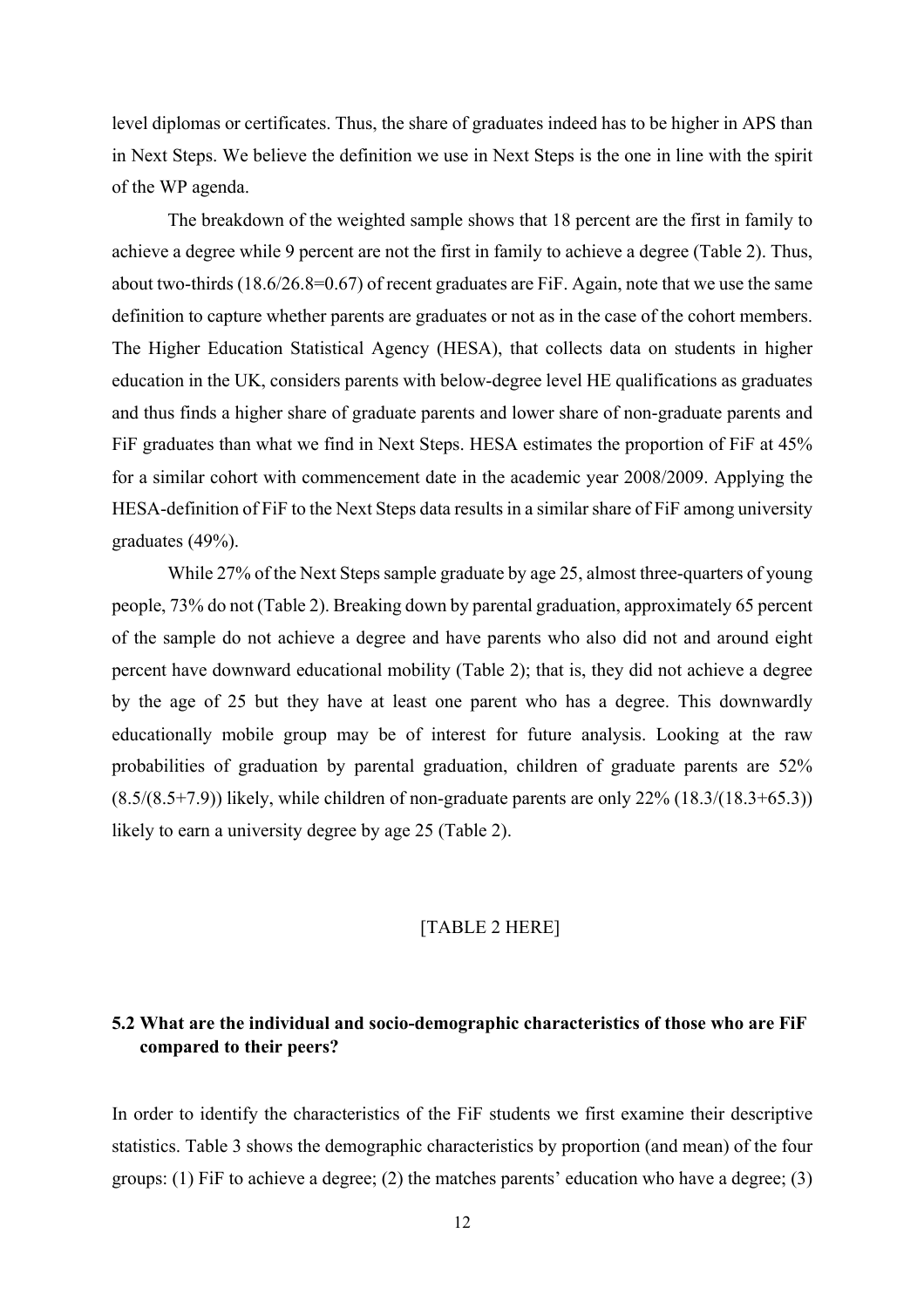the matches parents' education with no degree; and (4) those who have downward educational mobility, where at least one parent has a degree but the young person does not.

### [TABLE 3 HERE]

A priori, we would expect groups (1) and (3) to be similar because both groups have parents without a degree; however, they differ on a number of dimensions in the raw descriptive statistics. The prior attainment for FiF group (1) is higher than for those who match their parents with no degree (3) but lower than those who match their parents' education with a degree (2). This is captured by all measures of prior educational attainment that we use (Key Stage 3 results; GCSE results (Key Stage 4); standardised A level results and number of A levels studied). This indicates that the FiF's pathway to university is established during secondary schooling. The descriptive statistics also reveal that a smaller proportion of the FiF group (1) are from higher managerial or professional backgrounds; have lower household incomes; a smaller proportion own their own home; fewer of them attended an independent school and more of them are eligible for FSM than those who match their parents' education with a degree (2). However, the FiF have higher levels of socio-economic status than their peers who match their parents' education with no degree (3). Descriptively the FiF group comprises more ethnic minorities than those who match their parents education  $(2 \& 3)$ , and a greater proportion of women can be found in the FiF group than those who match their parents' education (2 & 3).

To identify whether these descriptive statistics are indicative of deeper statistically significant patterns in conditional models, we focus on those who have parents without a degree and compare FiF (1) with those who do not achieve a degree (3) in order to explore which factors are predictive of degree attainment. This will help us to understand the differences between FiF and those who are potential FiFs. We first run the analysis on the whole sample of those with no parental education (groups  $1 \& 3$ ).

Table 4, Model 1 shows the average marginal effects (AME) computed from a probit model predicting degree achievement on the full subsample of young people whose parents do not have a degree  $(1 \& 3)$ . The results in Model 1 show that those who achieve a degree, i.e. become FiF, have statistically significant higher levels of prior attainment than those who do not. Moreover, we see that compared to those who are White, those who are Indian, Pakistani/Bangladeshi, Black Caribbean, Black African and Other are significantly more likely to achieve a degree and be FiF. Young people who study at an independent school are 19 percentage points more likely to be FiF and those whose parents rent their home compared to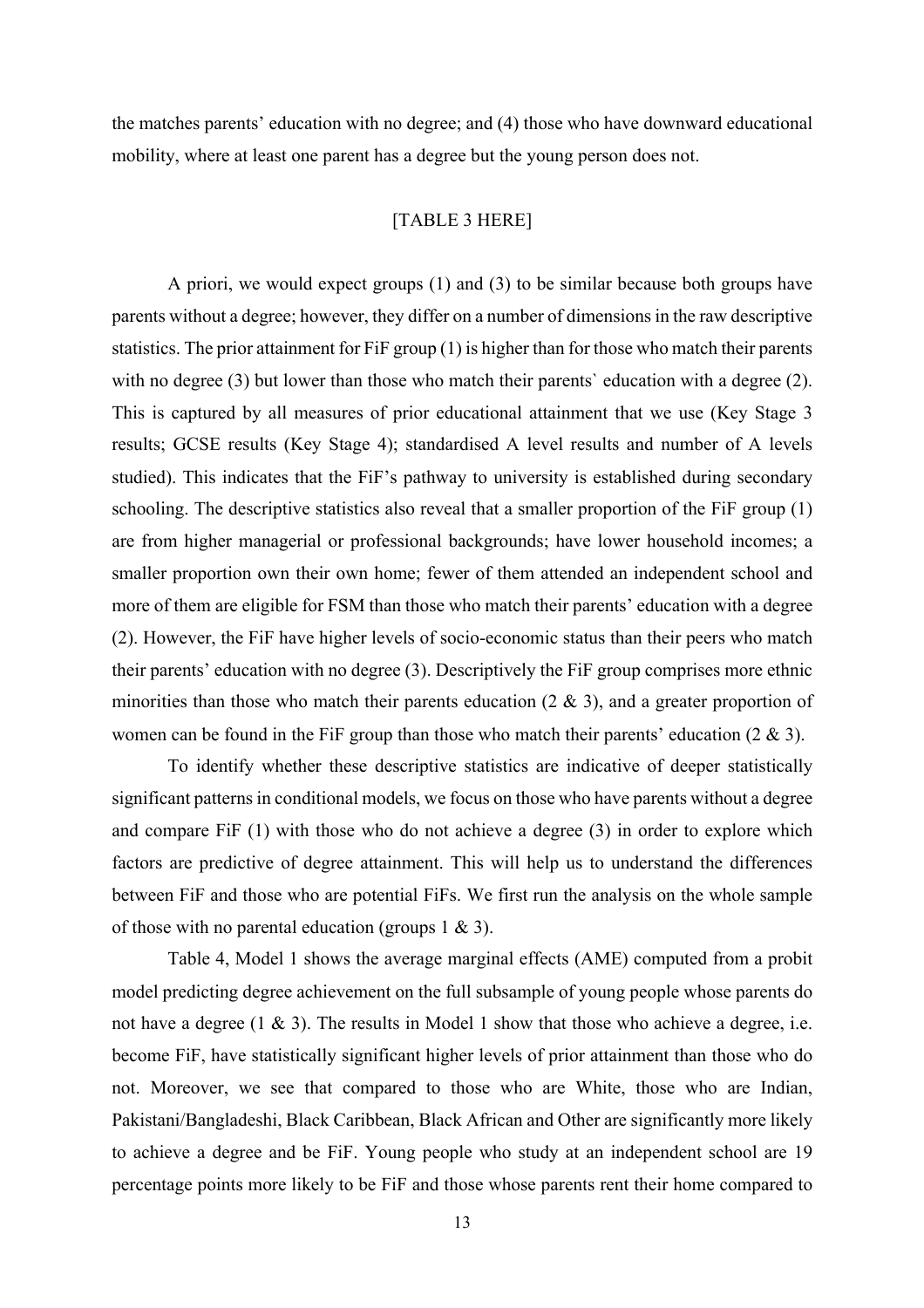those who own it or have a mortgage are four percentage points less likely to achieve a degree. We also see some variation by parental education below degree level, for example those who have parents who do not have any qualifications are eight percentage points less likely achieve a degree than those with parents who have some higher education (but with no degree). However, we do not see any significant difference by gender, SEN status or FSM eligibility. We next restrict the sample to just those who study for Level 3 qualifications (Table 4, Model 2), i.e. who decided to stay in school after the end of compulsory schooling at age 16 and thus at least theoretically had the possibility to attend a university and graduate. Many of the aforementioned relationships still hold, including prior attainment, parental education, housing tenure and ethnicity predicting degree attainment. Further exclusion of the sample so we only have those who study for A levels (Table 4, Model 3), i.e. who directly get prepared for university application, weakens some of these relationships, leaving only ethnicity and prior attainment as statistically significant. However, in these last two models, whether one attends Level 3 studies or prepares for A levels might be related to their socioeconomic and individual background already and thus the sample restriction itself captures some their effects. Overall we find that the FiF group are uniquely different than those who match their parents with no degree and is suggestive of cultural differences and attainment mattering more for degree completion, once taking into account post-16 educational progression.

#### [TABLE 4 HERE]

#### **5.3 What is the share of FiF among graduates by subject and HE institution?**

We want to understand where FiF students end up in terms of subject and institution to be able to quantify the degree to which horizontal stratification occurs. Figure 1 captures the share of first in family graduates across subjects. In order to show the expected labour market returns of subjects, we plot subjects in order of increasing averages wages computed from Next Steps. The share of FiF varies between the 47-87 percent of graduates across subjects. Interestingly, the proportion of FiF is almost equal across some high-return, high-prestige and demanding subjects, like Medicine (47%) and Engineering (57%), and in some low-return and probably comparably less-demanding subjects like Languages and Linguistics (51-55%) or Social studies (61%).

### [FIGURE 1 HERE]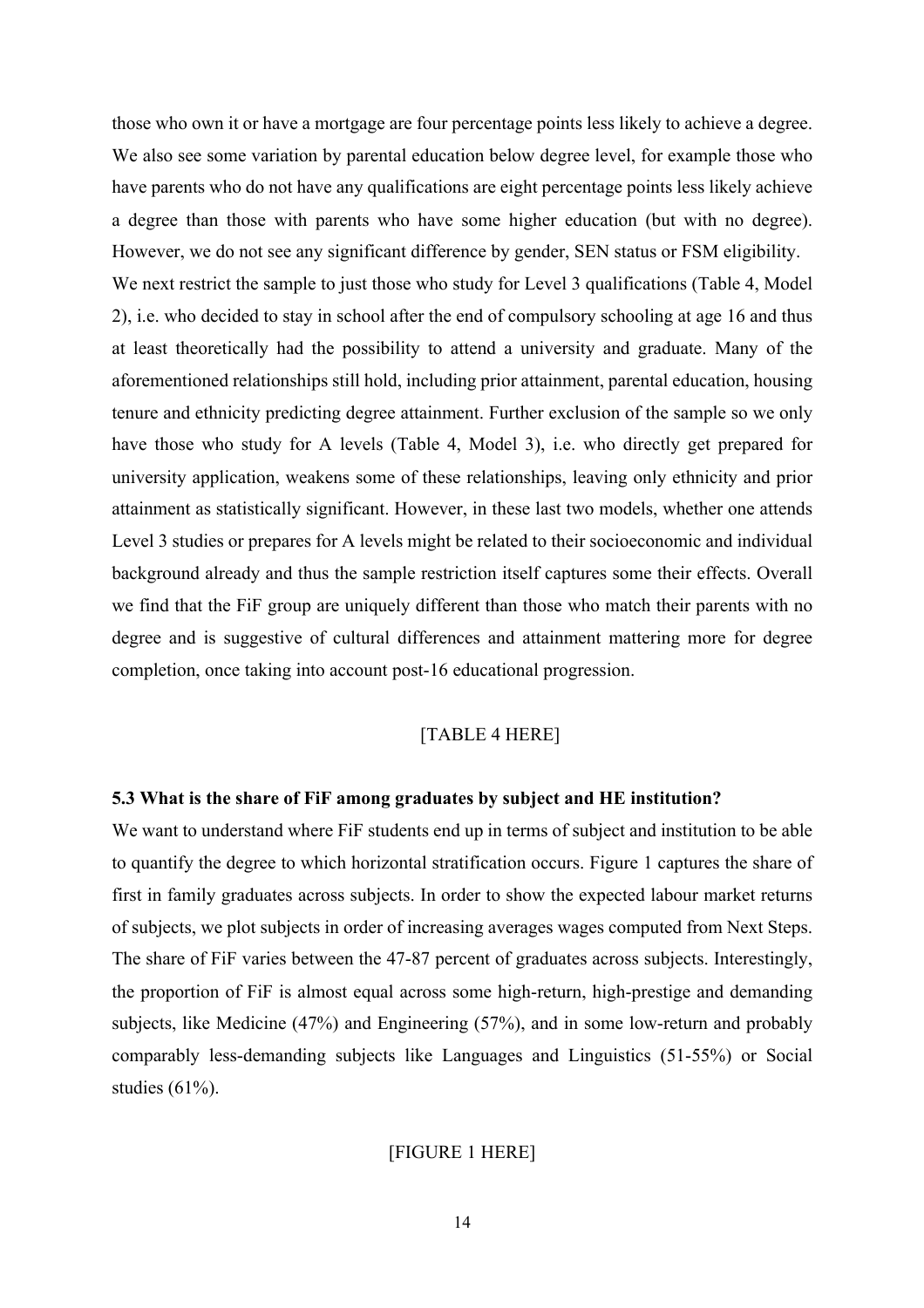The subjects which attract a high share of FiF are just as heterogeneous. In Education, the share of FiF is 87 percent. The second highest share of FiFs is found in Business and administrative studies (79%), followed by Mass communication (78%), Subjects allied to medicine (76%) and Law (75%). Overall, the raw data suggest that FiF may be more likely to choose subjects that offer relatively good labour market perspectives but are not overly competitive, rather than subjects that are associated either with very low wage returns or with very high entrance requirements.

Figure 2 presents the share of FiF across HE institution categories. While their proportion is above 70 percent in non-elite universities, in the Russell Group it drops to 50, and at Oxbridge it is only 32 percent. At least descriptively, FiFs have a lower probability of ending up at high status institutions.

#### [FIGURE 2 HERE]

## **5.4 How does the university institution type, subject studied and dropout rate differ by**

**FiF status compared to those who match their parental education with a degree?** Widening Participation campaigns often highlight increasing diversity in admissions, but increasing diversity in degree completion is ultimately the more important policy goal. We delve deeper into the descriptive statistics previously presented to see if FiF (1) and those who match their parent's education with a degree (2) differ in subject selection; institution type; and dropout rate.

### [TABLE 5 HERE]

Table 5 shows the AME computed from a multinomial logit model which categorises degree subjects into the four groups presented in Table 1: STEM; LEM; OSSAH; and OTHER. The results are relatively stable across models where the control variables are included additively. Model 4 shows that FiF students are five percentage points more likely to study LEM subjects compared to those who match their parents' education with a degree and are five percentage points less likely to take OSSAH subjects. These results are net of prior attainment, individual characteristics and socio-economic status. We may interpret this finding as those who match their parents' education with a degree are more likely to take subjects which have more classical routes and that are less vocational, e.g. History, whilst those who are FiF are more likely to take subjects which have a direct route to the labour market e.g. Law.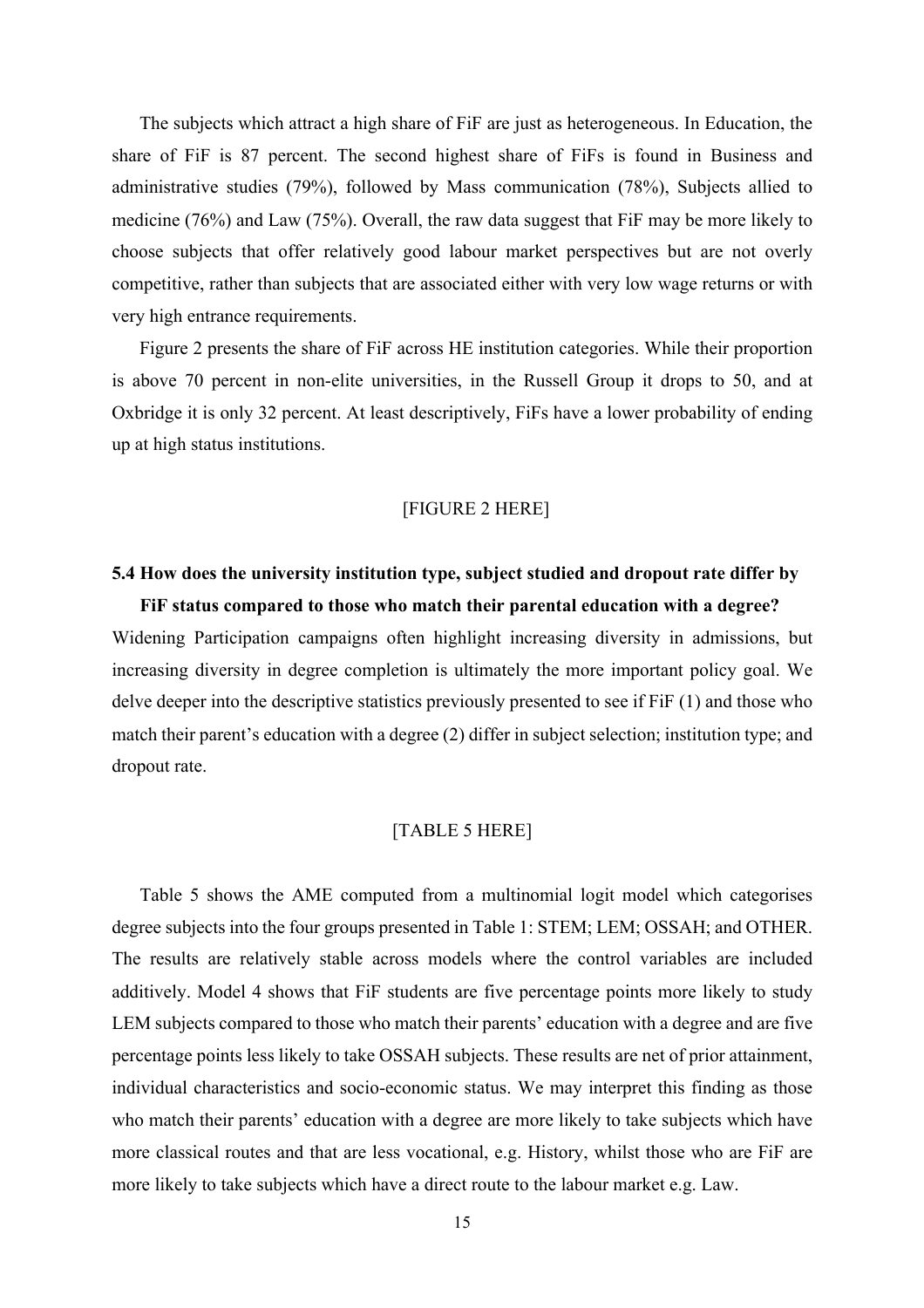#### [TABLE 6 HERE]

In Table 6 we run similar analyses on subject selected where 1 is equal to a 'high-earning degree' and 0 is equal to a 'low earning degree' using a probit model, computing average marginal effects. The computed AMEs in Model 1-3 are small and do not meet the statistical significance threshold. In Model 4 we see a positive and small coefficient for FiF, where being FiF is associated with a four percentage point increase in taking high earning subjects, although this is only significant at the ten percent level ( $p<0.10$ ).

### [TABLE 7 HERE]

With respect to institutional choice we run a multinomial logistic regression on attending either Oxbridge, Russell Group, or 'Other' universities, which includes the 'grey brick' universities and post 92 institutions (Table 7). We find that once taking into account prior attainment, individual characteristics and socio-economic status FiFs are three percentage points less likely to attend the elite Russell Group universities and six percentage points more likely to attend Other universities compared to the more advantaged group. This provides some evidence that the group who match their parents' education with a degree maintains its advantaged position through institutional selection.

## [TABLE 8 HERE]

Next, we examine the relationship between FiF status and non-completion in a probit regression model, with computed AMEs. Of the 7,707 who responded to the study at age 25, 26.8 percent achieved a degree and 40.0 percent reported attending university at some point. Therefore, we record 28 percent of having not completed a university (excluding 161 young persons who are still studying at university at age 25). The proportion of dropout is higher in Next Steps than the national average, due to differences in the way they are calculated, and so care must be taken in interpreting the findings associated with non-completion using this data.

We include everyone in the estimation sample who ever attended university and define dropping out as neither being currently at a university nor achieving a degree at any university by age 25. The final model (Table 8, Model 4) shows that those with parents with no degree are four percentage points more likely to drop out than their peers who would match their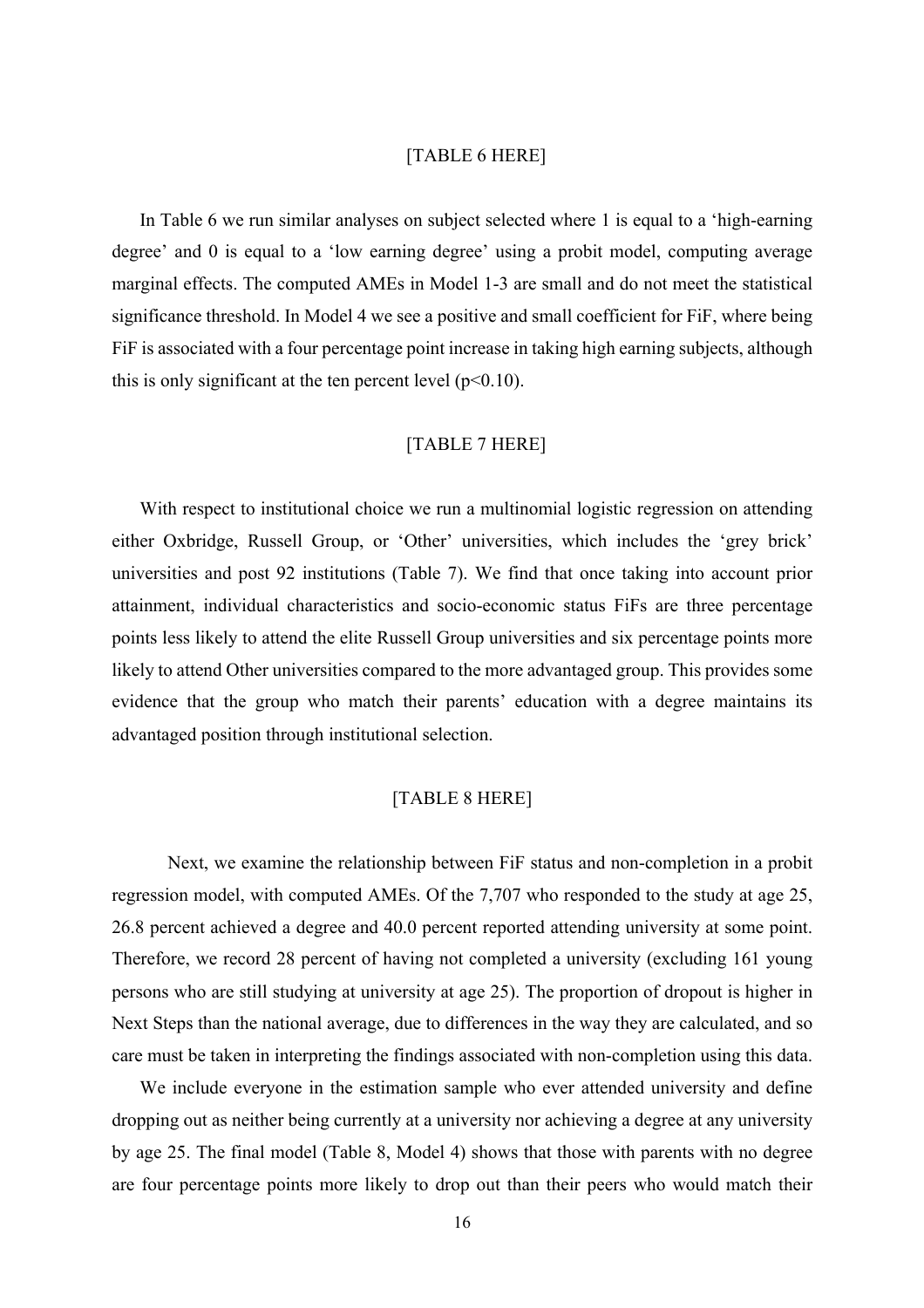parents' education with a degree net of prior attainment, individual characteristics and socioeconomic status.

## **6. Discussion and conclusion**

The analysis presented in this paper is the first large scale quantitative study looking at first in family graduates (and potential graduates) in England. The fact that universities have been using FiF as a WP indicator without any exploration of its validity as an instrument has prompted this paper.

The evidence presented suggests that those who experience intergenerational educational mobility and become FiF have higher prior educational attainment than those who match the educational level of their parents with not going to university, and this result is true even among those who pursue A level study. Moreover, net of prior attainment we see a differential effect of being FiF by ethnicity; those from Black and minority ethnic groups are more likely to outperform their parents in achieving a university degree than those who classify themselves as White.

With respect to subject choice at degree level, we find that FiF are five percentage points more likely to take LEM subjects and five percentage points less likely to take OSSAH subjects than graduates who match the educational level of their parents. We also examined whether FiF take potentially 'high-earning degrees' and find a weakly significant difference, with the FiF group being four percentage points more likely to select high earning subjects. In summary, there are some horizontal differences in subject selection by educational mobility.

In addition to this, we see that FiF students are less likely to attend Russell Group universities than their peers with university-educated parents and more likely to attend 'Other' universities, after controlling for early educational attainment. This may be caused by asymmetrical understanding of the quality differences between institutions. Universities and schools should ensure that all students have access to high quality information on the costs and benefits of higher education.

We find evidence of a statistically significant difference between FiF status and the likelihood of dropping out of university, once we take into account prior attainment, individual characteristics and socio-economic status: students who would be FiF if they graduated are four percentage points more likely to drop out than students whose parents are graduated. As noted, the measure of non-completion used is a noisy one and so we must exercise caution, however it may be prudent to suggest universities offer support and introduce interventions (e.g. a mentoring scheme) to this FiF students.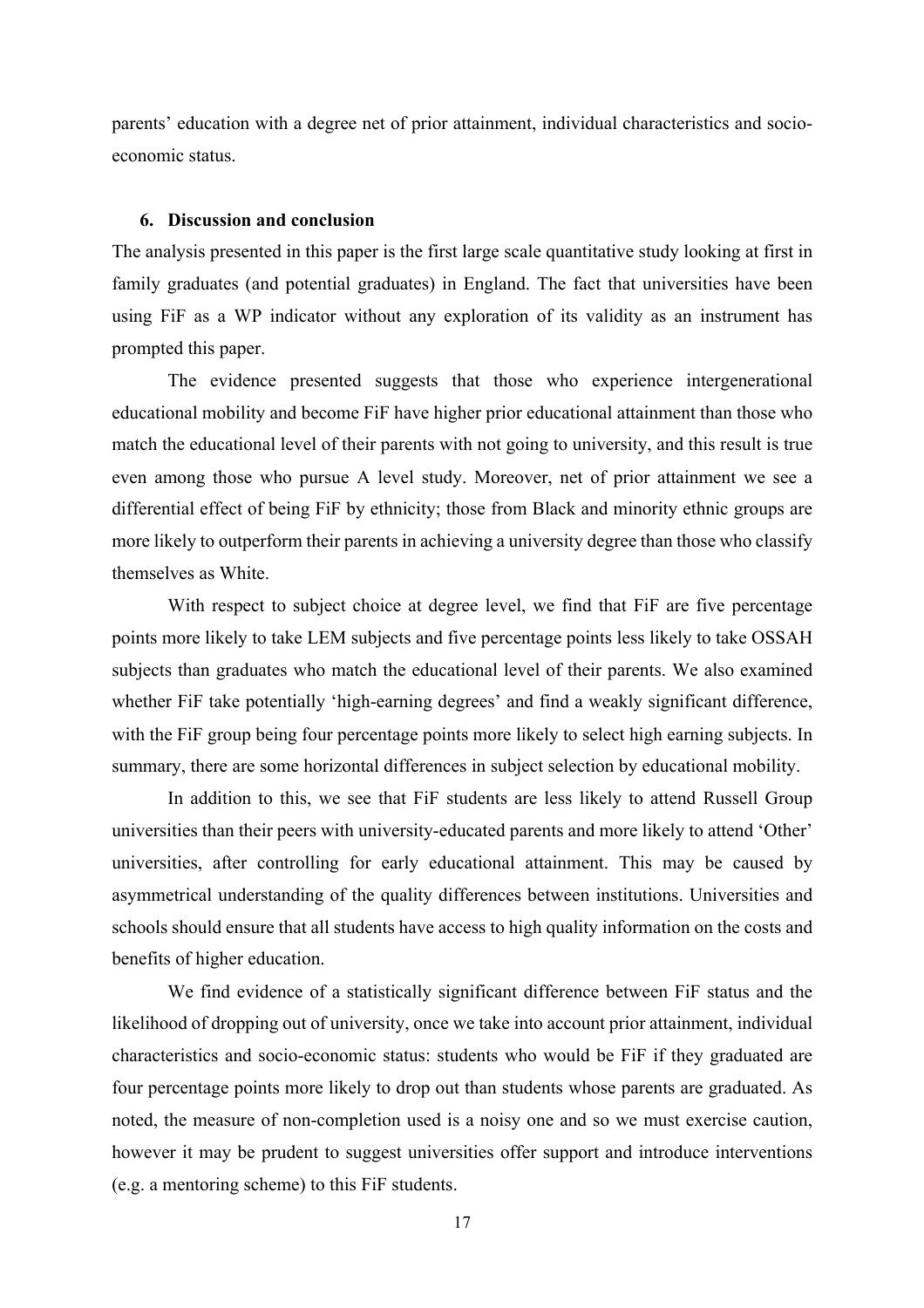So far we have given little attention to the mechanisms that may play a role in the intergenerational transfer of educational attainment. Parental values and the family environment may influence the decisions that young people make about education. Socialisation aspects in the home, such as parental involvement is associated with an overall increase in academic outcomes for children (Jeynes, 2007; Higgins and Katsipataki, 2015). A meta-analysis by Jeynes (2007) found that parental expectations, parental style, communication and monitoring homework accounted for an increase in half of a standard deviation. It is plausible that parenting practices are a mechanism which may explain higher education participation between groups; indeed, work by Bukodi and Goldthorpe (2013) found that there is a strengthening of the relationship between the 1958 and 1970 British birth cohorts of the effects of parents' education on their children's academic performance and that there are independent effects of parents' occupation and education on young people's educational outcomes. They argue that this may be as a result of schools placing more value on the involvement of parents in their children's schooling (e.g. overseeing and reviewing homework) and the procedures involved in applying to and accessing higher education have become more complex. Both of these scenarios benefit children of more educated parents. Interestingly, liquidity constraints have not been shown to have a more important effect than family background on educational choices during compulsory schooling (Chevalier and Lanot, 2002). However, it is plausible to expect that liquidity constraints may play a more important role in progression to higher education as a result of the rising and the opportunity cost of continued study in early adulthood.

Universities already make use of information on prospective students' socio-economic background, the types of school they attended and contextual results in order to inform their admission process. It will remain a persistent challenge for universities to identify those students who have some form of social disadvantage but high potential to succeed. While there is some evidence on 'what works' in terms of Widening Participation (e.g. Hefce, 2010; and Hoare and Mann, 2011), there needs to be a greater understanding of the policy interventions to increase participation among these underrepresented groups. Given that attainment drives some of higher education participation and progression, but not all of it, there needs to be an increase in interventions early on during the educational process to raise awareness of the costs, benefits and opportunities of higher education for young people.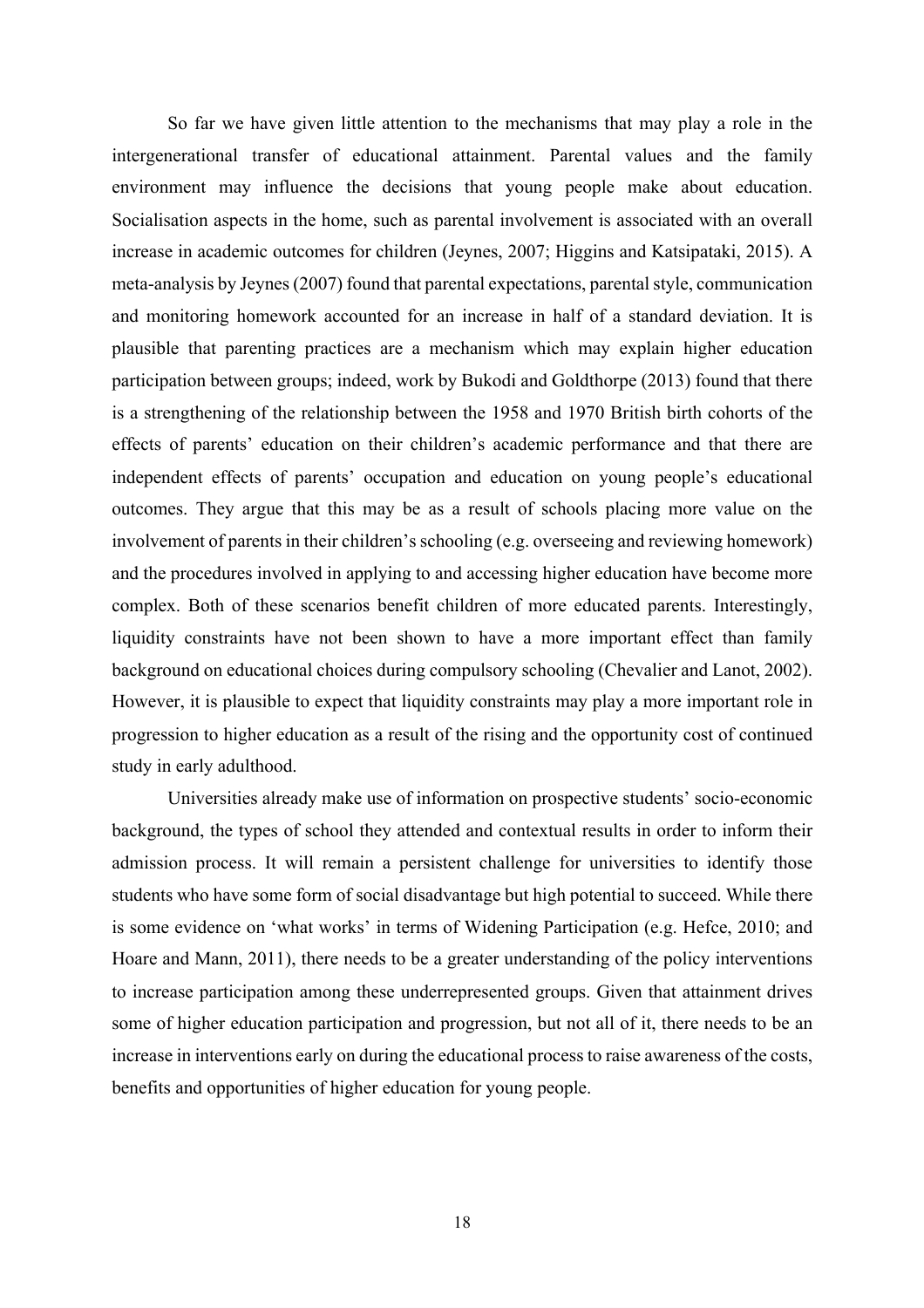## **References**

Anders, J. (2012) The link between household income, university application sand university attendance, *Fiscal Studies,* 33(2), 185-210.

Bjorklund, A. and Kjellstrom, C., 2002. Estimating the return to investments in education: how useful is the standard Mincer equation?, Economics of Education Review, Elsevier, vol. 21(3), pages 195-210, June.

Blanden, J. & Machin, S. (2004) Educational inequality and the expansion of UK higher education, *Scottish Journal of Political Economy*, *51*(2), 230-249.

Boliver, V. (2013) How fair is access to more prestigious UK universities? *The British Journal of Sociology,* 64(2): 344-64.

Boliver, V., Crawford, C., Powell, M., Craige, W. (2017) *Admissions in Context*. Available online at: https://www.suttontrust.com/research-paper/admissions-in-context-access-gap/ (accessed 9 October 2018).

Britton, J., Dearden, L., Shephard, N., & Vignoles, A. (2016) *How English domiciled graduate earnings vary with gender, institution attended, subject and socio-economic background* (London: Institute for Fiscal Studies).

Bukodi, E., and Goldthorpe, J.H. (2013). Decomposing 'Social Origins': The Effects of Parents' Class, Status, and Education on the Educational Attainment of Their Children. *European Sociological Review,* 29(5), 1024-1039.

Centre for Longitudinal Studies. (2018). *Next Steps Age 25 Survey: User Guide* (p. 38). Retrieved from Centre for Longitudinal Studies website: https://cls.ucl.ac.uk/wpcontent/uploads/2017/11/5545age\_25\_survey\_user\_guide-1.pdf

Chevalier, A., Lanot, G., (2002). The Relative Effect of Family Characteristics and Financial Situation on Educational Achievement. *Education Economics*, 10(2), 165-181.

Chowdry, H., Crawford, C., Goodman, A., (2011). The role of attitudes and behaviours in explaining socio-economic differences in attainment at age 16. *Longitudinal and Life Course Studies*. 2(1), 59 – 76.

Chowdry, H., Crawford, C., Dearden, L., Goodman, A., Vignoles, A., (2013). Widening participation in higher education: analysis using linked administrative data. *Statistics in Society: Series A.* 176(2). 431-457.

Coughlan, S. (2017) Family's first student in Cambridge state school record. BBC. Available online at: http://www.bbc.com/news/education-41401863 (accessed 27 September 2018).

David, M.E. (2012) Changing Policy Discourses on Equity and Diversity in UK Higher Education: What is the Evidence? In Hinton-Smith (ed) *Widening Participation in Higher Education: Casting the Net Wide* (Palgrave Macmillan: London).

Department for Education. (2018) Graduate outcomes (LEO): Employment and earnings outcomes of higher education graduates by subject studied and graduate characteristics. SFR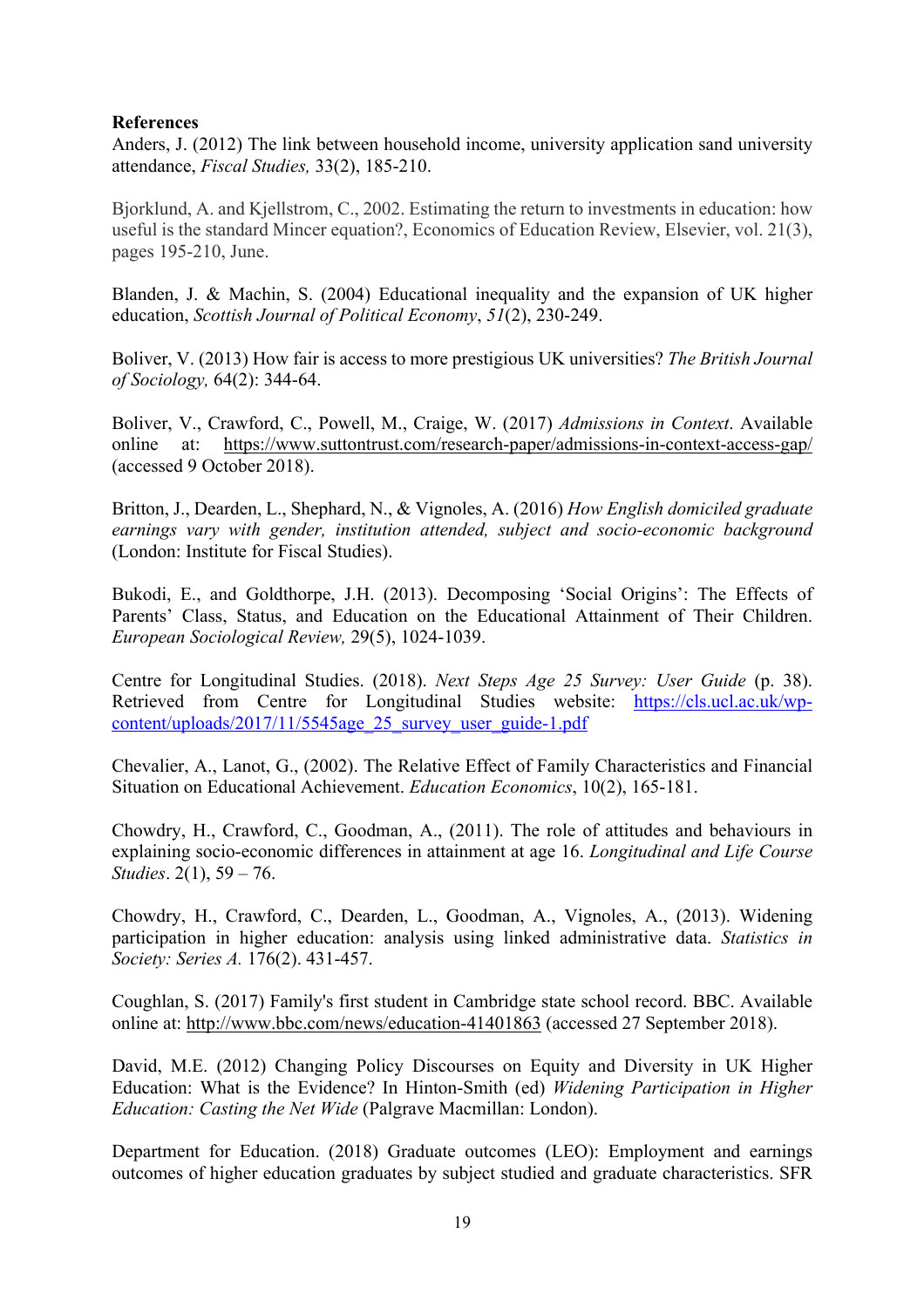15/2018, 15 March 2018. Available online at: https://assets.publishing.service.gov.uk/government/uploads/system/uploads/attachment\_data /file/690<u>859/SFR15\_2018\_Main\_text.pdf</u> (accessed 15 October 2018).

Department for Education and Skills (2003) *The Future of Higher Education.* Available online at: www.educationengland.org.uk/documents/pdfs/2003-white-paper-higher-ed.pdf (accessed 21 July 2017).

Engle, J. (2007) Postsecondary access and success for first-generation college students, *American Academic*, *3*(1), 25-48.

Fallon, M. V. (1997) The school counselor's role in first generation students' college plans, *The School Counselor*, *44*, 384–393.

Finegold, D. (2006), The roles of higher education in a knowledge economy, Rutgers University, mimeo

Forrest Cataldi, E., Bennett, C.T., Chen, X., Simone, S.A. (2018) First Generation Students: college access, persistence, and postbachelor's outcomes, *Stats in Brief, U.S. Department of Education*. Available online at: https://nces.ed.gov/pubs2018/2018421.pdf (accessed 7 October 2018).

Gorard, S., Smith, E., May, H., Thomas, L., Adnett, N., & Slack, K. (2006) Review of widening participation research: addressing the barriers to participation in higher education. Bristol: HEFCE. Available online at: http://dera.ioe.ac.uk/6204/1/barriers.pdf (accessed 20 July 2017).

Gorard, S., Adnett, N., May, H., Slack, K., Smith, E., & Thomas, L. (2007) *Overcoming the barriers to higher education* (Stoke-on-Trent: Trentham Books).

Gregg, P., Macmillan, L., & Vittori, C. (2016) Moving Towards Estimating Sons' Lifetime Intergenerational Economic Mobility*, Oxford Bulletin of Economics and Statistics*.

Hefce (2010) Aim Higher summer schools: participation and progression to higher education, Higher Education Funding Council for England Issues Paper 2010/32. Available online at: http://webarchive.nationalarchives.gov.uk/20180319114450/http://www.hefce.ac.uk/data/yea r/2010/Aimhigher,summer,schools,Participants,and,progression,to,higher,education/ (accessed 20 July 2017).

HESA (2018). Higher Education Student Statistics: UK, 2016/17 - Qualifications achieved. Available online at: https://www.hesa.ac.uk/news/11-01-2018/sfr247-higher-educationstudent-statistics/qualifications (accessed on 16 October 2018).

Higgins, S., Katsipataki, M. (2015) Evidence from meta-analysis about parental involvement in education which supports their children's learning, *Journal of Children's Services,* 10(3), 280-290.

Hoare, A., and Johnston, R., (2010) Widening Participation through Admissions Policy – a British case study of school and university performance. Studies in Higher Education, 1-21.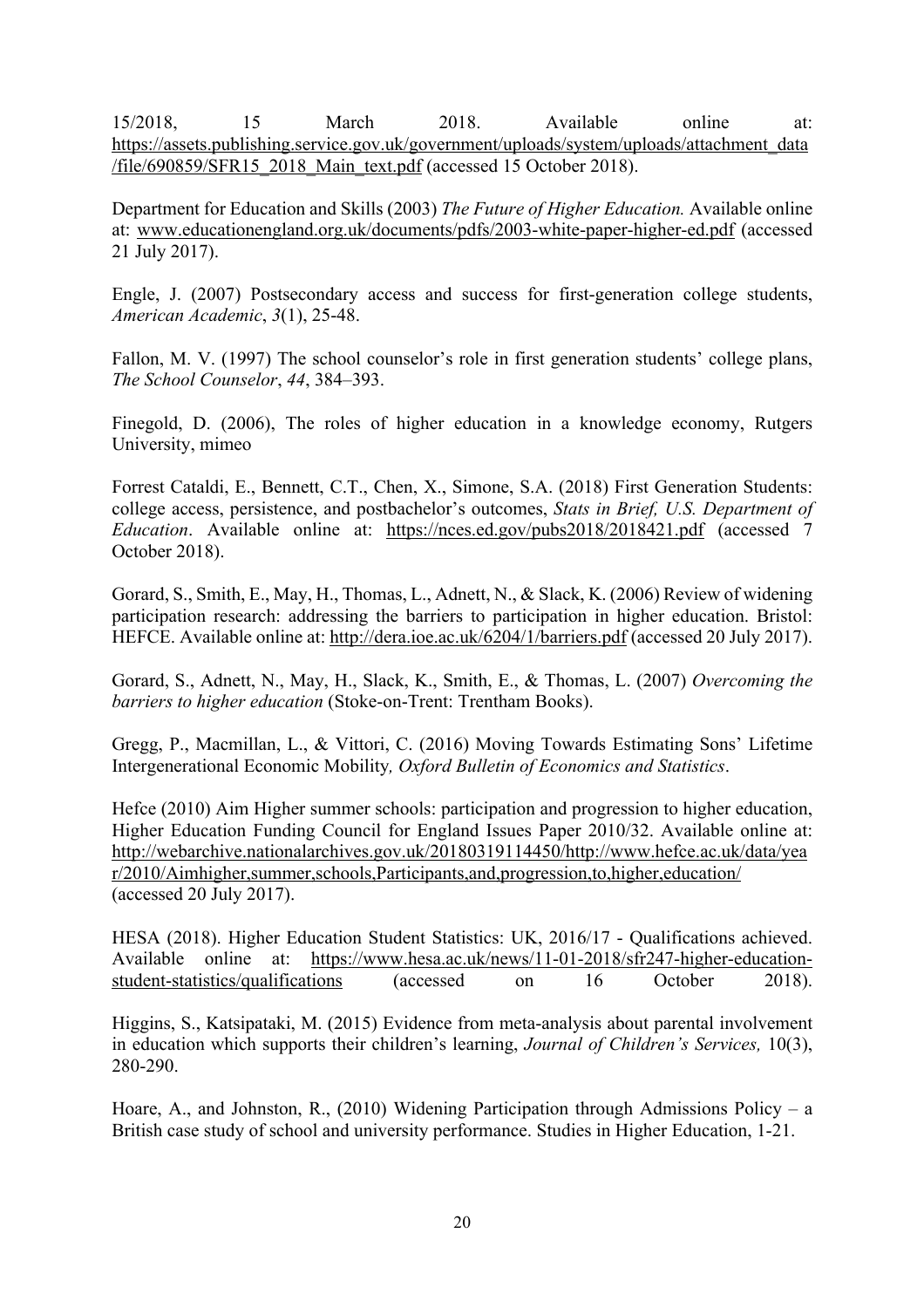Hoare, T. and Mann, R. (2011) The impact of the Sutton Trust's summer schools on subsequent higher education participation, Report to the Sutton Trust. Available online at: https://www.suttontrust.com/wp-content/uploads/2012/01/full-summer-school-report-finaldraft-1.pdf (accessed 18 September 2017).

Jenkins, S. and Schulter, C. (2002). The Effect of Family Incoem During Childhood on Later-Life Attainment: Evidence from Germany. IZA Discussion Papers (No. 604) http://ftp.iza.org/dp604.pdf

Jerrim, J. (2013) Family Background and access to 'high status' universities, Sutton Trust Report. Sutton Trust, London. Available online at: https://www.suttontrust.com/wpcontent/uploads/2014/08/john-jerrim-report-final-4.pdf (accessed 21 September 2017).

Jerrim, J. & Shure, N. (2016) The Performance of 15-year-olds on PISA 2015: National Reports for England, Wales, and Northern Ireland, *Department for Education, London.*  Available online at: https://www.educationni.gov.uk/sites/default/files/publications/education/ACHIEVEMENT%20OF%2015%20YEA R-OLDS%20IN%20NORTHERN%20IRELAND%20PISA%202015%20NATIONAL%20REP ORT..PDF (accessed 21 September 2017).

Jeynes, W. H. (2007). The relationship between parental involvement and urban secondary school student academic achievement: A meta-analysis. *Urban Education*, 42(1), 82-110.

Lucas, S. R. (2001). Effectively Maintained Inequality: Education Transitions, Track Mobility, and Social Background Effects. *American Journal of Sociology*, 106, 1,642-1,690.

Macmillan, L., Tyler, C., & Vignoles, A. (2015) Who gets the top jobs? The role of family background and networks in recent graduates' access to high-status professions, *Journal of Social Policy*, *44*(3), 487-515.

MacDermott, K. G., Conn, P. A., & Owen, J. W. (1987) The influence of parental education level on college choice, *Journal of College Admissions*, *115*, 3–10.

McGuigan, M., McNally, S. and Wyness, G. (2016) Student awareness of costs and benefits of educational decisions: Effects of an information campaign, *Journal of Human Capital*, 10(4), 482–519.

Northern Ireland Statistics and Research Agency, Central Survey Unit, Office for National Statistics, Social Survey Division. (2016) *Labour Force Survey Annual Eurostat Dataset, 2014*. [data collection]. UK Data Service. SN: 7941, http://doi.org/10.5255/UKDA-SN-7941- 1

O'Shea, S. May, J., Sone, C., & Delahunty, J. (2017) University Experience and Family Life: Motivations, Transitions and Participation (*Palgrave: London).*

Office for National Statistics (2010). Standard Occupational Classification 2010; Volume 3 The National Statistics Socio-economic Classification: (Rebased on the SOC2010) User Manual. Available online at: http://www.ons.gov.uk/ons/guide-method/classifications/current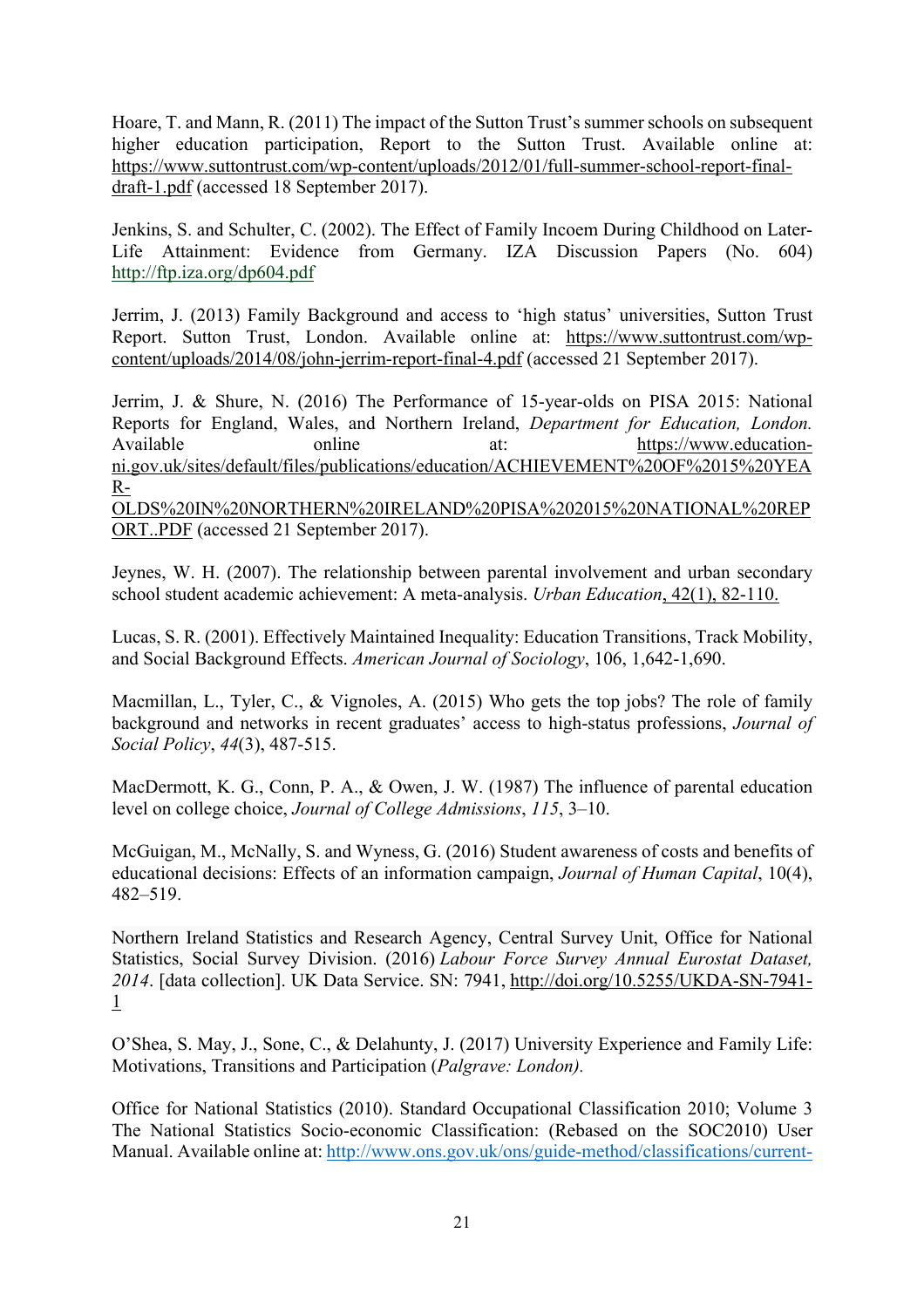standard-classifications/soc2010/soc2010-volume-3-ns-sec--rebased-on-soc2010--usermanual/index.html#5) (accessed 18 December 2018).

Office for National Statistics, Social Survey Division. (2019). Annual Population Survey, January - December, 2015. [data collection]. 8th Edition. UK Data Service. SN: 7928, http://doi.org/10.5255/UKDA-SN-7928-8

Riehl, R. J. (1994) The academic preparation, aspirations, and first-year performance of firstgeneration students, *College and University*, *70*, 14–19.

Rose, D., and Pevalin, D.J., (2003). A Researcher's Guide to the National Statistics Socioeconomic Classification. First Edition. SAGE Publications Ltd.

Stuart, M. (2006) 'My friends made all the difference': Getting into and succeeding at university for first-generation entrants, *Journal of Access Policy and Practice*, *3*(2), 162-184.

Sullivan, A. , Parsons, S. , Green, F. , Wiggins, R. D. and Ploubidis, G. (2018), Elite universities, fields of study and top salaries: Which degree will make you rich?. Br Educ Res J, 44: 663-680. doi:10.1002/berj.3453

Sundorph, E., Vasilev, D., & Coiffait, L. (2017) Joining the elite: How top universities can enhance social mobility. Reform Report. Available online at: http://www.reform.uk/wpcontent/uploads/2017/09/Joining-The-Elite-how-top-universities-can-enhance-socialmobility.pdf (accessed 11 April 2018).

Sutton Trust (2017). The State of Social Mobility in the UK. Available online at: https://www.suttontrust.com/wp-content/uploads/2017/07/BCGSocial-Mobility-report-fullversion WEB FINAL.pdf (accessed on 16 October 2018).

Toutkoushian, R. K., Stollberg, R. S., & Slaton, K. A. (2015) Talking 'Bout My Generation. Working Paper available online at: https://www.insidehighered.com/sites/default/server\_files/files/Talking%20Bout%20My%20 Generation%20Fall%202015%20ASHE.pdf (accessed 21 September 2017).

Tramonte, L. and Willms, J.D. (2009) Cultural capital and its effects on education outcomes, *Economics of Education Review,* 29, 200-213.

Universities and Colleges Admissions Services (UCAS), (2018) Filling in your UCAS Undergraduate application. Available online at: https://www.ucas.com/ucas/undergraduate/apply-and-track/filling-your-ucas-undergraduateapplication (accessed 14 March 2018).

University College London, UCL Institute of Education, Centre for Longitudinal Studies (2018). *Next Steps: Sweeps 1-8, 2004-2016: Secure Access*. [data collection]. 4<sup>th</sup> edition. UK Data Service. SN 7104, http://doi.org/10.5255/UKDA-SA-7104-4

Walker, I. & Zhu, Y. (2011) Differences by degree: Evidence of the net financial rates of return to undergraduate study for England and Wales, Economics of Education Review, 30(6), 1177– 1186.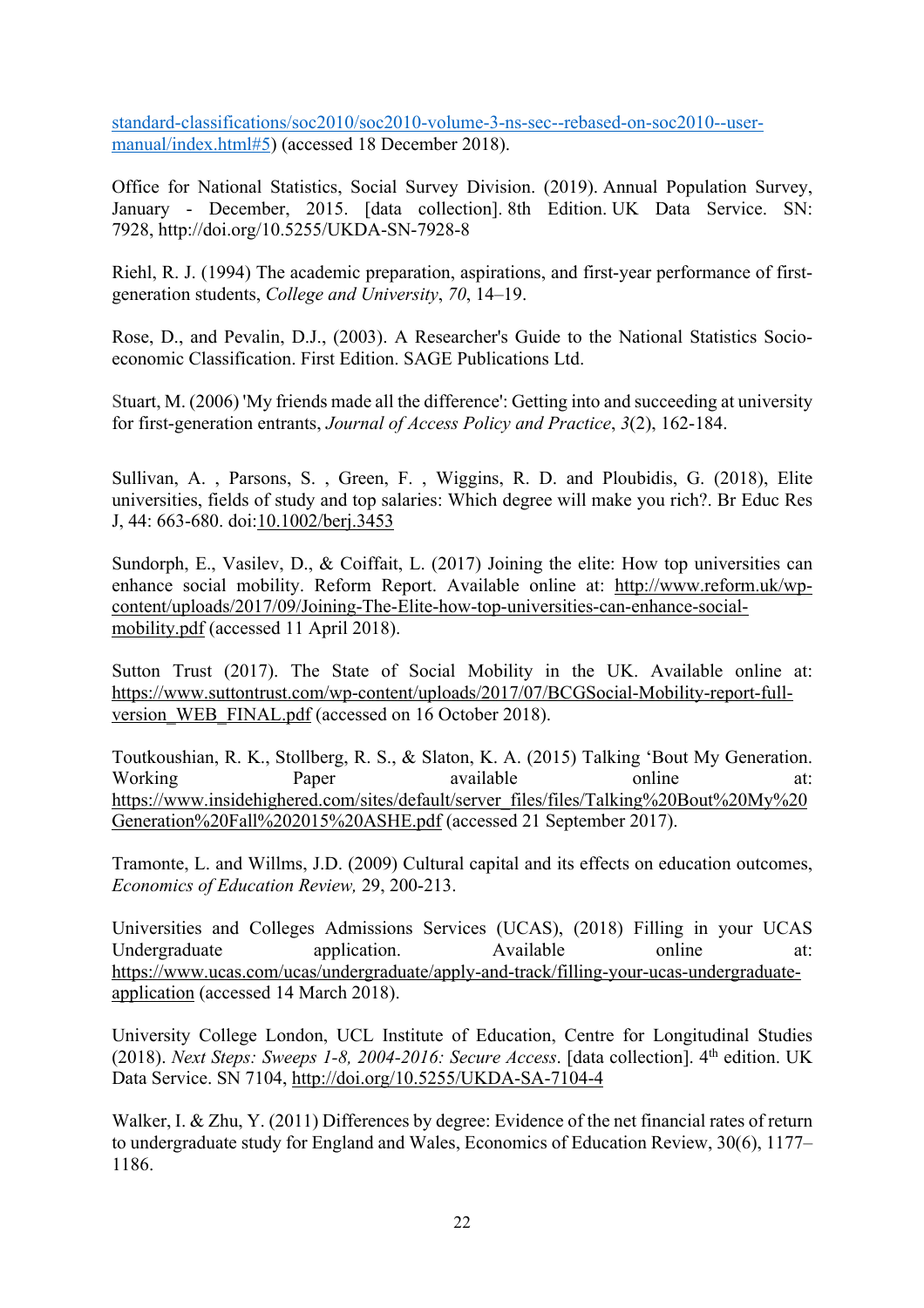Wakeling, P., & Kyriacou, C. (2010) Widening participation from undergraduate to postgraduate research degrees: A research synthesis, Commissioned by the National Coordinating Centre for Public Engagement (NCCPE), and the Economic and Social Research Council (ESRC). Available online at: https://www2.le.ac.uk/departments/doctoralcollege/about/external/publications/wideningparticipation.pdf (accessed 21 September 2017).

Wilks, J. and Wilson, K. (2012) Going on to uni? Access and participation in university for students from backgrounds of disadvantage, Journal of Higher Education policy and Management, 34(1), 79-90.

Wyness, G. (2010) Policy changes in UK higher education funding, 1963-2009. Department of Quantitative Social Science Working Paper 10-05, UCL Institute of Education. Available online at:

https://www.researchgate.net/publication/46463033\_Policy\_changes\_in\_UK\_higher\_educati on funding 1963-2009 (accessed 21 September 2017).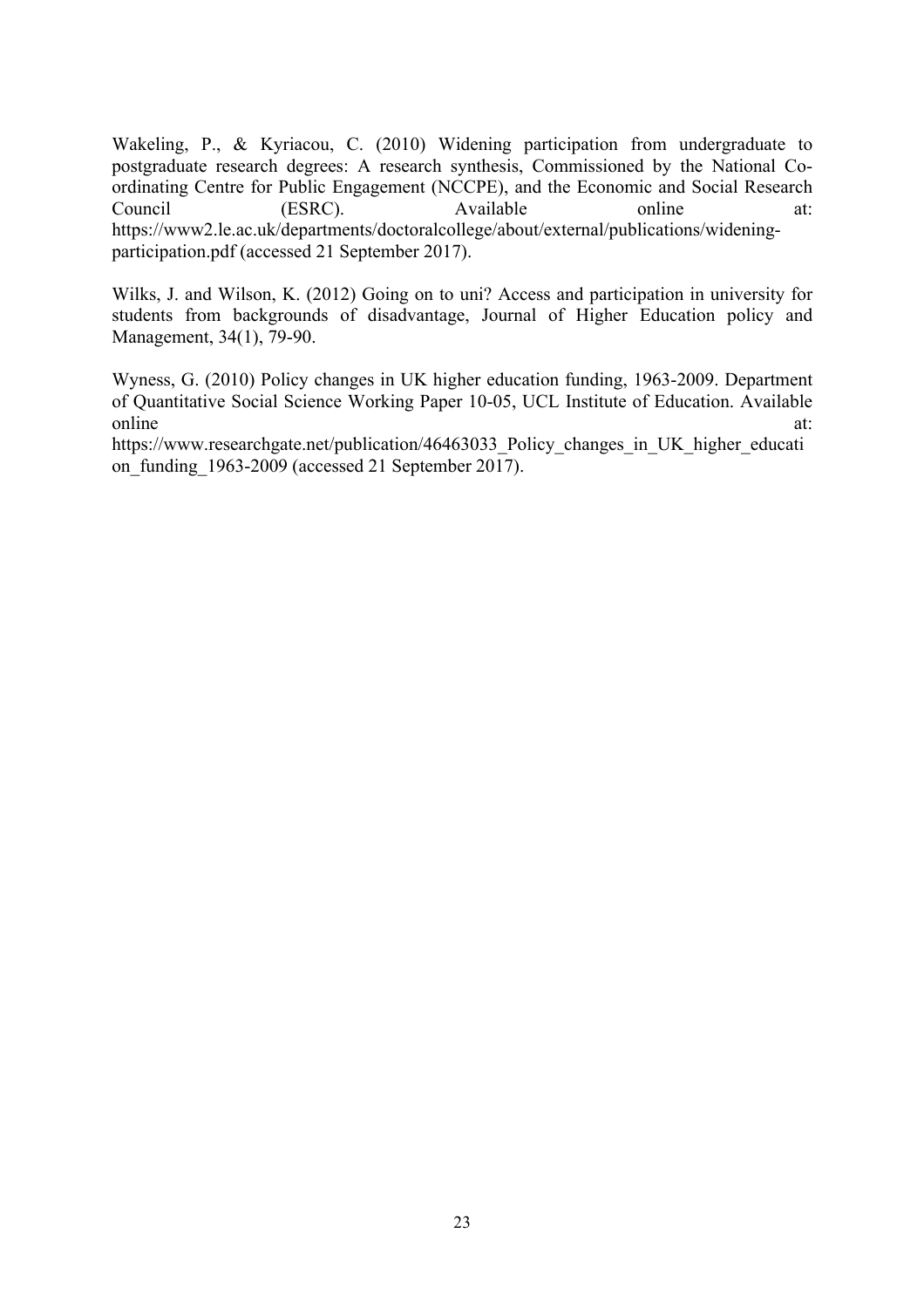## **Figures and Tables**

|                    | Next Steps*,                       | $LFS**$                                  | $LEO***$                                                     |
|--------------------|------------------------------------|------------------------------------------|--------------------------------------------------------------|
|                    | 2015-2016                          | 1994-2009                                | 2015                                                         |
|                    | Average gross hourly<br>wage (GBP) | Average log<br>weekly wages <sup>#</sup> | Median annual<br>earnings 10 years after<br>graduation (GBP) |
| <b>STEM</b>        | 13.0                               | 2.87                                     | 34,696                                                       |
| <b>LEM</b>         | 14.2                               | 2.92                                     | 34,145                                                       |
| <b>OSSAH</b>       | 11.4                               | 2.72                                     | 27,060                                                       |
| <b>OTHER</b>       | 12.3                               | 2.78                                     | 25,600                                                       |
| No of observations | 1,879                              | 82.002                                   | 151 880                                                      |

## **Table 1. Average wages by subject categories**

No. of observations 1,879 82,002 151,880 # Converted to January 2010 prices using the Retail Price Index (RPI) publishes by the Office for National Statistics.

Sources: \*UCL (2018). \*\* Walker, I. & Zhu, Y. (2011). \*\*\*DfE (2018).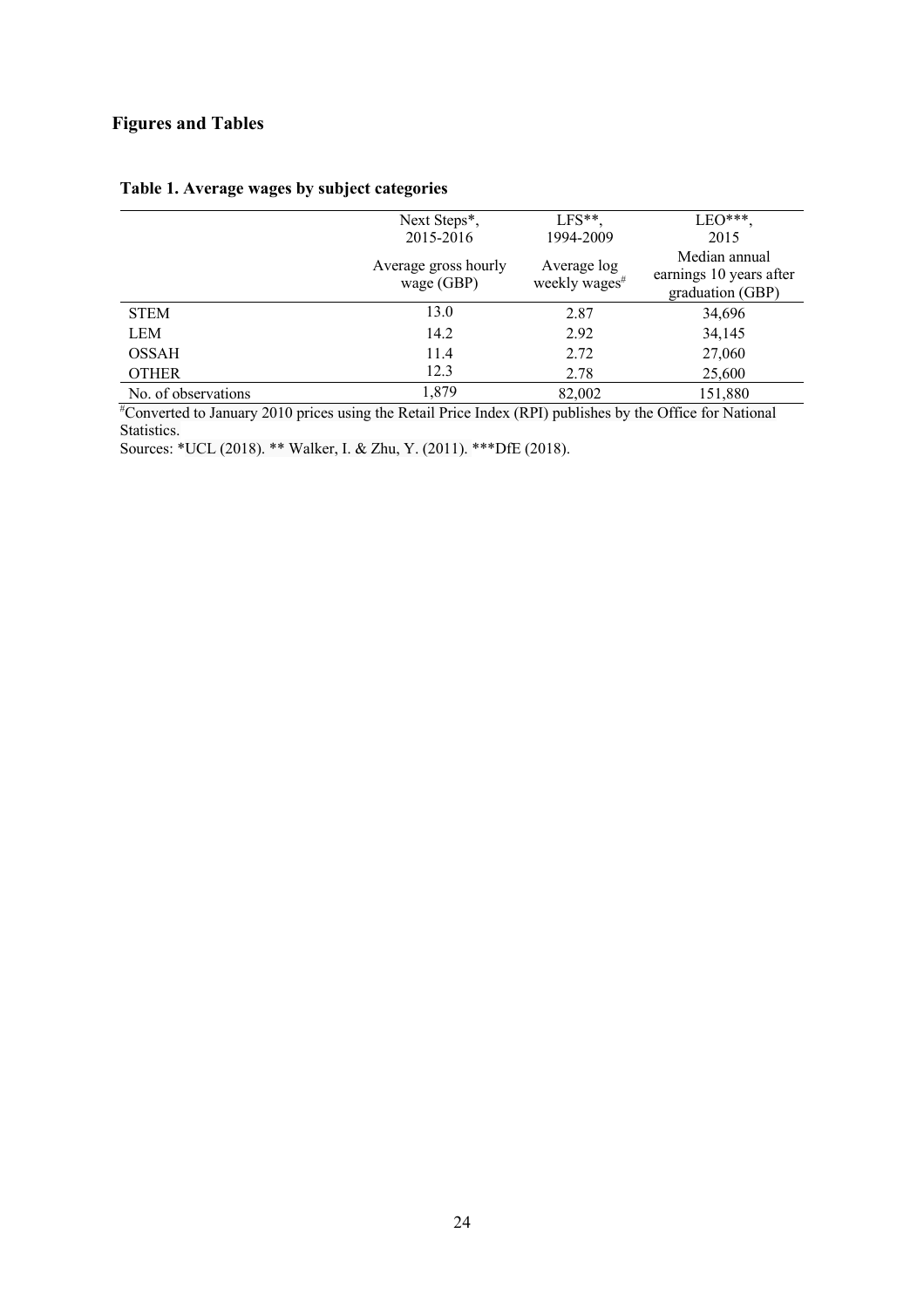|                                     | Freq,<br>(unweighted) | Percent of<br>total.<br>(unweighted) | Percent of<br>total,<br>(weighted) | HE graduation rate <sup>#</sup> ,<br>percent (weighted) |
|-------------------------------------|-----------------------|--------------------------------------|------------------------------------|---------------------------------------------------------|
|                                     |                       |                                      | <b>Next</b>                        | <b>Annual Population</b>                                |
|                                     | Next Steps            | Next Steps                           | <b>Steps</b>                       | Study                                                   |
| Graduates at age 25                 | 2,671                 | 34.9                                 | 26.8                               | 36.9                                                    |
| <i>First in family</i><br>(1)       | 1,853                 | 24.2                                 | 18.3                               |                                                         |
| Match parents with degree<br>(2)    | 818                   | 10.7                                 | 8.5                                |                                                         |
| Non graduates at age 25             | 4,993                 | 65.2                                 | 73.2                               |                                                         |
| Match parents with no degree<br>(3) | 4,321                 | 56.4                                 | 65.3                               |                                                         |
| Downwardly mobile group<br>(4)      | 672                   | 8.8                                  | 7.9                                |                                                         |
| <b>Total</b>                        | 7,664                 | 100.0                                | 100.0                              |                                                         |

## **Table 2. Cross Tabulation: Degree Attainment by Parental Degree Attainment**

Information on parental education is not available for 43 persons.

# HE graduation rate in APS: the share of those having a Level-4 degree (below-degree level HE certificates and university degrees together) among those aged 25 in England in 2015.

Sources: UCL(2018) and ONS (2019).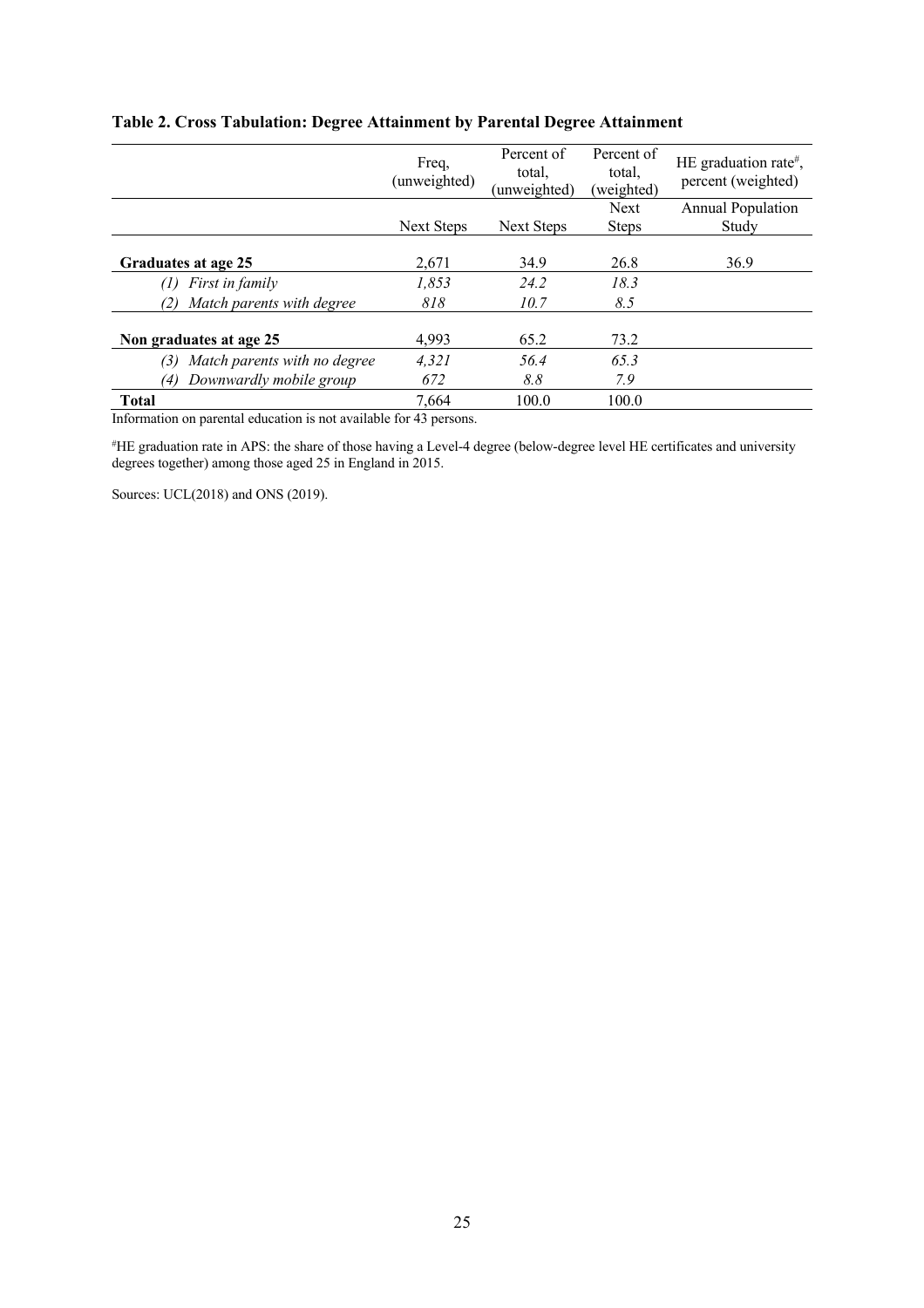|                                          | $(1)$ First     | (2)                   | (3)                   | (4)                     |        |
|------------------------------------------|-----------------|-----------------------|-----------------------|-------------------------|--------|
|                                          | in family       | Matched               | Matched               | Downward                |        |
|                                          | to<br>achieve a | parents'<br>education | parents'<br>education | educational<br>mobility |        |
|                                          | degree          | (degree)              | (no                   |                         |        |
|                                          |                 |                       | degree)               |                         | Total  |
|                                          | Mean/%          | Mean/%                | Mean/%                | Mean/%                  | Mean/% |
| <b>Prior Attainment</b>                  |                 |                       |                       |                         |        |
| Key stage 3 (mean)                       | 37.24           | 39.75                 | 32.79                 | 36.99                   | 34.97  |
| GCSE (capped linear score, mean)         | 360.40          | 385.43                | 292.42                | 344.40                  | 323.29 |
| Number of A levels (mean)                | 2.44            | 3.28                  | 0.96                  | 2.17                    | 1.66   |
| Rank standardised A level score          | 0.34            | 0.48                  | 0.13                  | 0.30                    | 0.23   |
| <b>Progression to Post-16 study</b>      |                 |                       |                       |                         |        |
| Vocational                               | 9.66            | 4.77                  | 24.39                 | 16.52                   | 18.05  |
| A level                                  | 74.37           | 85.94                 | 38.76                 | 67.56                   | 54.93  |
| Unknown                                  | 15.97           | 9.29                  | 36.84                 | 15.92                   | 27.02  |
| <b>Parental Education</b>                |                 |                       |                       |                         |        |
| Degree of equivalent                     | 0.00            | 100.00                | 0.00                  | 100.00                  | 19.44  |
| Higher education below degree            | 27.68           | 0.00                  | 17.29                 | 0.00                    | 16.44  |
| A level or equivalent                    | 22.72           | 0.00                  | 21.04                 | 0.00                    | 17.35  |
| GCSE A-C or equivalent                   | 26.28           | 0.00                  | 31.22                 | 0.00                    | 23.96  |
| Level 1 and below                        | 4.70            | 0.00                  | 7.08                  | 0.00                    | 5.13   |
| Other                                    | 2.48            | 0.00                  | 2.64                  | 0.00                    | 2.09   |
| No qualification                         | 16.14           | 0.00                  | 20.74                 | 0.00                    | 15.59  |
| Socio-economic status                    |                 |                       |                       |                         |        |
| Higher managerial                        | 40.26           | 84.47                 | 29.85                 | 77.68                   | 42.39  |
| Intermediate                             | 25.69           | 6.11                  | 22.75                 | 11.01                   | 20.66  |
| Routine and manual occupations           | 23.53           | 3.42                  | 36.08                 | 5.95                    | 26.92  |
| Long-term unemployed /other              | 10.52           | 5.99                  | 11.32                 | 5.36                    | 10.03  |
| Equivalised HH income 13-16 (£10k, mean) | 1.46            | 2.61                  | 1.21                  | 2.31                    | 1.52   |
| Owns/Mortgage                            | 76.15           | 91.93                 | 63.78                 | 85.12                   | 71.65  |
| Rent/Other                               | 23.85           | 8.07                  | 36.22                 | 0.00                    | 28.35  |
| State school                             | 94.28           | 85.45                 | 97.15                 | 89.14                   | 94.36  |
| Independent school                       | 3.56            | 12.59                 | 1.43                  | 9.23                    | 3.85   |
| Missing                                  | 2.16            | 1.96                  | 1.41                  | 1.64                    | 1.79   |
| Not eligible for Free School Meals (FSM) | 73.45           | 77.26                 | 69.41                 | 78.13                   | 71.99  |
| <b>FSM</b>                               | 10.47           | 1.96                  | 14.81                 | 5.65                    | 11.59  |
| Missing                                  | 16.08           | 20.78                 | 15.78                 | 16.22                   | 16.43  |
| <b>Individual characteristics</b>        |                 |                       |                       |                         |        |
| White                                    | 59.90           | 72.74                 | 72.23                 | 75.74                   | 69.61  |
| Mixed                                    | 3.62            | 6.36                  | 4.26                  | 5.21                    | 4.41   |
| Indian                                   | 11.06           | 5.38                  | 4.70                  | 3.72                    | 6.22   |
| Pakistani/Bangladeshi                    | 12.90           | 4.65                  | 11.83                 | 4.17                    | 10.65  |
| <b>Black Caribbean</b>                   | 3.02            | 1.59                  | 2.59                  | 2.98                    | 2.62   |
| <b>Black African</b>                     | 4.32            | 5.26                  | 1.90                  | 4.91                    | 3.11   |
| Other                                    | 5.18            | 4.03                  | 2.50                  | 3.27                    | 3.38   |
| Male                                     | 40.69           | 47.31                 | 44.34                 | 46.43                   | 43.96  |
| Female                                   | 59.31           | 52.69                 | 55.66                 | 53.57                   | 56.04  |
| No special education needs (SEN)         | 95.74           | 94.25                 | 89.12                 | 89.88                   | 91.34  |
| <b>SEN</b>                               | 2.10            | 3.79                  | 9.30                  | 8.48                    | 6.90   |
| Missing                                  | 2.16            | 1.96                  | 1.96                  | 1.64                    | 1.76   |
| No. of observations                      | 1,853           | 818                   | 4,321                 | 621                     | 7,664  |

## **Table 3. Descriptive statistics of the sample: means and proportions of variables of interest**

Unweighted results. Source: UCL (2018).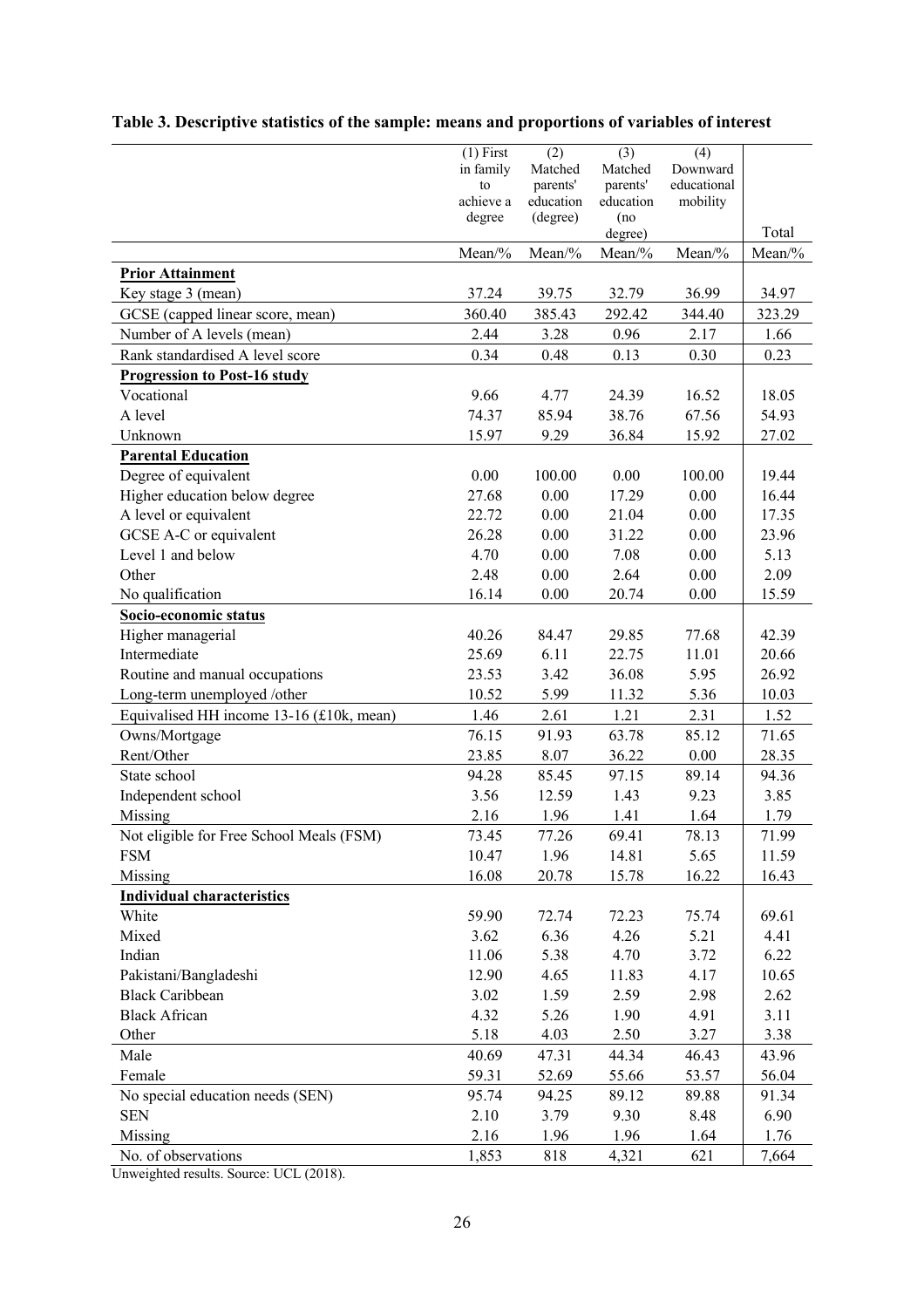|                                                                            | Model 1    |        | Model 2    |        | Model 3    |        |
|----------------------------------------------------------------------------|------------|--------|------------|--------|------------|--------|
|                                                                            | AME        | se     | <b>AME</b> | se     | <b>AME</b> | se     |
| <b>Parental education</b>                                                  |            |        |            |        |            |        |
| Ref: Higher education below degree                                         |            |        |            |        |            |        |
| A level or equivalent                                                      | $-0.05**$  | (0.02) | $-0.04$    | (0.02) | $-0.05$    | (0.03) |
| GCSE A-C or equivalent                                                     | $-0.06**$  | (0.02) | $-0.04+$   | (0.02) | $-0.04$    | (0.03) |
| Level 1 and below                                                          | $-0.04$    | (0.03) | $-0.02$    | (0.04) | $-0.03$    | (0.05) |
| Other                                                                      | $-0.03$    | (0.04) | 0.01       | (0.06) | $-0.04$    | (0.07) |
| No qualification                                                           | $-0.08***$ | (0.02) | $-0.08*$   | (0.03) | $-0.06$    | (0.04) |
| <b>Ref: Male</b>                                                           |            |        |            |        |            |        |
| Female                                                                     | 0.00       | (0.01) | $-0.00$    | (0.02) | $-0.02$    | (0.02) |
| <b>Ref: White</b>                                                          |            |        |            |        |            |        |
| Mixed                                                                      | 0.03       | (0.03) | 0.02       | (0.04) | 0.06       | (0.05) |
| Indian                                                                     | $0.25***$  | (0.03) | $0.21***$  | (0.03) | $0.16***$  | (0.03) |
| Pakistani/Bangladeshi                                                      | $0.18***$  | (0.03) | $0.15***$  | (0.03) | $0.11**$   | (0.04) |
| <b>Black Caribbean</b>                                                     | $0.18***$  | (0.04) | $0.14**$   | (0.05) | 0.07       | (0.06) |
| <b>Black African</b>                                                       | $0.38***$  | (0.04) | $0.32***$  | (0.04) | $0.28***$  | (0.05) |
| Other                                                                      | $0.20***$  | (0.04) | $0.16***$  | (0.04) | $0.17***$  | (0.04) |
| Ref: No special educational needs                                          |            |        |            |        |            |        |
| Special Educational Needs                                                  | $-0.06+$   | (0.03) | $-0.01$    | (0.05) | 0.01       | (0.06) |
| <b>Ref: Not Eligible for Free School</b>                                   |            |        |            |        |            |        |
| <b>Meals (FSM)</b>                                                         |            |        |            |        |            |        |
| Eligible for FSM                                                           | 0.02       | (0.02) | $-0.00$    | (0.03) | 0.02       | (0.04) |
| Ref: State funded secondary school                                         |            |        |            |        |            |        |
| Independent School                                                         | $0.19**$   | (0.06) | 0.05       | (0.06) | $-0.09$    | (0.07) |
| <b>Parental social class</b><br><b>Ref: Higher Professional Managerial</b> |            |        |            |        |            |        |
| Intermediate occupations                                                   | 0.02       | (0.02) | 0.02       | (0.02) | 0.04       | (0.03) |
| Routine and manual occupations                                             | $-0.02$    | (0.02) | $-0.03$    | (0.03) | $-0.03$    | (0.03) |
| Long term unemployed /other                                                | $-0.00$    | (0.03) | 0.02       | (0.04) | 0.02       | (0.04) |
| Ref: Owns_Mortgage                                                         |            |        |            |        |            |        |
| Rent/other                                                                 | $-0.04*$   | (0.01) | $-0.04+$   | (0.02) | $-0.04$    | (0.03) |
| Equivalised household income                                               |            |        |            |        |            |        |
| (multiple of $£10,000$ )                                                   | $0.01 +$   | (0.01) | 0.01       | (0.01) | 0.01       | (0.01) |
| GCSE capped linear point score                                             | $0.00***$  | (0.00) | $0.00***$  | (0.00) | $0.00***$  | (0.00) |
| Key stage 3 score                                                          | $0.01***$  | (0.00) | $0.01***$  | (0.00) | $0.01**$   | (0.00) |
| A level Standardised rank                                                  |            |        |            |        | 0.00       | (0.01) |
| Number of A levels studied                                                 |            |        |            |        | 0.01       | (0.01) |
| Observations                                                               | 6,174      |        | 3,758      |        | 2,875      |        |
| Subsample of young people with                                             |            |        |            |        |            |        |
| parents who have no HE degree                                              | ✓          |        |            |        | ✓          |        |
| Subsample of students taking any level                                     |            |        |            |        |            |        |
| 3 qualification                                                            |            |        | ✓          |        |            |        |
| Subsample of students taking A levels                                      |            |        |            |        | ✓          |        |
| Cluster robust standard errors in parentheses                              |            |        |            |        |            |        |

**Table 4. Probit regression predicting degree attainment among those with parents with no degree, Computed Average Marginal Effects (AME)**

Cluster robust standard errors in parentheses \*\*\* p<0.001, \*\* p<0.01, \* p<0.05, +p<0.10 Source: UCL (2018).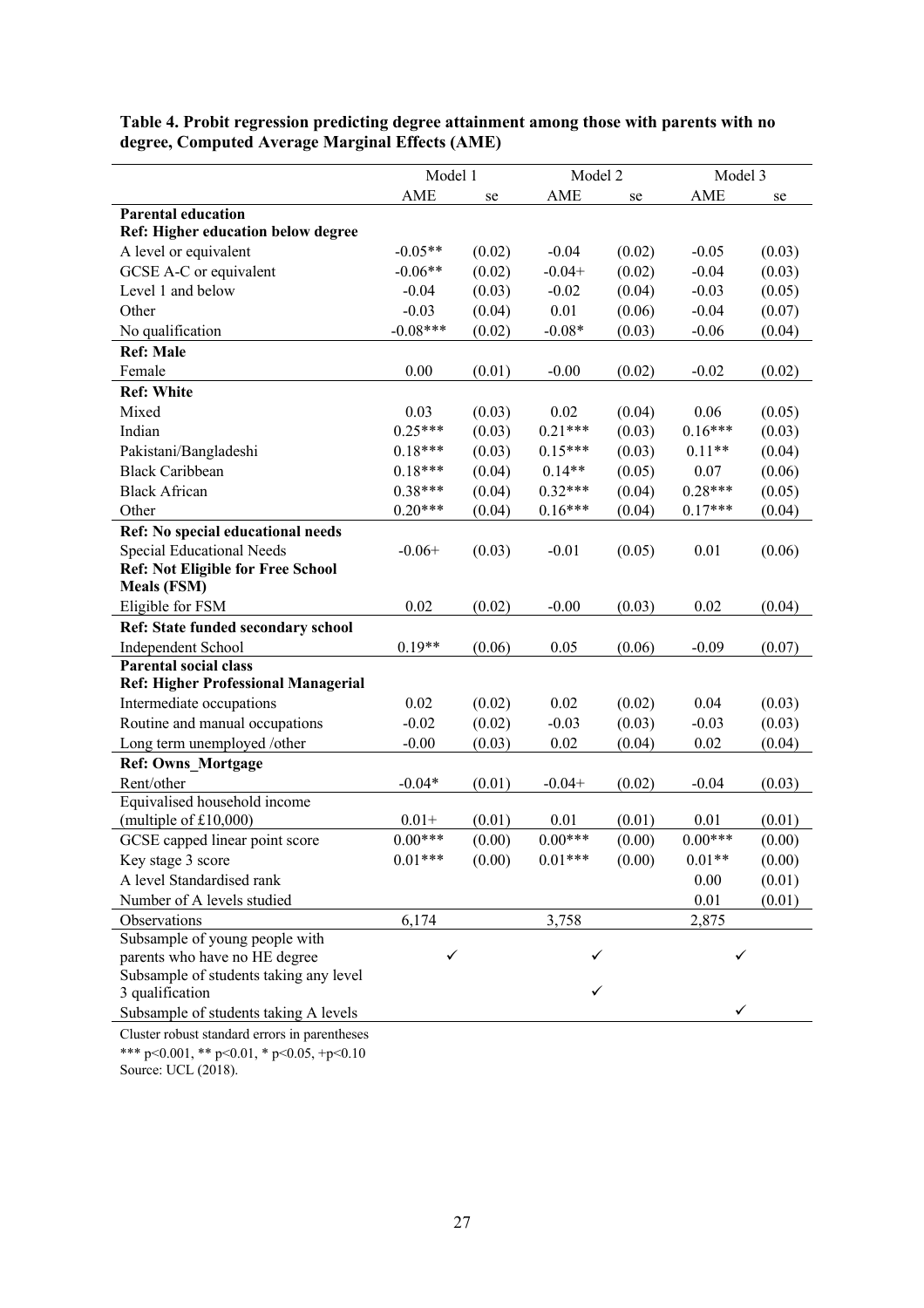| Science<br>Other social<br>Technology<br>Law, Economics &<br>sciences, arts &<br>Engineering &<br>Management<br>humanities<br>Maths |                    | Other  |  |
|-------------------------------------------------------------------------------------------------------------------------------------|--------------------|--------|--|
| <b>Model 1</b>                                                                                                                      |                    |        |  |
| AME<br>AME<br>AME<br>se<br>se                                                                                                       | AME<br>se          | se     |  |
| <b>Ref: Match Parents</b>                                                                                                           |                    |        |  |
| with Degree                                                                                                                         |                    |        |  |
| FiF<br>$-0.05*$<br>(0.02)<br>$0.06***$<br>(0.01)<br>$-0.04*$                                                                        | (0.02)<br>$0.03**$ | (0.01) |  |
| Model 2                                                                                                                             |                    |        |  |
| AME<br>AME<br>AME<br>se<br>se                                                                                                       | AME<br>se          | se     |  |
| <b>Ref: Match Parents</b>                                                                                                           |                    |        |  |
| with Degree                                                                                                                         |                    |        |  |
| $0.04**$<br>FiF<br>$-0.05*$<br>(0.02)<br>(0.02)<br>$-0.02$                                                                          | $0.03*$<br>(0.02)  | (0.01) |  |
| Individual                                                                                                                          |                    |        |  |
| $\checkmark$<br>Characteristics                                                                                                     |                    |        |  |
| Model 3                                                                                                                             |                    |        |  |
| AME<br>AME<br>AME<br>se<br>se                                                                                                       | AME<br>se          | se     |  |
| <b>Ref: Match Parents</b>                                                                                                           |                    |        |  |
| with Degree                                                                                                                         |                    |        |  |
| $0.05**$<br>FiF<br>$-0.04 +$<br>(0.02)<br>$(0.02)$ $-0.03$                                                                          | (0.02)<br>$0.02 +$ | (0.01) |  |
| Individual                                                                                                                          |                    |        |  |
| ✓<br>Characteristics                                                                                                                |                    |        |  |
| Socio-economic<br>characteristics<br>✓                                                                                              |                    |        |  |
|                                                                                                                                     |                    |        |  |
| Model 4                                                                                                                             |                    |        |  |
| AME<br>AME<br>AME<br>se<br>se<br><b>Ref: Match Parents</b>                                                                          | AME<br>se          | se     |  |
| with Degree                                                                                                                         |                    |        |  |
| FiF<br>0.00<br>(0.02)<br>$0.05*$<br>(0.02)<br>$-0.05*$                                                                              | (0.02)<br>$-0.00$  | (0.01) |  |
| Individual                                                                                                                          |                    |        |  |
| ✓<br>Characteristics                                                                                                                |                    |        |  |
| Socio-economic                                                                                                                      |                    |        |  |
| ✓<br>characteristics                                                                                                                |                    |        |  |
| ✓<br>Prior attainment                                                                                                               |                    |        |  |
| ${\bf N}$<br>2,671                                                                                                                  |                    |        |  |

#### **Table 5. Multinomial Logit Regression Predicting Degree Attainment with Computed Average Marginal Effects**

Individual characteristics include: Gender, ethnicity, SEN

Socioeconomic characteristics include: Class, income, housing tenure, FSM eligibility and school type

Prior attainment includes: Key stage 3, GCSE, Number of A levels studied and standardised A level grades.

Cluster robust standard errors in parentheses \*\*\* p<0.001, \*\* p<0.01, \* p<0.05, + p<0.10

Source: UCL (2018).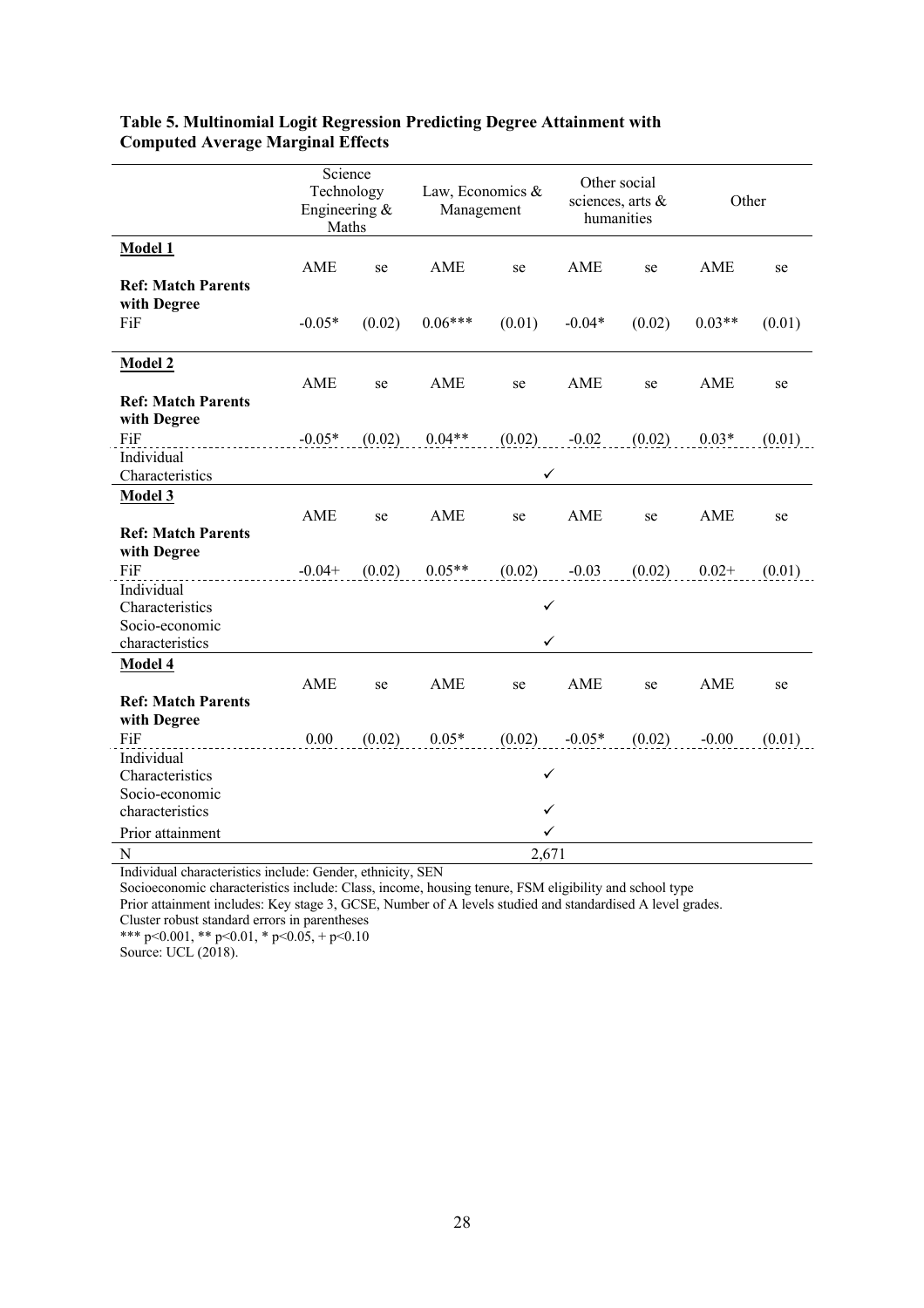|                                |      | Model 1 |         | Model 2 |              | Model 3 |         | Model 4 |
|--------------------------------|------|---------|---------|---------|--------------|---------|---------|---------|
| All                            |      |         |         |         |              |         |         |         |
|                                | AME  | se      | AME     | se      | AME          | se      | AME     | se      |
| <b>Ref: Match Parents with</b> |      |         |         |         |              |         |         |         |
| <b>Degree</b>                  |      |         |         |         |              |         |         |         |
| FiF                            | 0.01 | (0.02)  | $-0.01$ | (0.02)  | 0.00         | (0.02)  | $0.04+$ | (0.02)  |
| Constant                       |      |         |         |         |              |         |         |         |
| N                              |      | 2,671   |         | 2,671   |              | 2,671   |         | 2,671   |
| Individual Characteristics     |      |         |         | ✓       |              | ✓       |         | ✓       |
| Socio-economic                 |      |         |         |         |              |         |         |         |
| characteristics                |      |         |         |         | $\checkmark$ |         |         | ✓       |
| Prior attainment               |      |         |         |         |              |         |         |         |

#### **Table 6. Probit Model Predicting High Earning Subject Studied, Computed Average Marginal Effects (AME)**

Individual characteristics include: Gender, ethnicity, SEN

Socioeconomic characteristics include: Class, income, housing tenure, FSM eligibility and school type

Prior attainment includes: Key stage 3, GCSE, Number of A levels studied and standardised A level grades.

Cluster robust standard errors in parentheses

\*\*\* p<0.001, \*\* p<0.01, \* p<0.05, + p<0.10

Source: University College London, UCL Institute of Education, Centre for Longitudinal Studies (2018). *Next Steps: Sweeps 1-8, 2004-2016: Secure Access*.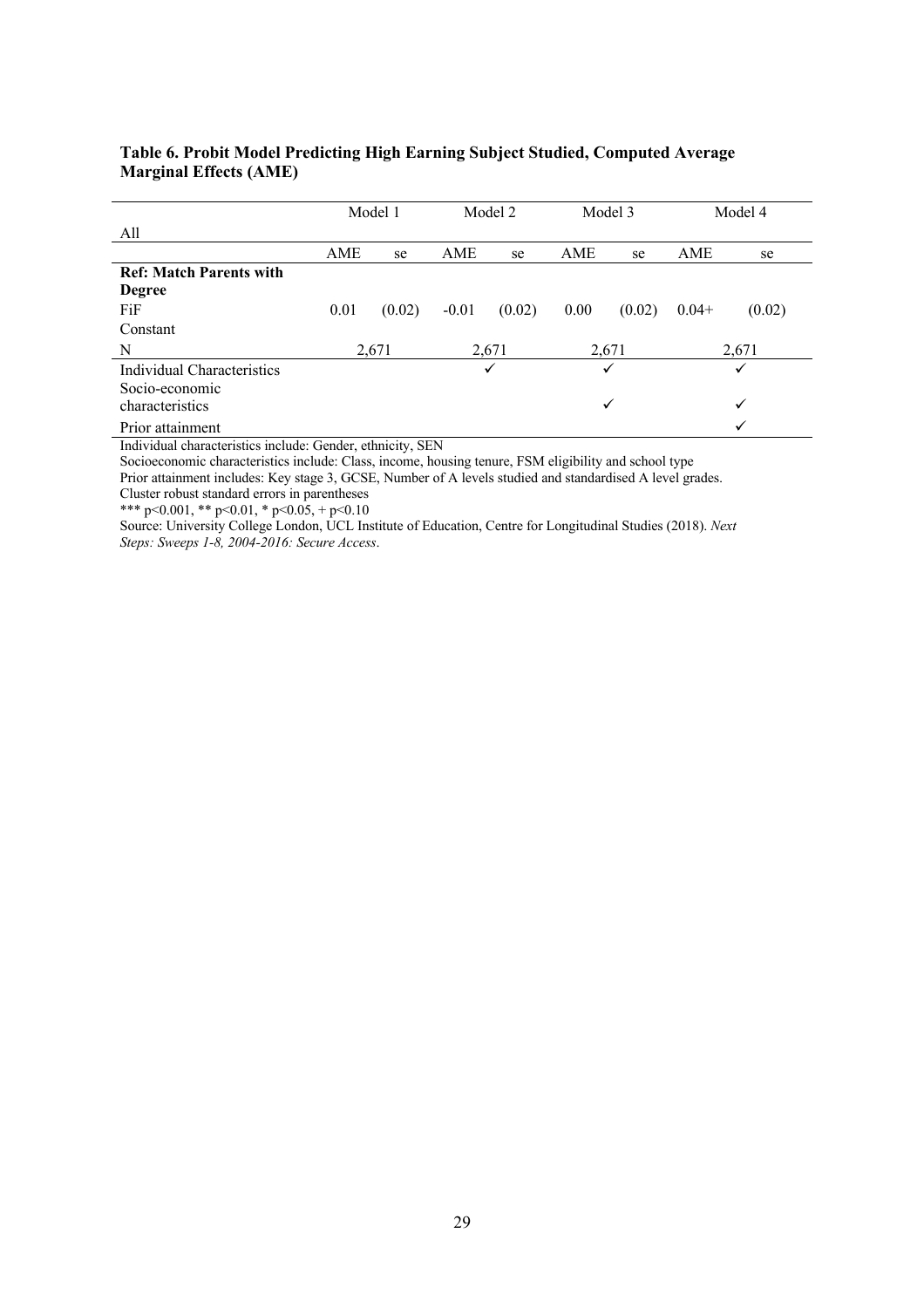|                                       | Russell Group |        |         | Oxbridge | Other        | University |         | Missing |
|---------------------------------------|---------------|--------|---------|----------|--------------|------------|---------|---------|
|                                       | AME           | se     | AME     | se       | AME          | se         | AME     | se      |
| <b>Ref: Match Parents with Degree</b> |               |        |         |          |              |            |         |         |
| FiF                                   | $-0.03**$     | (0.01) | $-0.00$ | (0.00)   | $0.06**$     | (0.03)     | $-0.03$ | (0.03)  |
| N                                     |               |        |         |          | 2,671        |            |         |         |
| Prior attainment                      |               |        |         |          | $\checkmark$ |            |         |         |
| Individual                            |               |        |         |          |              |            |         |         |
| Characteristics                       |               |        |         |          | ✓            |            |         |         |
| Socio-economic                        |               |        |         |          |              |            |         |         |
| characteristics                       |               |        |         |          |              |            |         |         |

#### **Table 7. Multinomial Logit Regression Predicting Institution attended, Computed Average Marginal Effects (AME)**

Individual characteristics include: Gender, ethnicity, SEN

Socioeconomic characteristics include: Class, income, housing tenure, FSM eligibility and school type

Prior attainment includes: Key stage 3, GCSE, Number of A levels studied and standardised A level grades.

Cluster robust standard errors in parentheses

\*\*\* p<0.001, \*\* p<0.01, \* p<0.05, + p<0.10

Source: UCL (2018).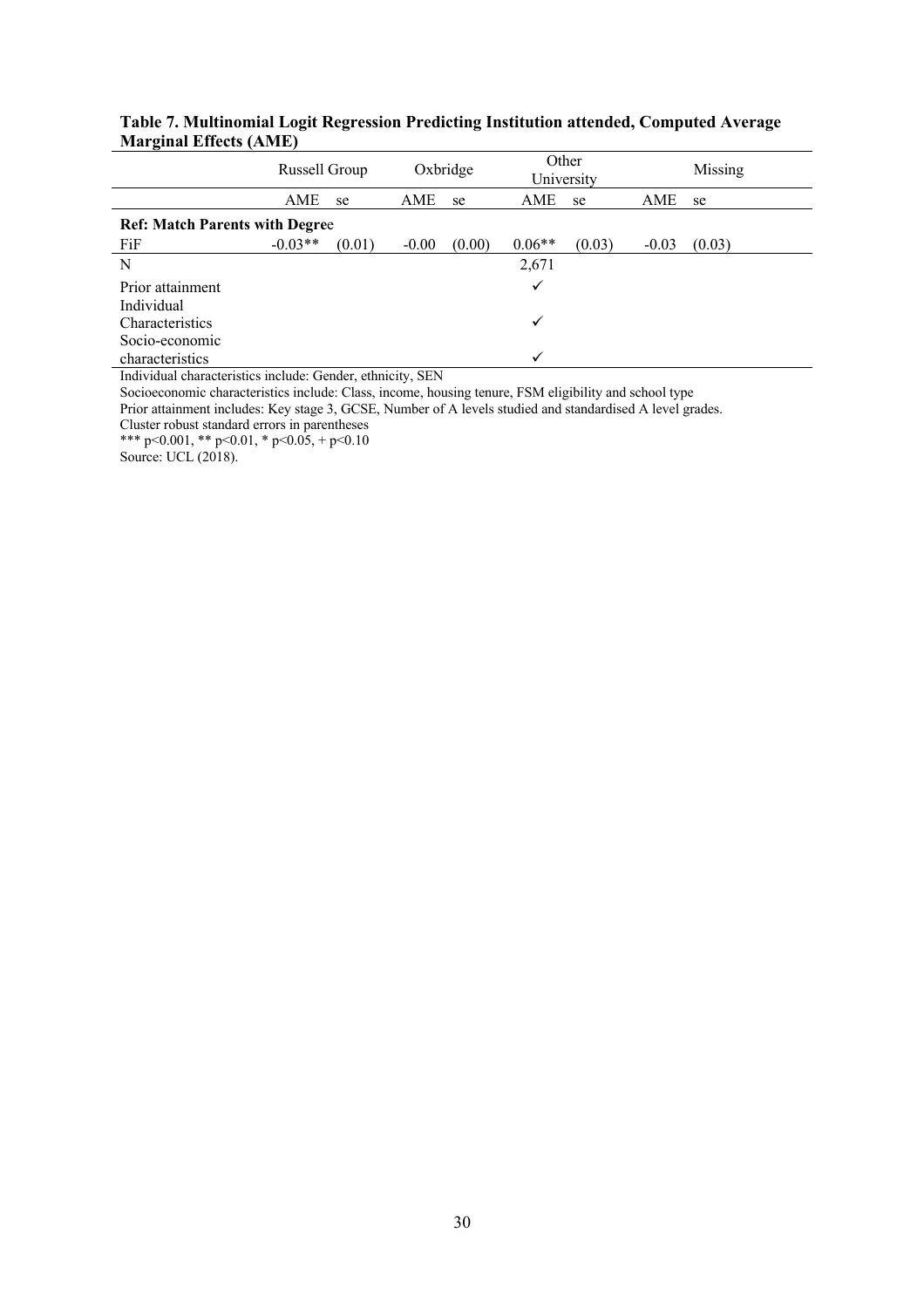#### **Table 8. Probit Model Predicting Dropout, Computed Average Marginal Effects (AME)**

|                                       |          | Model 1 |         | Model 2 |         | Model 3 |         | Model 4 |
|---------------------------------------|----------|---------|---------|---------|---------|---------|---------|---------|
|                                       | AME      | se      | AME     | -se     | AME     | se      | AME     | se      |
| <b>Ref: Match Parents with Degree</b> |          |         |         |         |         |         |         |         |
| FiF                                   | $0.04**$ | (0.02)  | $0.04*$ | (0.02)  | $0.04*$ | (0.02)  | $0.04*$ | (0.02)  |
| <b>Observations</b>                   |          | 3,619   |         | 3,619   |         | 3,619   |         | 3,619   |
| Prior attainment                      |          |         |         | ✓       |         | ✓       |         |         |
| Individual characteristics            |          |         |         |         |         | ✓       |         | v       |
| Socio-economic status                 |          |         |         |         |         |         |         |         |

Individual characteristics include: Gender, ethnicity, SEN

Socioeconomic characteristics include: Class, income, housing tenure, FSM eligibility and school type

Prior attainment includes: Key stage 3, GCSE, Number of A levels studied and standardised A level grades.

Cluster robust standard errors in parentheses

\*\*\* p<0.001, \*\* p<0.01, \* p<0.05, + p<0.10

Source: UCL (2018).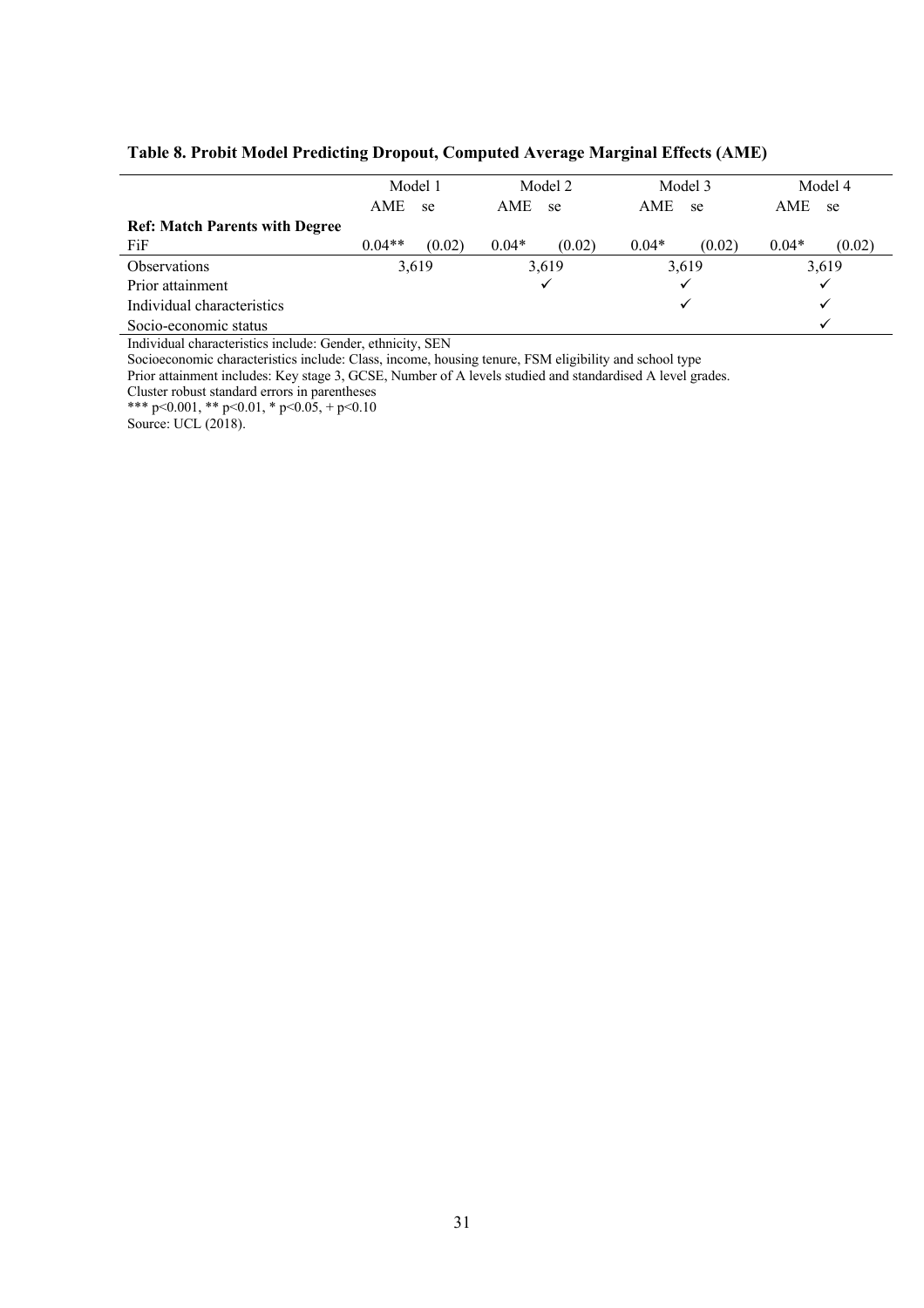



Weighted averages; Wave 8 survey weights are used. No. of observations: 2,459. Source: UCL (2018).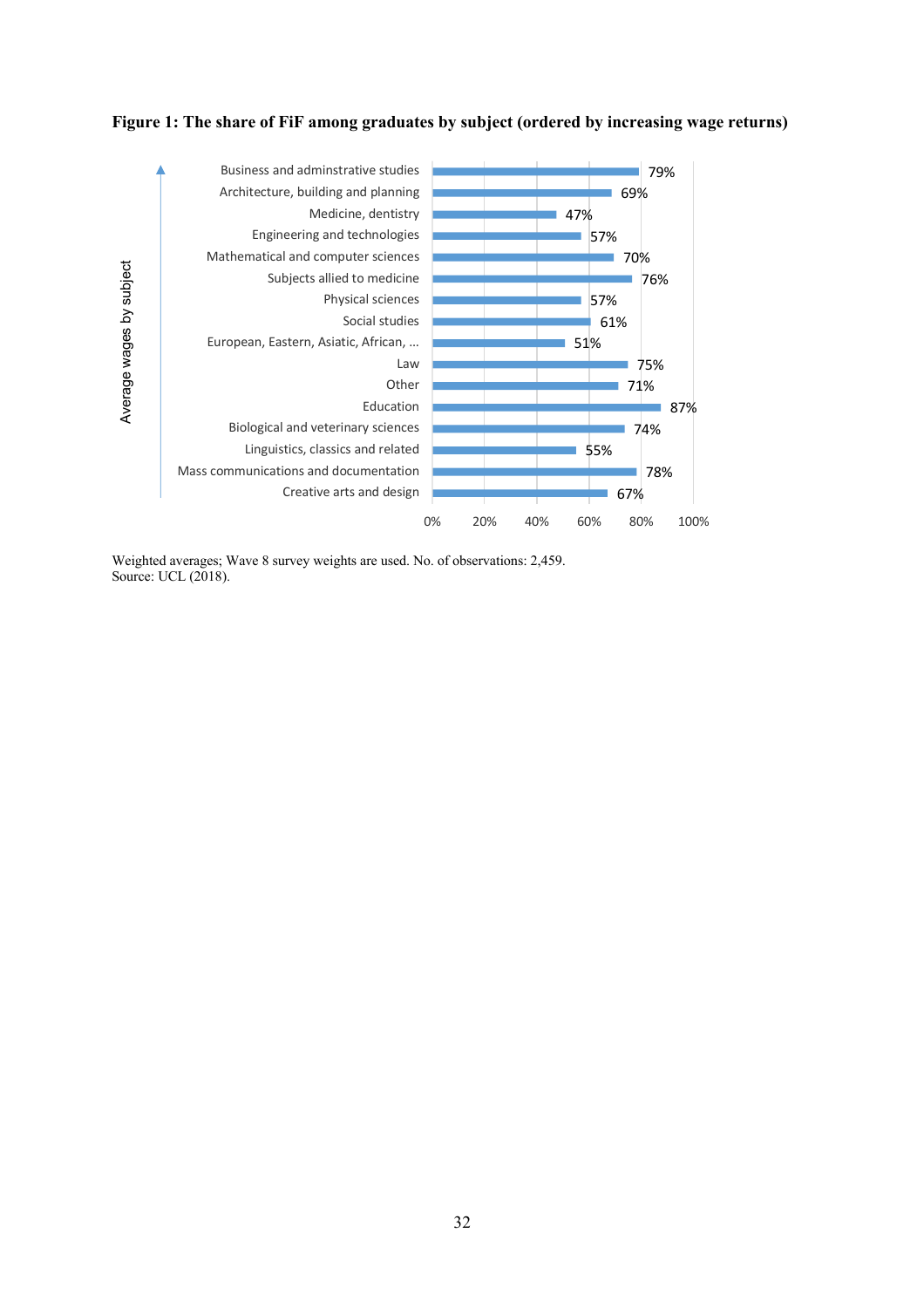

**Figure 2: The share of FiF among graduates by the type of HE institution**

Weighted averages; Wave 8 survey weights are used. No. of observations: 2,459. Source: UCL (2018).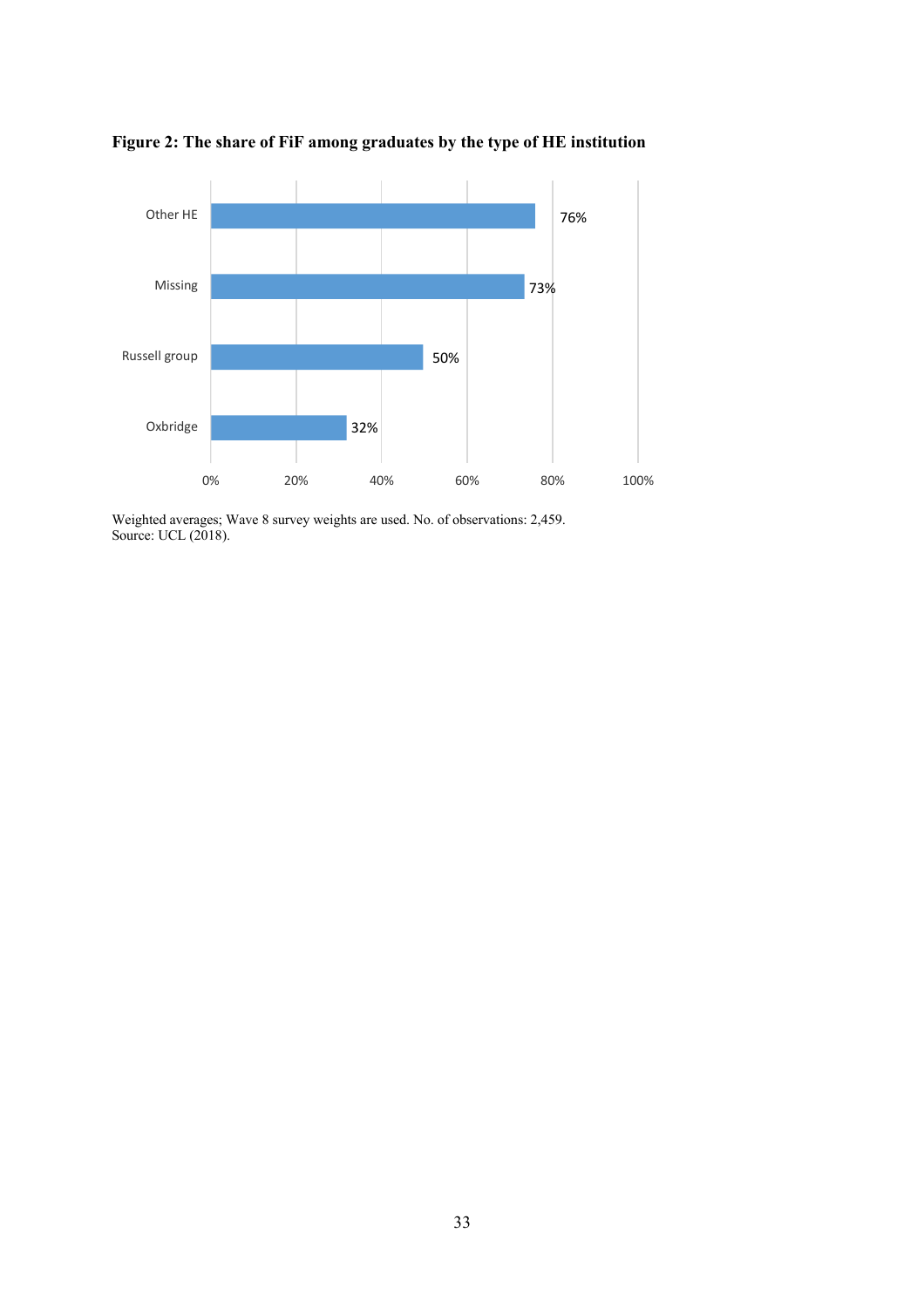#### **Appendix: FiF Indicator Use at Russell Group Institutions**

The lack of research on FiF as a Widening Participation (WP) indicator means that there is no indication as to how systematically universities use it. In order to support the relevance of this paper, we focus on the 24 Russell Group institutions and determine how many of them use FiF as a WP indicator. The results presented in Table A1 below indicate that 15 of the 24 Russell Group universities use FiF as an explicit WP indicator in their admissions or other outreach programmes.

Institutions define FiF in a variety of ways, including pupils "with no parental history of HE" (University of Birmingham), pupils with little "family experience of university" (University of Cambridge), pupils who are the "first generation to consider higher education" (University of Edinburgh), or pupils with "no parental university degree" (UCL). There is clearly heterogeneity in how universities define FiF. While these differences may seem small, there is a substantial difference between the indicator applied by the University of Edinburgh (considering HE) and UCL (having a degree). For the purposes of this paper, we focus on parental degree because we are able to observe this in our data, but we are aware that FiF is being used in multiple ways across institutions. Importantly, however, FiF ignores whether or not siblings may have attended university and focuses on whether or not the young person is of the first generation to attend university.

For some institutions, it was difficult to determine whether or not they explicitly use FiF as a WP indicator. The University of Exeter, for example, does not list FiF as one of its own WP indicators, but participates in the Realising Opportunities national programme, which does use FiF as a criterion for participation. Other Russell Group institutions do not mention FiF in any of their WP materials. These include: University of Glasgow, University of Liverpool, University of Manchester, University of Oxford, and University of Sheffield. This indicates that not all institutions believe FiF is capturing a unique form of disadvantage and is worth using as a separate indicator.

Even for those institutions that use FiF as a WP indicator, the weight assigned to it may vary from institution to institution. As indicated in the third column of Table A1, some institutions may use FiF in their admissions (e.g. Cardiff) while others use it to target their outreach programmes (e.g. Cambridge). This heterogeneity of FiF indicator use is a result of institutional autonomy and should be kept in mind when assessing FiF as a WP criterion.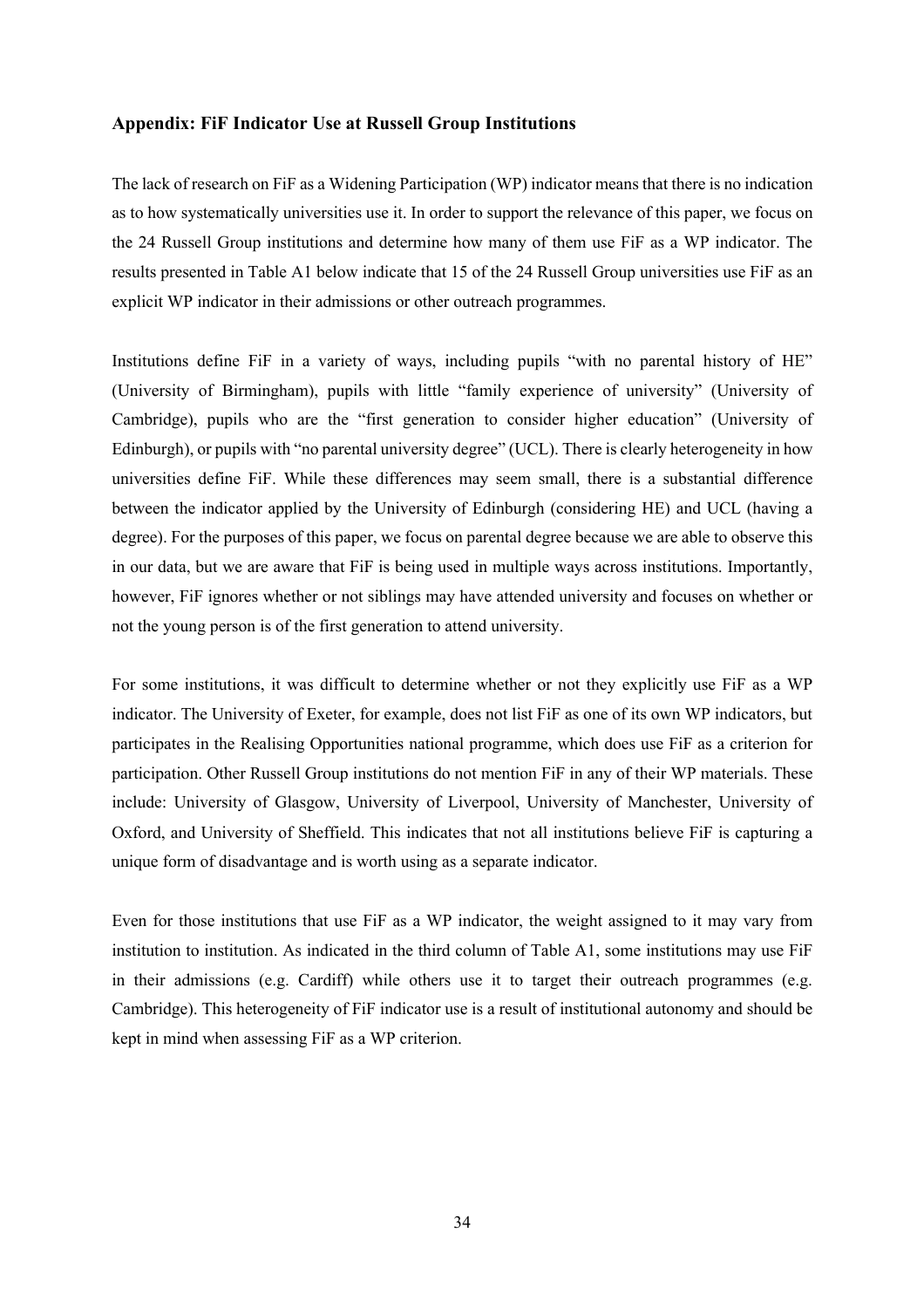| <b>Russell</b><br>Group           | <b>Uses FiF as Widening</b><br>participation indicator | <b>Example</b>                                                                                                                                                                                                                                                                                                                                                                                                                                                                                                                                                                                                                                                         |
|-----------------------------------|--------------------------------------------------------|------------------------------------------------------------------------------------------------------------------------------------------------------------------------------------------------------------------------------------------------------------------------------------------------------------------------------------------------------------------------------------------------------------------------------------------------------------------------------------------------------------------------------------------------------------------------------------------------------------------------------------------------------------------------|
| Institution                       |                                                        |                                                                                                                                                                                                                                                                                                                                                                                                                                                                                                                                                                                                                                                                        |
| 1. University<br>of<br>Birmingham | Yes                                                    | "Our activity is targeted at students who are under-represented in<br>Higher Education (HE) including students from lower socio-<br>economic groups, from postcode areas with low progression to HE<br>and with no parental history of HE [emphasis added]" (University of<br>Birmingham, 2017)                                                                                                                                                                                                                                                                                                                                                                        |
| 2. University<br>of Bristol       | Yes                                                    | "The focus of outreach activity in 2017-18 will be long-term and<br>targeted. We have taken an evidence based approach to the targeting<br>of activity and have specific intervention progress measures<br>(detailed in paras 13.7-13.11) to reflect this. For those interventions<br>designed and delivered by the University we require participants on<br>our programmes to fulfil the following criteria: attend a low<br>performing school or college; live in a low participation<br>neighbourhood; be in the first generation of their family to progress<br>to higher education [emphasis added]; and live in the local area"<br>(University of Bristol, 2017) |
| 3. University<br>of Cambridge     | Yes                                                    | "The Cambridge University Students' Union (CUSU) Shadowing<br>Scheme provides UK students with the chance to experience life as a<br>Cambridge student first-hand. The Scheme, which has been running<br>since 2000, targets those who are academically able but who have<br>little school or family experience of university [emphasis added]"<br>"Priority for [Easter and Summer Schools] is given to academically<br>able students who have no parental history of progression to higher<br>education [emphasis added]"                                                                                                                                            |
| 4. Cardiff                        | Yes                                                    | (University of Cambridge, 2015)<br>"Widening access addresses the recruitment, retention and                                                                                                                                                                                                                                                                                                                                                                                                                                                                                                                                                                           |
| University                        |                                                        | progression of students from a wide variety of groups traditionally<br>under-represented in higher education. These include people from<br>ethnic minority groups, from disadvantaged communities, people<br>with disabilities and those from families with no previous experience<br>of higher education [emphasis added]" (Cardiff University, 2017)                                                                                                                                                                                                                                                                                                                 |
| 5. Durham<br>University           | Unclear                                                | Unable to find Widening Participation/Access section on university<br>website                                                                                                                                                                                                                                                                                                                                                                                                                                                                                                                                                                                          |
| 6. University<br>of Edinburgh     | Yes                                                    | "The University is engaged with prospective students, their families<br>and advisers in a wide range of Widening Participation awareness<br>and aspiration-raising projects and activities aimed at students who<br>are:<br>first generation to consider higher education [emphasis<br>added]<br>from low socio economic groups<br>attending schools where relatively few students go on to<br>higher education<br>living in low participation neighbourhoods<br>mature students from the above groups<br>looked after / accommodated children or care leavers"<br>(University of Edinburgh, 2017)                                                                     |
| 7. University<br>of Exeter        | Unclear                                                | But they do participate in 'Realising Opportunities', which has the<br>following entry criteria:                                                                                                                                                                                                                                                                                                                                                                                                                                                                                                                                                                       |
|                                   |                                                        | "You must meet at least two of the following*<br>Live in a neighbourhood which has a low progression rate<br>$\bullet$<br>to higher education or an area which has a high level of                                                                                                                                                                                                                                                                                                                                                                                                                                                                                     |

## **Table A1. Russell Group institutions and FiF as a WP indicator**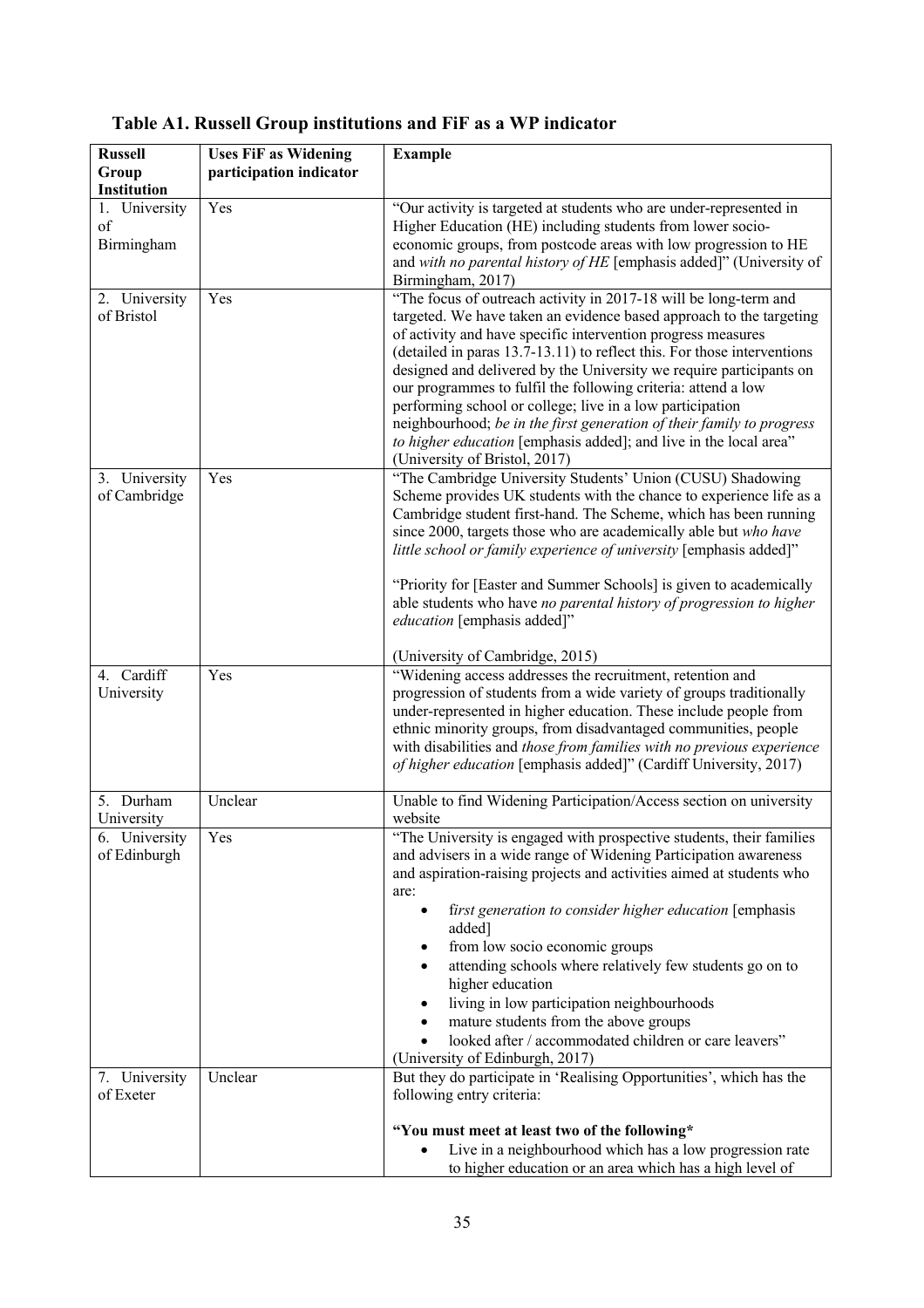|                                                                  |                           | financial, social or economic deprivation. This is defined by<br>home postcode<br>Come from a home where neither parent attended<br>$\bullet$<br>university in the UK or abroad. (If one or more parent is<br>currently studying their first degree, or graduated from<br>their first degree within the last five years, an application<br>will still be considered) [emphasis added]<br>Be in receipt of or entitled to discretionary payments/16-19<br>bursary/Pupil Premium at school/college<br>Be in receipt of or entitled to free school meals.<br>Or alternatively meet the following:<br>be living in, or have lived in, local authority care or be a<br>young carer**"<br>(Realising Opportunities, 2017)                                                                                                                    |
|------------------------------------------------------------------|---------------------------|----------------------------------------------------------------------------------------------------------------------------------------------------------------------------------------------------------------------------------------------------------------------------------------------------------------------------------------------------------------------------------------------------------------------------------------------------------------------------------------------------------------------------------------------------------------------------------------------------------------------------------------------------------------------------------------------------------------------------------------------------------------------------------------------------------------------------------------|
| 8. University<br>of Glasgow<br>9. Imperial                       | N <sub>o</sub><br>Unclear | The following tables document the Scottish undergraduate entry<br>requirements for applicants who are within the following<br>categories:<br>Applicants who are or have lived in Care;<br>1.<br>Applicants who, at the time of application, are living in a<br>2.<br>priority postcode which is regarded by the Scottish<br>Government as being within the 40% most deprived regions<br>of the country, as categorised by the Scottish Index of<br>Multiple Deprivation (SIMD). This is sometimes referred to<br>as "MD" or "MD40";<br>3. Applicants who attend a Widening Participation (WP)<br><b>Target School;</b><br>4. Applicants who are participating in a recognised pre-entry<br>programme, such as Top-Up or Summer School.<br>(University of Glasgow, 2017).<br>Unclear from website and not mentioned in Access Agreement |
| College<br>London                                                |                           | (Imperial College London, 2017).                                                                                                                                                                                                                                                                                                                                                                                                                                                                                                                                                                                                                                                                                                                                                                                                       |
| 10. King's<br>College<br>London                                  | Yes                       | "Groups of people who may be targeted in the drive to widen<br>participation include:<br>Young people from low-income backgrounds<br>Young people from low-participation neighbourhoods<br>(where very few people go on to higher education)<br>Young people whose parents did not go to university<br>[emphasis added]<br>Young people in or leaving care<br>Young people living with a disability<br>Young people from an ethnic minority<br>Those returning to learning as mature students"<br>(King's College London, 2017).                                                                                                                                                                                                                                                                                                       |
| 11. University<br>of Leeds                                       | Yes                       | "Applicants with siblings who have completed or are currently<br>undertaking a higher education course are eligible to apply (as long<br>as their parents did not complete a higher education course)"<br>(University of Leeds, 2017).                                                                                                                                                                                                                                                                                                                                                                                                                                                                                                                                                                                                 |
| 12. University<br>of Liverpool                                   | No                        | Not listed as one of their "vulnerable groups of students" targeted<br>for outreach (University of Liverpool, 2017).                                                                                                                                                                                                                                                                                                                                                                                                                                                                                                                                                                                                                                                                                                                   |
| 13. London<br>School of<br>Economics<br>and Political<br>Science | Yes                       | "We target the following pupils:<br>Students from low performing state schools/schools with high<br>proportion of students who qualify for free school meals.<br>Students who are in receipt of/qualify for free school meals.<br>$\circ$<br>Students who live in low participation neighbourhoods<br>$\circ$<br>(POLAR 3 dataset)<br>Students from under-represented ethnic groups, especially<br>$\circ$<br>black African-Caribbean pupils.                                                                                                                                                                                                                                                                                                                                                                                          |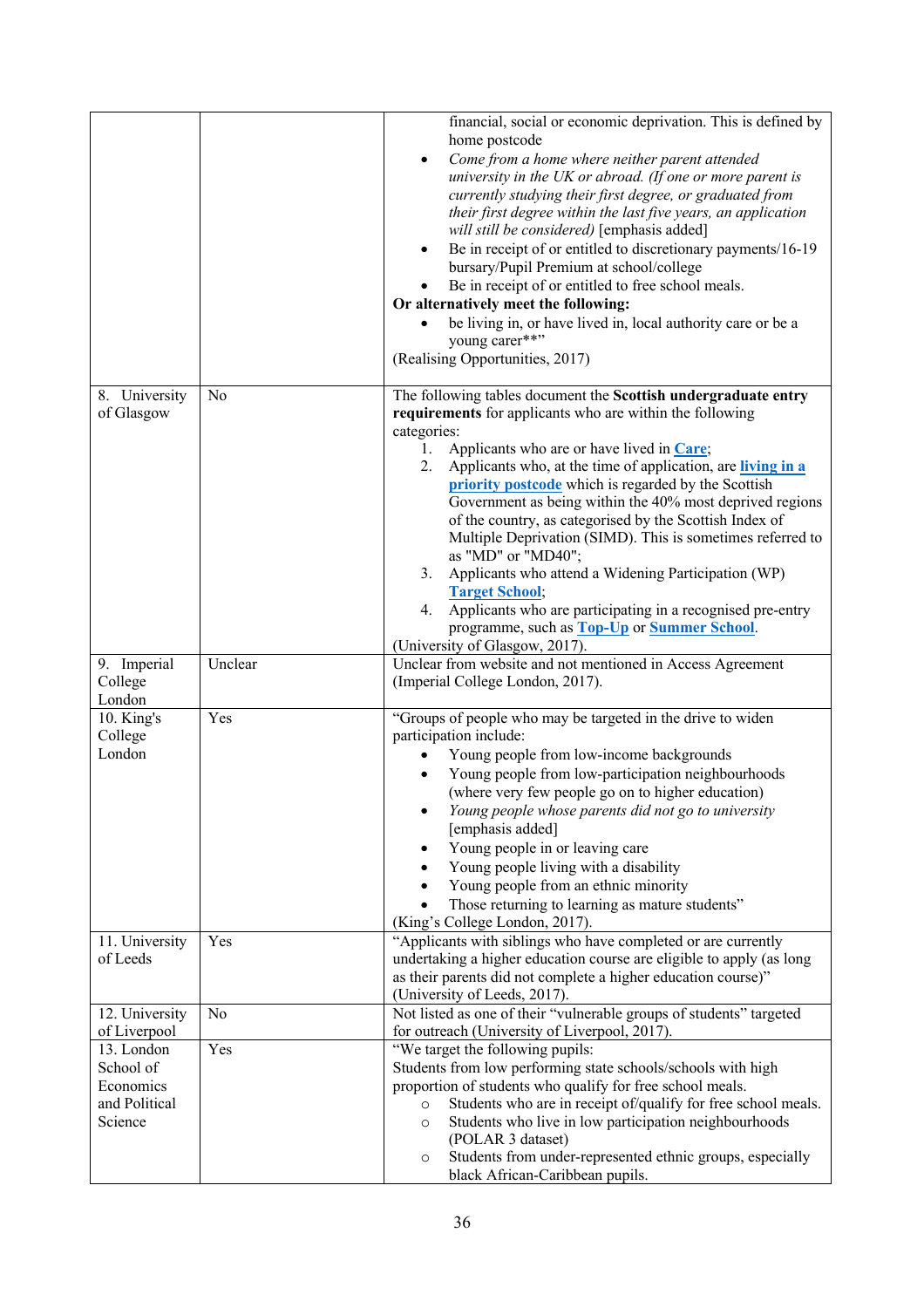|                |                | Students with parents with no experience of higher<br>$\circ$           |
|----------------|----------------|-------------------------------------------------------------------------|
|                |                | education [emphasis added].                                             |
|                |                | Students in Local Authority Care.<br>$\circ$                            |
|                |                | Students with a disability"<br>$\circ$                                  |
|                |                | (LSE, 2016)                                                             |
| 14. University | N <sub>o</sub> | Not an explicit group on their 'Target Groups' for Widening             |
| of             |                | Participation                                                           |
| Manchester     |                | (University of Manchester, 2017).                                       |
| 15. Newcastle  | Yes            | "If neither of your parents/carers have any of the following higher     |
| University     |                | education qualifications you might be eligible for the PARTNERS         |
|                |                | Programme based on parental HE experience and occupation:               |
|                |                | Higher Degree (eg MA, MSc, PhD, PGCE)                                   |
|                |                | First Degree (eg BA, BSc)"                                              |
|                |                | (Newcastle University, 2017)                                            |
| 16. University | Yes            | "Meet at least one of the following criteria:                           |
| of             |                | be living in a household with an income under £42,000*<br>$\bullet$     |
| Nottingham     |                |                                                                         |
|                |                | be first generation to attend university [emphasis added]<br>$\bullet$  |
|                |                | be attending a school/college with an average point score<br>$\bullet$  |
|                |                | per student of under 800                                                |
|                |                | have a disability affecting your studies<br>$\bullet$                   |
|                |                | be currently or have previously been in local authority                 |
|                |                | care/looked after"                                                      |
|                |                | (University of Nottingham, 2017)                                        |
| 17. University | No             | Not an Access Agreement target category                                 |
| of Oxford      |                | University of Oxford (2017).                                            |
| 18. Queen      | Yes            | "Widening Participation Criteria                                        |
| Mary           |                | To take part in our activities students must meet one or more of the    |
| University of  |                | below criteria:                                                         |
| London         |                | parents did not attend Higher Education [emphasis added]<br>٠           |
|                |                | previously or currently eligible for free school meals                  |
|                |                | parents are from non-professional occupations                           |
|                |                | have a disability                                                       |
|                |                | is a young carer                                                        |
|                |                | is estranged from their family / living independently                   |
|                |                | have lived, or are currently living, in local authority care"           |
|                |                |                                                                         |
|                |                | (Queen Mary, 2017)                                                      |
| 19. Queen's    | Unclear        | Unclear from website                                                    |
| University     |                |                                                                         |
| Belfast        |                | They also do not have an Access Agreement with OFFA.                    |
| 20. University | No             | Not listed as a WP indicator on their website                           |
| of Sheffield   |                | (University of Sheffield, 2017).                                        |
| 21. University | Yes            | "Eligibility                                                            |
| of             |                | Access to Southampton (A2S) is open nationally to students living       |
| Southampton    |                | permanently in the UK. Students must apply to A2S when they are         |
|                |                | in Year 12 or the first year of A-Level (or equivalent) study. To be    |
|                |                | eligible for the A2S scheme, you should have the potential to study     |
|                |                | at the University of Southampton and meet two or more of the            |
|                |                | following criteria:                                                     |
|                |                | In the first generation of immediate family to apply to                 |
|                |                | Higher Education, excluding brothers or sisters [emphasis               |
|                |                | added]                                                                  |
|                |                | In receipt of a 16-19 Bursary or similar grant OR received<br>$\bullet$ |
|                |                | Free School Meals at any point during your secondary                    |
|                |                | school education                                                        |
|                |                | Attended a secondary school which achieved less than the<br>٠           |
|                |                | national average 'Attainment 8' score in 2016*                          |
|                |                | Studies affected or disrupted by circumstances in your<br>٠             |
|                |                | personal, social or domestic life                                       |
|                |                | Are a Young or Young Adult Carer<br>٠                                   |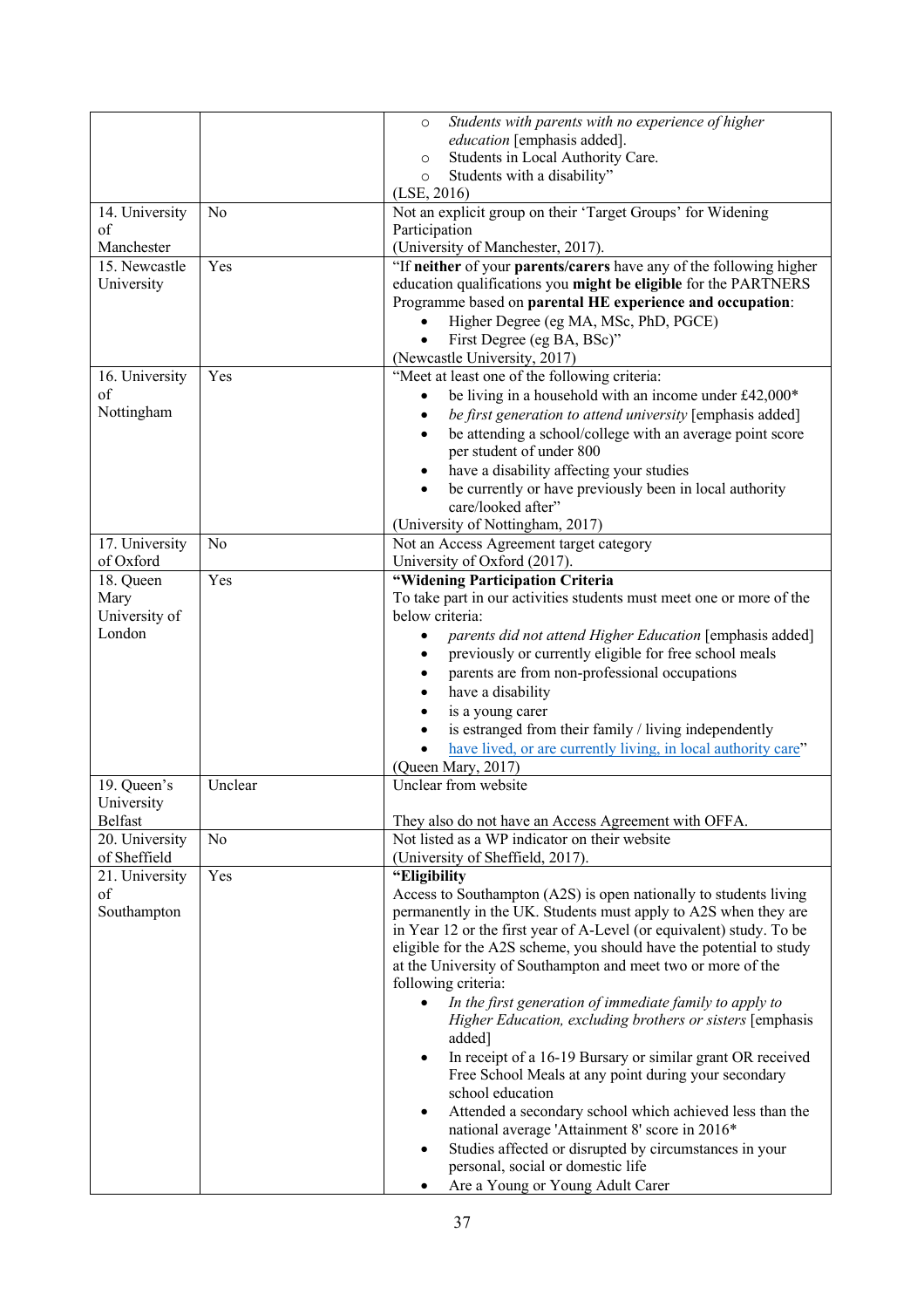|                |     | Living or grew up in Local Authority care                               |
|----------------|-----|-------------------------------------------------------------------------|
|                |     | Current home post code shows that you live in an area with<br>٠         |
|                |     | low levels of progression to Higher Education. (Postcodes               |
|                |     | within the lowest 2 POLAR3 quintiles)"                                  |
|                |     | (University of Southampton, 2017).                                      |
| 22. University | Yes | "No parental university degree" is an essential criterion for widening  |
| College        |     | participation activities                                                |
| London         |     | (UCL, 2017)                                                             |
| 23. University | Yes | "We run a wide range of programmes and events to encourage the          |
| of Warwick     |     | most talented potential applicants and to ensure our student body is    |
|                |     | representative of our local and wider national communities. These       |
|                |     | activities are targeted at state school educated students, students who |
|                |     | would be the first in their family to attend university [emphasis       |
|                |     | added], students from low socio-economic backgrounds and students       |
|                |     | who come from neighbourhoods where there is low progression to          |
|                |     | university. Ensuring the university is accessible to students from all  |
|                |     | backgrounds is one of the eight values set out in Warwick's             |
|                |     | university strategy" (University of Warwick, 2017).                     |
| 24. University | Yes | "We carefully target schools and colleges, using multiple indicators    |
| of York        |     | of disadvantage depending on the programme and partner                  |
|                |     | agreements. These indicators include Polar 3, quintiles one and two;    |
|                |     | Indices of Multiple Deprivation (IMD); Income Deprivation               |
|                |     | Affecting Children Index (IDACI), Free School Meals, school             |
|                |     | performing below the national average at GCSE or at Key Stage 5.        |
|                |     | We also work with schools to carefully select those students who        |
|                |     | would benefit most from our programmes and use individual               |
|                |     | eligibility criteria including: LPN; first in family to attend HE       |
|                |     | [emphasis added]; children in care; free school meals; be in receipt    |
|                |     | of discretionary payments" (University of York, 2017).                  |

### **Appendix References**

Imperial College London (2017). *Student Recruitment and Outreach*. Available online at: https://www.imperial.ac.uk/be-inspired/student-recruitment-and-outreach/. (accessed 12 July 2017).

King's College London (2017). *Widening Participation: Frequently Asked Questions.* Available online at: https://www.kcl.ac.uk/study/widening-participation/faqs.aspx (accessed 12 July 2017).

LSE (2016). *LSE 2016 Access Agreement*. Available online at:

http://www.lse.ac.uk/study/undergraduate/informationForTeachersAndSchools/wideningParticipation/ pdfs/LSE-1617-Access-Agreement.pdf (accessed 12 July 2017).

Newcastle University (2017). *Parent/Carer HE Qualification*. Available online at: http://www.ncl.ac.uk/schools/partners/eligibility/parent/

Queen Mary University of London (2017). *Widening participation.* Available online at: http://www.qmul.ac.uk/undergraduate/teachers/wp/index.html (accessed 12 July 2017).

Realising Opportunities (2017). *Prospective students.* Available online at: http://www.realisingopportunities.ac.uk/prospective (accessed 12 July 2017).

University College London (2017). *UCL 2017-18 Access Agreement*. Available online at: https://www.offa.org.uk/agreements/University%20College%20London%201718.pdf (accessed 12 July 2017).